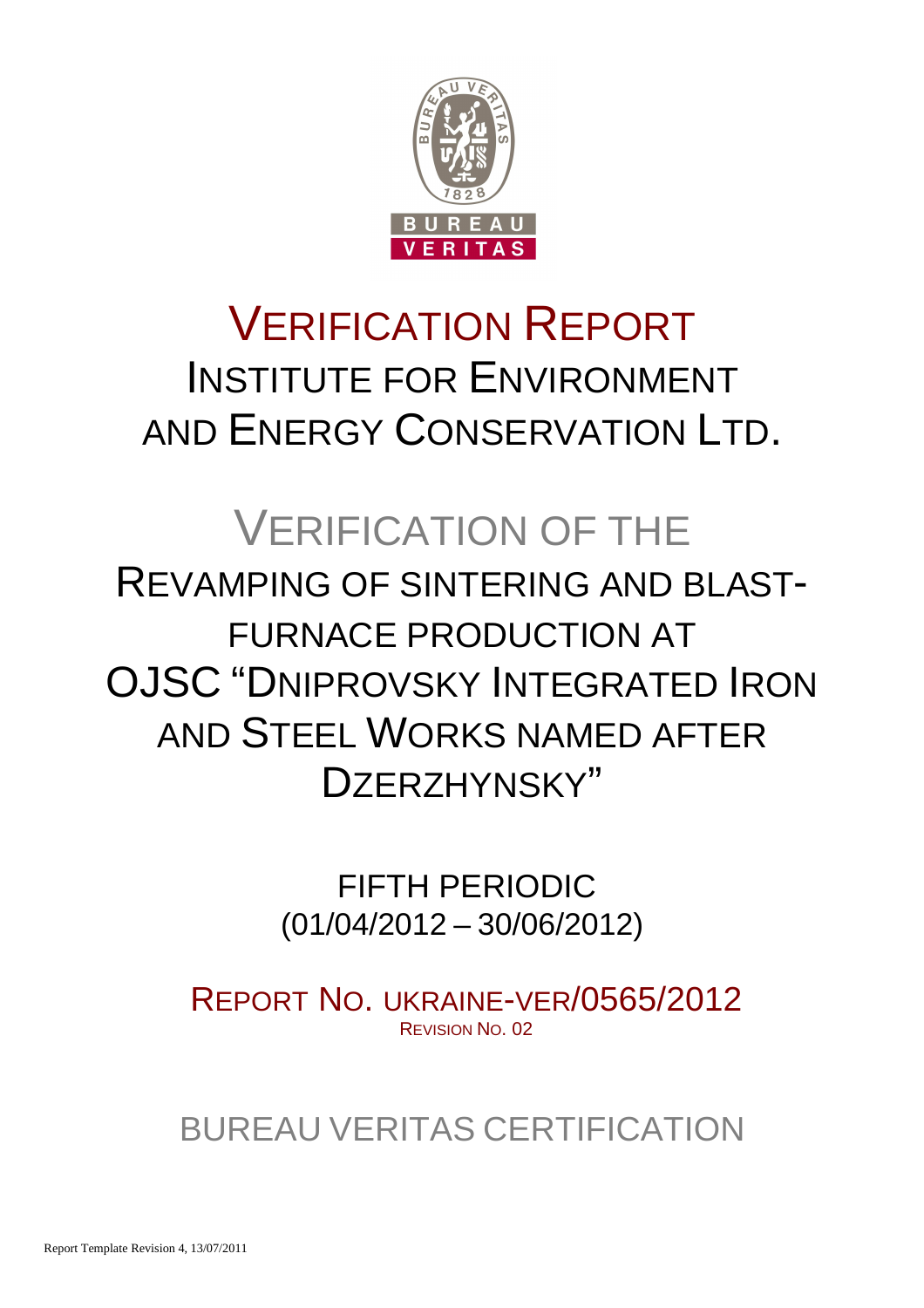

٦

#### VERIFICATION REPORT

Date of first issue:

| 31/08/2012                                                                                                                                                                                                                                                                                                                                                                                                                                                                                                                                                                                                                                                                                                                                                                          |                         |               |             | <b>Bureau Veritas Certification Holding SAS</b>                                                                                                                                                                                                                                                                                                                                                                                                                                                                                                                                                                                                                                  |  |  |
|-------------------------------------------------------------------------------------------------------------------------------------------------------------------------------------------------------------------------------------------------------------------------------------------------------------------------------------------------------------------------------------------------------------------------------------------------------------------------------------------------------------------------------------------------------------------------------------------------------------------------------------------------------------------------------------------------------------------------------------------------------------------------------------|-------------------------|---------------|-------------|----------------------------------------------------------------------------------------------------------------------------------------------------------------------------------------------------------------------------------------------------------------------------------------------------------------------------------------------------------------------------------------------------------------------------------------------------------------------------------------------------------------------------------------------------------------------------------------------------------------------------------------------------------------------------------|--|--|
| Client:                                                                                                                                                                                                                                                                                                                                                                                                                                                                                                                                                                                                                                                                                                                                                                             |                         | Client ret.:  |             |                                                                                                                                                                                                                                                                                                                                                                                                                                                                                                                                                                                                                                                                                  |  |  |
| Institute for Environment and Energy<br>Conservation Ltd.                                                                                                                                                                                                                                                                                                                                                                                                                                                                                                                                                                                                                                                                                                                           |                         | Vasyl Vovchak |             |                                                                                                                                                                                                                                                                                                                                                                                                                                                                                                                                                                                                                                                                                  |  |  |
| Summary:                                                                                                                                                                                                                                                                                                                                                                                                                                                                                                                                                                                                                                                                                                                                                                            |                         |               |             |                                                                                                                                                                                                                                                                                                                                                                                                                                                                                                                                                                                                                                                                                  |  |  |
| the JI Supervisory Committee, as well as the host country criteria.                                                                                                                                                                                                                                                                                                                                                                                                                                                                                                                                                                                                                                                                                                                 |                         |               |             | Bureau Veritas Certification has made the fifth periodic verification of the "Revamping of sintering and blast-<br>furnace production at OJSC "Dniprovsky Integrated Iron and Steel Works named after Dzerzhynsky", project<br>of the Institute for Environment and Energy Conservation located in the city of Dniprodzerzhynsk,<br>Dnipropetrovsk region, Ukraine, and applying JI specific approach, on the basis of UNFCCC criteria for the<br>JI, as well as criteria given to provide for consistent project operations, monitoring and reporting. UNFCCC<br>criteria refer to Article 6 of the Kyoto Protocol, the JI rules and modalities and the subsequent decisions by |  |  |
| Accredited Entity of the monitored reductions in GHG emissions during defined verification period, and<br>consisted of the following three phases: i) desk review of the monitoring report against project design and<br>procedures.                                                                                                                                                                                                                                                                                                                                                                                                                                                                                                                                                |                         |               |             | The verification scope is defined as a periodic independent review and ex post determination by the<br>the baseline and monitoring plan; ii) follow-up interviews with project stakeholders; iii) resolution of<br>outstanding issues and the issuance of the final verification report and opinion. The overall verification, from<br>Contract Review to Verification Report & Opinion, was conducted using Bureau Veritas Certification internal                                                                                                                                                                                                                               |  |  |
| The first output of the verification process is a list of Clarification, Corrective Actions Requests, Forward<br>Actions Requests (CL, CAR and FAR), presented in Appendix A. In summary, Bureau Veritas Certification<br>confirms that the project is implemented as described in approved project design documents. Installed<br>equipment being essential for generating emission reductions run reliably and is calibrated appropriately.<br>The monitoring system is in place and the project is generating GHG emission reductions. The GHG<br>emission reductions are calculated accurately and without material errors, omissions, or misstatements, and<br>the ERUs issued totalize 353 686 tonnes of CO2 equivalent for the monitoring period 01/04/2012 -<br>30/06/2012. |                         |               |             |                                                                                                                                                                                                                                                                                                                                                                                                                                                                                                                                                                                                                                                                                  |  |  |
| related to the approved project baseline and monitoring, and its associated documents.                                                                                                                                                                                                                                                                                                                                                                                                                                                                                                                                                                                                                                                                                              |                         |               |             | Our opinion relates to the project's GHG emissions and resulting GHG emission reductions reported and                                                                                                                                                                                                                                                                                                                                                                                                                                                                                                                                                                            |  |  |
| Report No.:                                                                                                                                                                                                                                                                                                                                                                                                                                                                                                                                                                                                                                                                                                                                                                         | Subject Group:          |               |             |                                                                                                                                                                                                                                                                                                                                                                                                                                                                                                                                                                                                                                                                                  |  |  |
| UKRAINE-ver/0565/2012                                                                                                                                                                                                                                                                                                                                                                                                                                                                                                                                                                                                                                                                                                                                                               | Jl                      |               |             |                                                                                                                                                                                                                                                                                                                                                                                                                                                                                                                                                                                                                                                                                  |  |  |
| Project title:                                                                                                                                                                                                                                                                                                                                                                                                                                                                                                                                                                                                                                                                                                                                                                      |                         |               |             |                                                                                                                                                                                                                                                                                                                                                                                                                                                                                                                                                                                                                                                                                  |  |  |
| Revamping<br>of<br>sintering<br>production at OJSC "Dniprovsky Integrated Iron and<br>Steel Works named after Dzerzhynsky"                                                                                                                                                                                                                                                                                                                                                                                                                                                                                                                                                                                                                                                          | and                     | blast-furnace |             |                                                                                                                                                                                                                                                                                                                                                                                                                                                                                                                                                                                                                                                                                  |  |  |
| Work carried out by:                                                                                                                                                                                                                                                                                                                                                                                                                                                                                                                                                                                                                                                                                                                                                                |                         |               |             |                                                                                                                                                                                                                                                                                                                                                                                                                                                                                                                                                                                                                                                                                  |  |  |
| Oleg Skoblyk - Team Leader, Lead Verifier<br>Iuliia Pylnova - Team member, Lead Verifier<br>Igor Alekseenko - Team member,<br>specialist                                                                                                                                                                                                                                                                                                                                                                                                                                                                                                                                                                                                                                            |                         | Technical     |             |                                                                                                                                                                                                                                                                                                                                                                                                                                                                                                                                                                                                                                                                                  |  |  |
| Work reviewed by:                                                                                                                                                                                                                                                                                                                                                                                                                                                                                                                                                                                                                                                                                                                                                                   |                         |               |             |                                                                                                                                                                                                                                                                                                                                                                                                                                                                                                                                                                                                                                                                                  |  |  |
| Ivan Sokolov - Internal Technical Reviewer<br>Vera Skitina - Technical specialist                                                                                                                                                                                                                                                                                                                                                                                                                                                                                                                                                                                                                                                                                                   |                         |               | $\boxtimes$ | No distribution without permission from the<br>Client or responsible organizational unit                                                                                                                                                                                                                                                                                                                                                                                                                                                                                                                                                                                         |  |  |
| Work approved by:                                                                                                                                                                                                                                                                                                                                                                                                                                                                                                                                                                                                                                                                                                                                                                   | Bureau Veritas Certific |               |             |                                                                                                                                                                                                                                                                                                                                                                                                                                                                                                                                                                                                                                                                                  |  |  |
| Ivan Sokolov - Operational Manager <sub>g</sub> SAS                                                                                                                                                                                                                                                                                                                                                                                                                                                                                                                                                                                                                                                                                                                                 |                         |               |             | Limited distribution                                                                                                                                                                                                                                                                                                                                                                                                                                                                                                                                                                                                                                                             |  |  |
| Date of this revision:<br>Rev. No.:                                                                                                                                                                                                                                                                                                                                                                                                                                                                                                                                                                                                                                                                                                                                                 | Number of pages.)       |               |             |                                                                                                                                                                                                                                                                                                                                                                                                                                                                                                                                                                                                                                                                                  |  |  |
| 13/09/2012<br>02                                                                                                                                                                                                                                                                                                                                                                                                                                                                                                                                                                                                                                                                                                                                                                    | 47                      |               |             | Unrestricted distribution                                                                                                                                                                                                                                                                                                                                                                                                                                                                                                                                                                                                                                                        |  |  |

Organizational unit: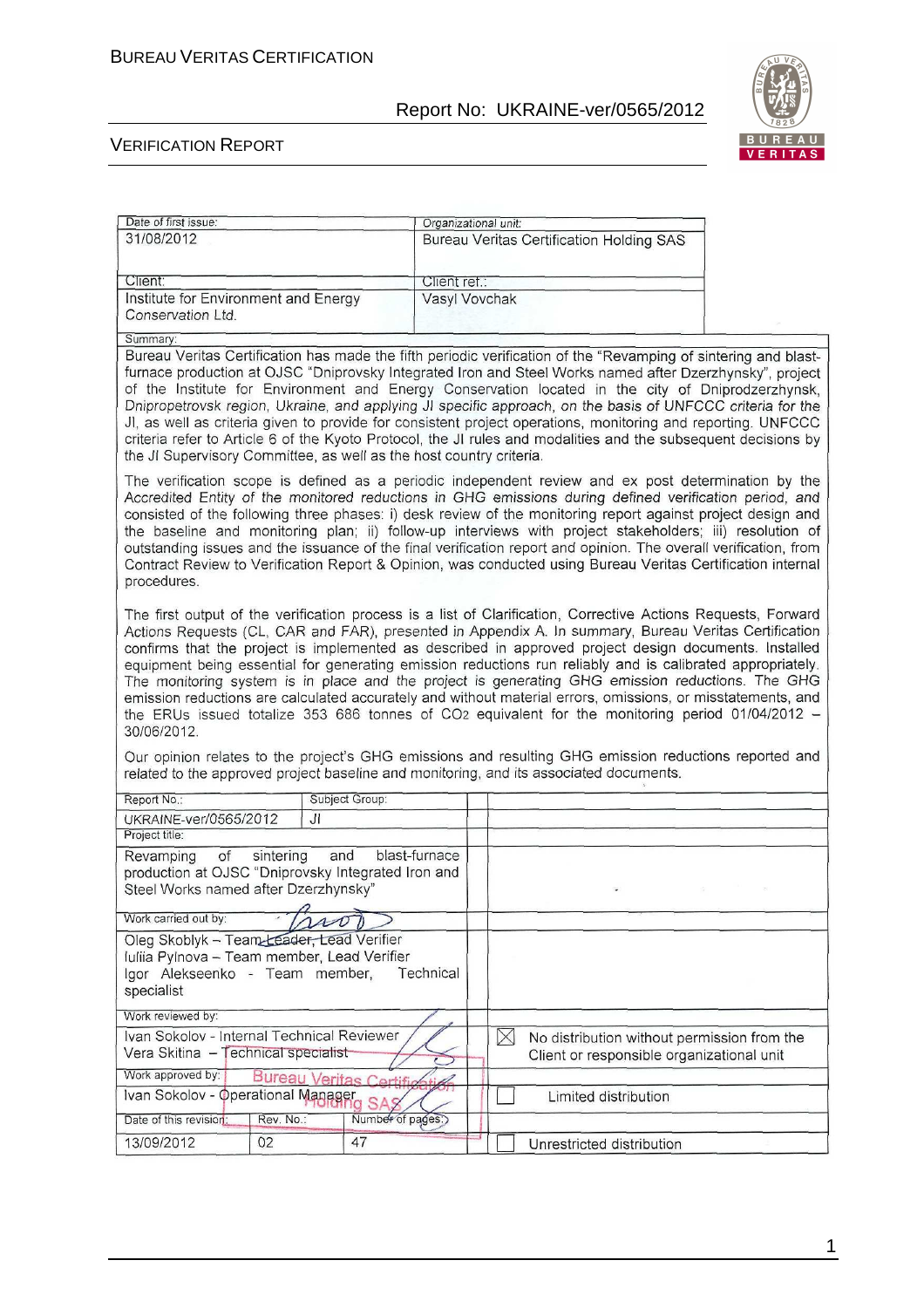

VERIFICATION REPORT

## **Abbreviations**

| AIE             | <b>Accredited Independent Entity</b>                                         |
|-----------------|------------------------------------------------------------------------------|
| <b>BFG</b>      | <b>Blast Furnace Gas</b>                                                     |
| <b>CAR</b>      | <b>Corrective Action Request</b>                                             |
| <b>CDM</b>      | <b>Clean Development Mechanism</b>                                           |
| <b>CHP</b>      | <b>Combined Heat and Power</b>                                               |
| <b>CL</b>       | <b>Clarification Request</b>                                                 |
| CO <sub>2</sub> | Carbon Dioxide                                                               |
| COG             | Coke Oven Gas                                                                |
| <b>DIISW</b>    | PJSC "Dniprovsky Integrated Iron and Steel Works named<br>after Dzerzhynsky" |
| <b>DFP</b>      | <b>Designated Focal Point</b>                                                |
| <b>DVM</b>      | Determination and Verification Manual                                        |
| <b>EIA</b>      | <b>Environmental Impact Assessment</b>                                       |
| ERU             | <b>Emission Reduction Unit</b>                                               |
| AAU             | <b>Assigned Amount Unit</b>                                                  |
| <b>GHG</b>      | Green House Gas(es)                                                          |
| <b>GWP</b>      | <b>Global Warming Potential</b>                                              |
| I               | Interview                                                                    |
| <b>IPCC</b>     | Intergovernmental Panel on Climate Change                                    |
| JI              | Joint Implementation                                                         |
| <b>JISC</b>     | Joint Implementation Supervisory Committee                                   |
| <b>MP</b>       | <b>Monitoring Plan</b>                                                       |
| MoV             | <b>Means of Verification</b>                                                 |
| <b>NGO</b>      | Non Government Organization                                                  |
| <b>PDD</b>      | <b>Project Design Document</b>                                               |
| <b>UNFCCC</b>   | United Nations Framework Convention for Climate Change                       |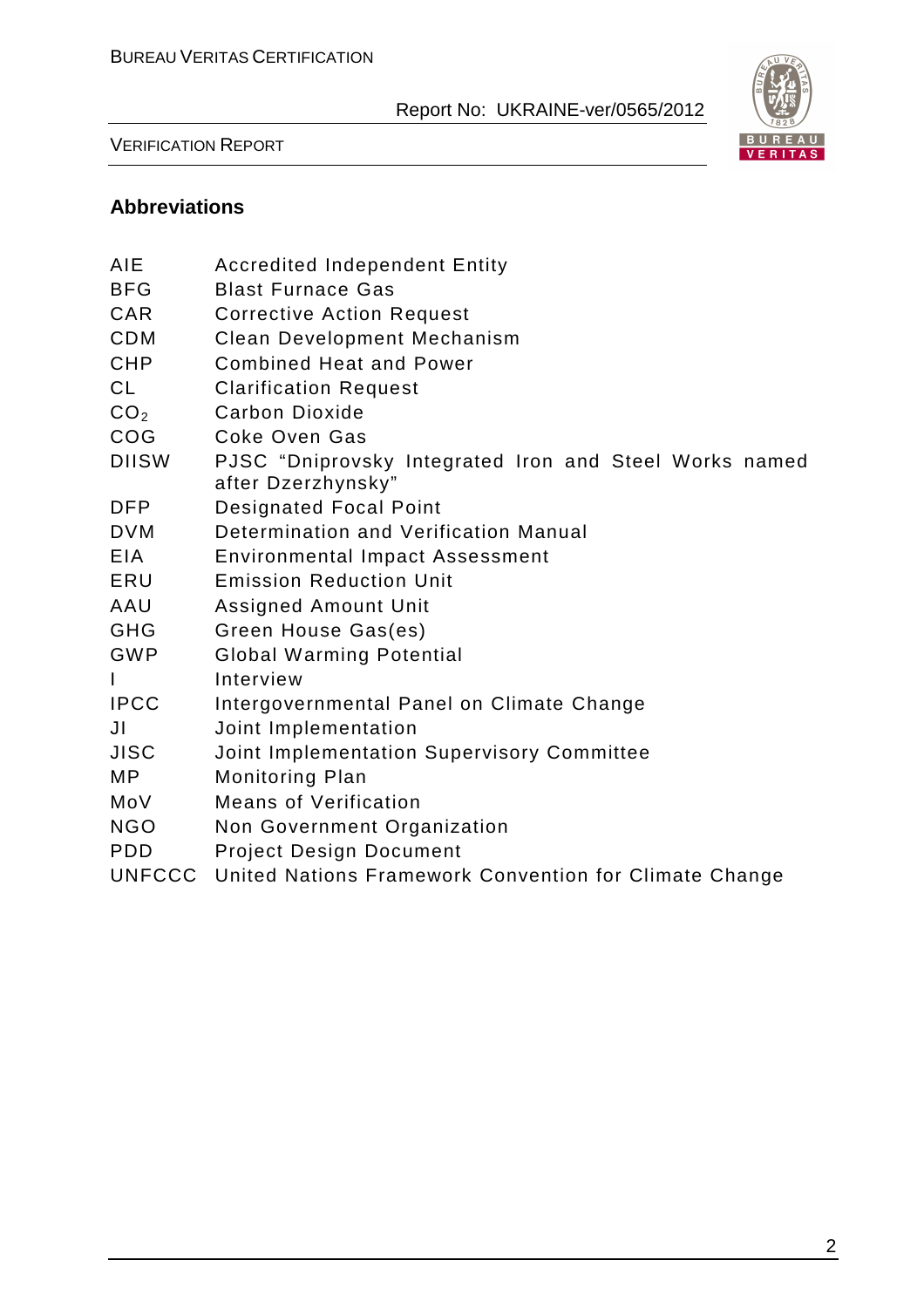VERIFICATION REPORT

## **Table of Contents Page 2018**

| $\mathbf{1}$<br>1.1<br>1.2<br>1.3   | Objective<br>Scope<br><b>Verification Team</b>                                                                                          | $\overline{4}$<br>4<br>$\overline{4}$<br>5 |
|-------------------------------------|-----------------------------------------------------------------------------------------------------------------------------------------|--------------------------------------------|
| $\overline{2}$<br>2.1<br>2.2<br>2.3 | <b>Review of Documents</b><br>Follow-up Interviews<br>Resolution of Clarification, Corrective and Forward Action<br>Requests            | 5<br>6<br>6<br>$\overline{7}$              |
| 3<br>3.1<br>3.2<br>3.3              | Remaining issues and FARs from previous verifications<br>Project approval by Parties involved (90-91)<br>Project implementation (92-93) | 8<br>8<br>9                                |
| 3.4                                 | Compliance of the monitoring plan with the monitoring<br>methodology (94-98)                                                            | 10                                         |
| 3.5                                 | Revision of monitoring plan (99-100)                                                                                                    | 11                                         |
| 3.6                                 | Data management (101)                                                                                                                   | 122                                        |
| 3.7                                 | Verification<br>regarding programmes<br>activities<br>of the control<br>$(102 - 110)$                                                   | 13                                         |
| 4                                   |                                                                                                                                         |                                            |
| 5                                   |                                                                                                                                         |                                            |
|                                     |                                                                                                                                         |                                            |

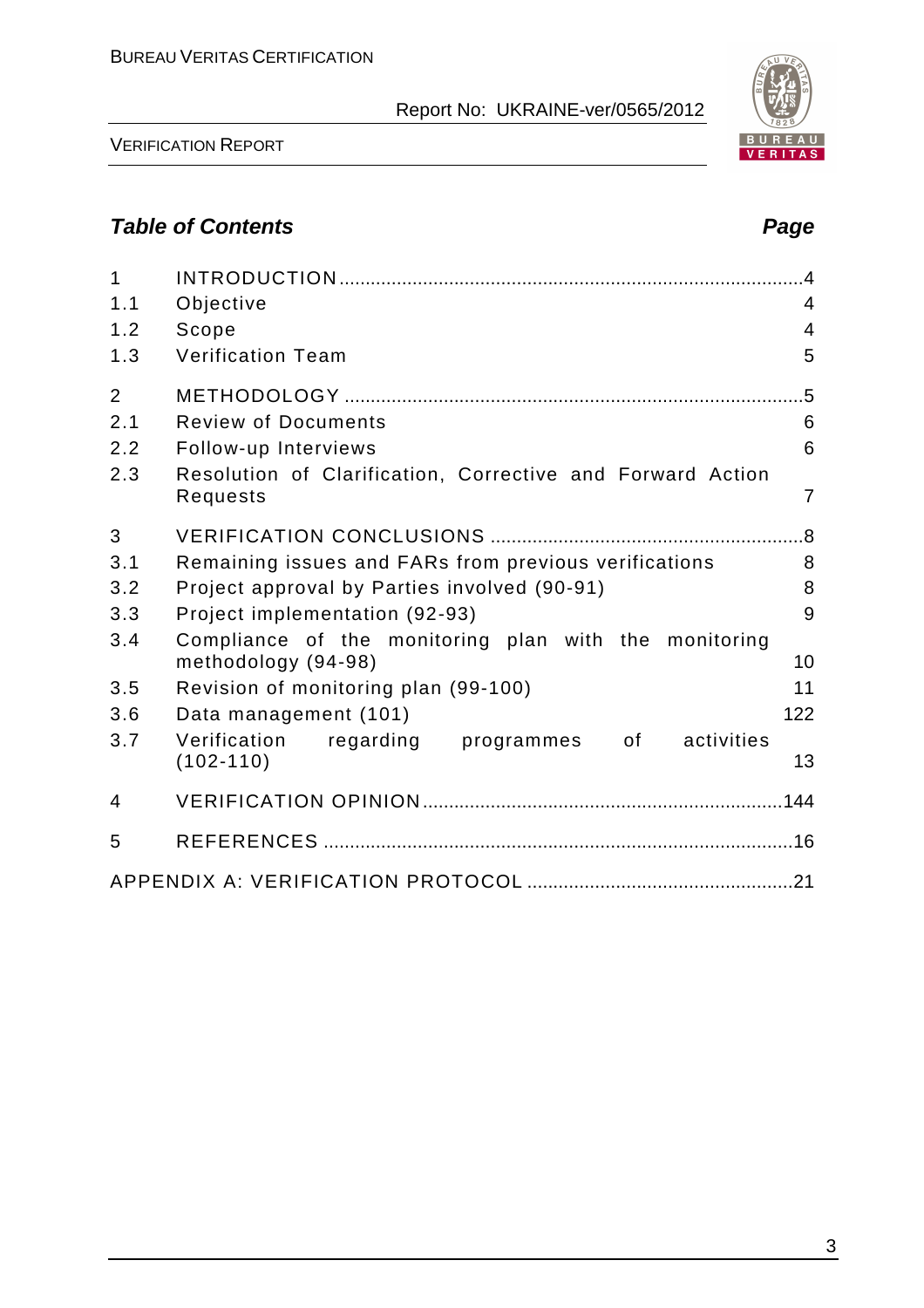

VERIFICATION REPORT

## **1 INTRODUCTION**

The Institute for Environment and Energy Conservation Ltd. has commissioned Bureau Veritas Certification to verify the emissions reductions of its JI project "Revamping of sintering and blast-furnace production at OJSC "Dniprovsky Integrated Iron and Steel Works named after Dzerzhynsky" (hereafter called "the project") located in the city of Dniprodzerzhynsk, Dnipropetrovsk region, Ukraine.

This report summarizes the findings of the verification of the project, performed on the basis of UNFCCC criteria, as well as criteria given to provide for consistent project operations, monitoring and reporting.

## **1.1 Objective**

Verification is the periodic independent review and ex post determination by the Accredited Independent Entity of the monitored reductions in GHG emissions during defined verification period.

The objective of verification can be divided in Initial Verification and Periodic Verification.

UNFCCC criteria refer to Article 6 of the Kyoto Protocol, the JI rules and modalities and the subsequent decisions by the JI Supervisory Committee, as well as the host country criteria.

## **1.2 Scope**

Verification scope is defined as an independent and objective review and ex post determination by the Accredited Independent Entity of the monitored reductions in GHG emissions. The verification is based on the submitted monitoring report and the determined Project Design Document (PDD) including the project's baseline study and monitoring plan, monitoring report, and other relevant documents. The information in these documents is reviewed against Kyoto Protocol requirements, UNFCCC rules and associated interpretations.

The verification is not meant to provide any consulting towards the Client. However, stated requests for clarifications, corrective and/or forward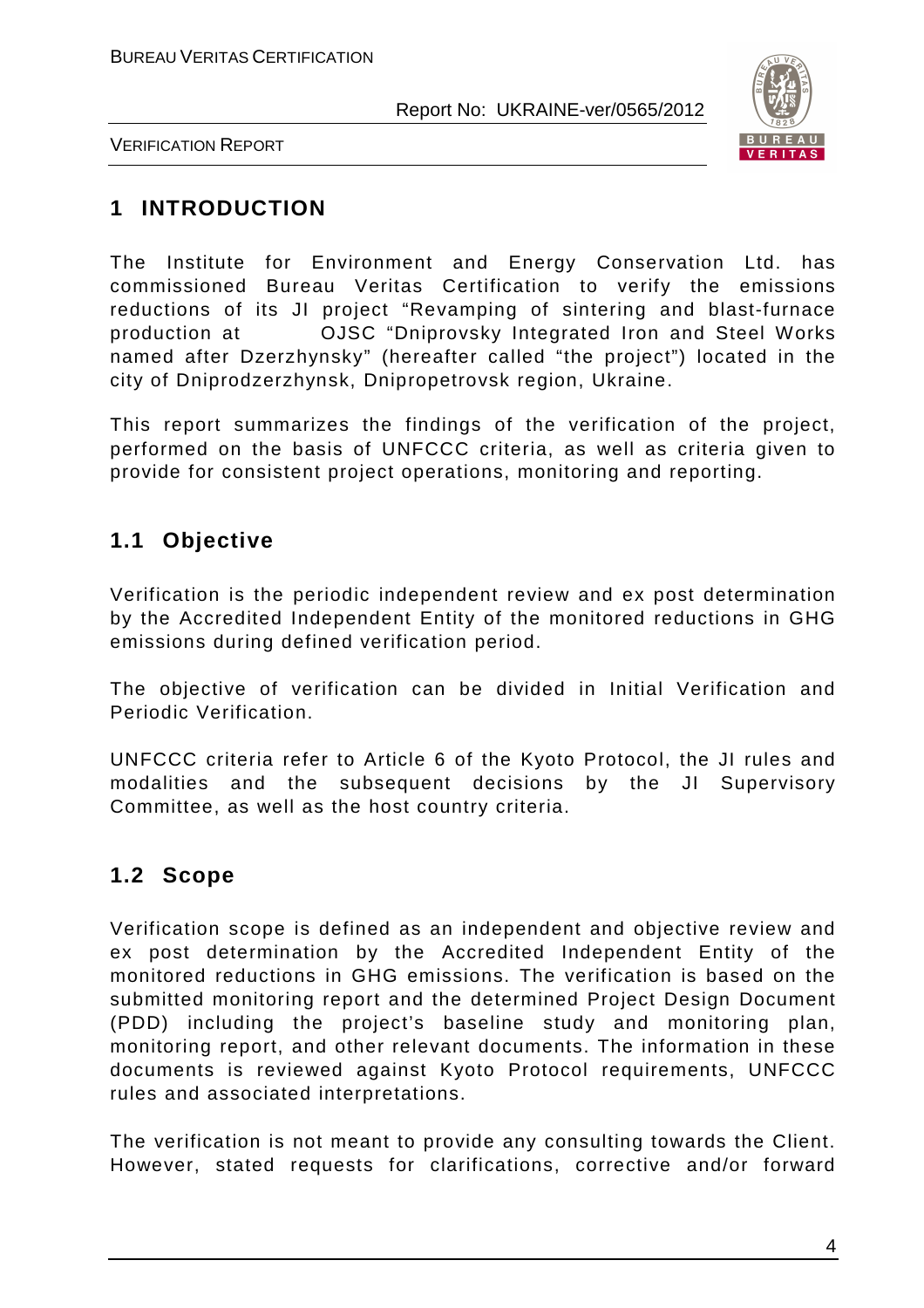

VERIFICATION REPORT

actions may provide input for improvement of the project monitoring towards reductions in the GHG emissions.

## **1.3 Verification Team**

The verification team consists of the following personnel:

Oleg Skoblyk Bureau Veritas Certification Team Leader, Climate Change Lead Verifier;

Igor Alekseenko Bureau Veritas Certification Team Member, Technical specialist;

Iuliia Pylnova Bureau Veritas Certification Team Member, Climate Change Lead Verifier;

This verification report was reviewed by:

Ivan Sokolov Bureau Veritas Certification, Internal Technical Reviewer;

Vera Skitina Bureau Veritas Certification, Technical specialist.

## **2 METHODOLOGY**

The overall verification, from Contract Review to Verification Report & Opinion, was conducted using Bureau Veritas Certification internal procedures.

In order to ensure transparency, a verification protocol was customized for the project, according to the version 01 of the Joint Implementation Determination and Verification Manual, issued by the Joint Implementation Supervisory Committee at its 19 meeting on 04/12/2009. The protocol shows, in a transparent manner, criteria (requirements), means of verification and the results from verifying the identified criteria. The verification protocol serves the following purposes:

- It organizes, details and clarifies the requirements a JI project is expected to meet;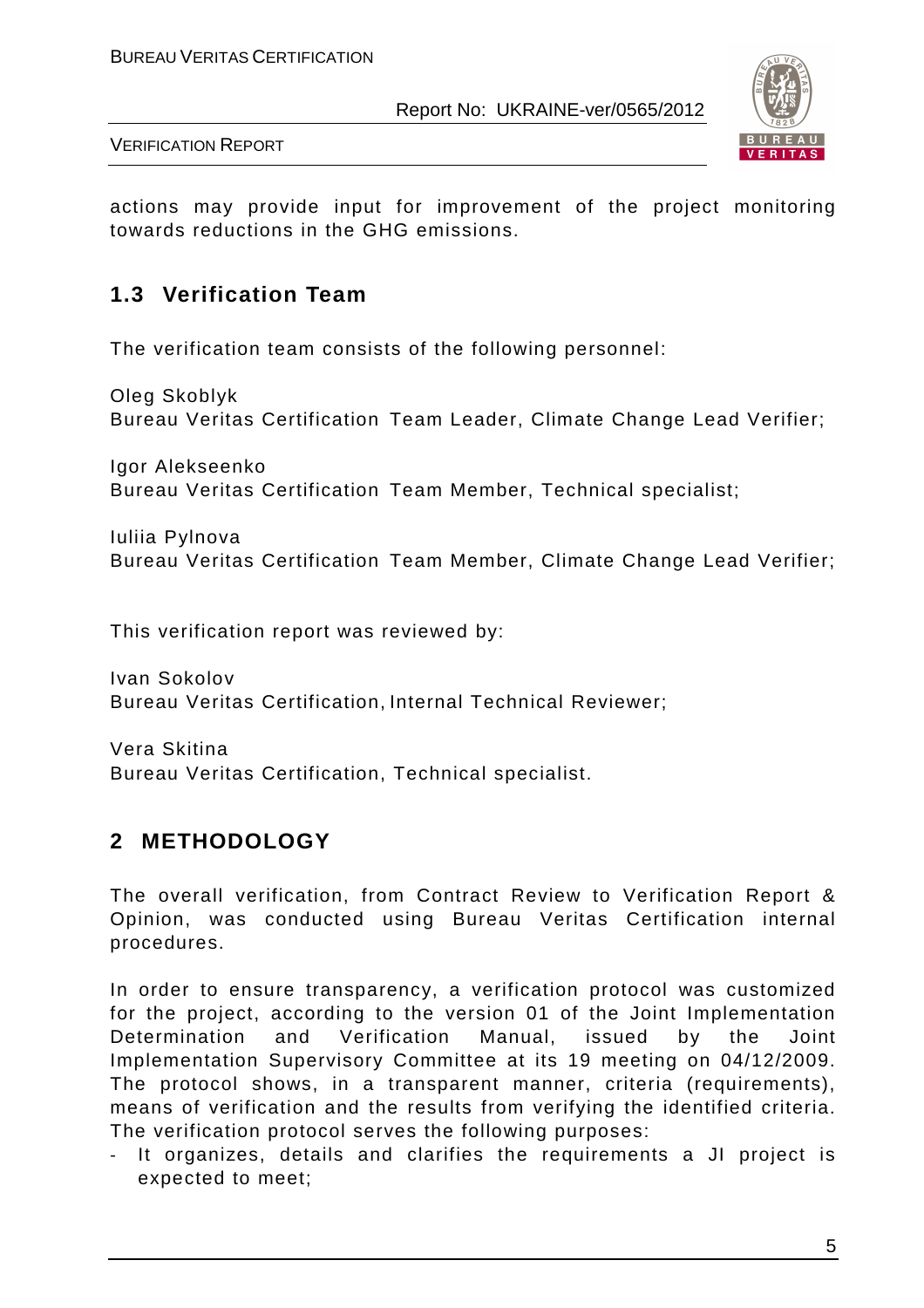

VERIFICATION REPORT

- It ensures a transparent verification process where the verifier will document how a particular requirement has been verified and the result of the verification.

The completed verification protocol is enclosed in Appendix A of this report.

## **2.1 Review of Documents**

The Monitoring Report (MR) submitted by the Institute for Environment and Energy Conservation Ltd. and additional background documents related to the project design and baseline, i.e. country Law, PDD, Guidance on criteria for baseline setting and monitoring, Host party criteria, Kyoto Protocol, Clarifications on Verification Requirements to be Checked by an Accredited Independent Entity were reviewed.

The verification findings presented in this report relate to the Monitoring Report versions 1, 2, 3, and project as described in the determined PDD.

## **2.2 Follow-up Interviews**

On 30/07/2012 Bureau Veritas Certification performed on-site interviews with project stakeholders to confirm selected information and to resolve issues identified in the document review. Representatives of PJSC "Dniprovsky Integrated Iron and Steel Works named after Dzerzhynsky" (according to the documentation checked, 23/05/2011 PJSC "Dniprovsky Integrated Iron and Steel Works named after Dzerzhynsky" was established by changing the name of juridical person OJSC "Dniprovsky Integrated Iron and Steel Works named after Dzerzhynsky" to PJSC "Dniprovsky Integrated Iron and Steel Works named after Dzerzhynsky") and the Institute for Environment and Energy Conservation Ltd. were interviewed (see References). The main topics of the interviews are summarized in Table 1.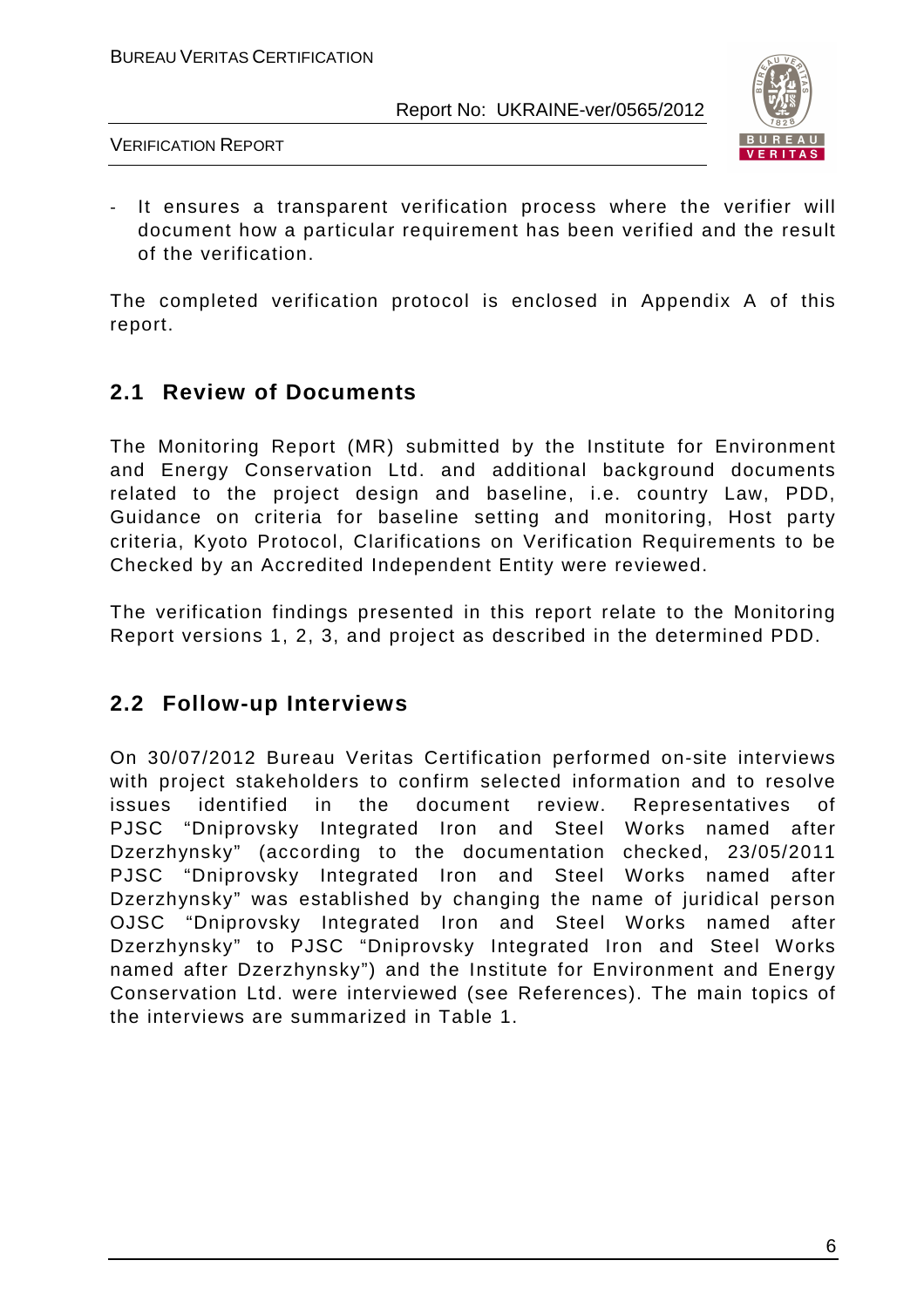

VERIFICATION REPORT

| <b>Table 1 Interview topics</b>         |                                                                  |  |  |  |  |  |  |
|-----------------------------------------|------------------------------------------------------------------|--|--|--|--|--|--|
| Interviewed organization                | <b>Interview topics</b>                                          |  |  |  |  |  |  |
| PJSC "Dniprovsky                        | Organizational structure                                         |  |  |  |  |  |  |
| Integrated Iron and                     | Responsibilities and authorities                                 |  |  |  |  |  |  |
| Steel Works named<br>after Dzerzhynsky" | Roles and responsibilities for data collection and<br>processing |  |  |  |  |  |  |
|                                         | Installation of equipment                                        |  |  |  |  |  |  |
|                                         | Data logging, archiving and reporting                            |  |  |  |  |  |  |
|                                         | Metering equipment control                                       |  |  |  |  |  |  |
|                                         | Metering record keeping system, database                         |  |  |  |  |  |  |
|                                         | IT management                                                    |  |  |  |  |  |  |
|                                         | Training of personnel                                            |  |  |  |  |  |  |
|                                         | Quality management procedures and technology                     |  |  |  |  |  |  |
|                                         | Internal audits and check-ups                                    |  |  |  |  |  |  |
| Institute for                           | Baseline methodology                                             |  |  |  |  |  |  |
| Environment and                         | Monitoring plan                                                  |  |  |  |  |  |  |
| <b>Energy Conservation</b><br>Ltd.      | Monitoring report                                                |  |  |  |  |  |  |

## **2.3 Resolution of Clarification, Corrective and Forward Action Requests**

The objective of this phase of the verification is to raise the requests for corrective actions and clarification and any other outstanding issues that needed to be clarified for Bureau Veritas Certification positive conclusion on the GHG emission reductions calculations.

If the Verification Team, in assessing the monitoring report and supporting documents, identifies issues that need to be corrected, clarified or improved with regard to the monitoring requirements, it should raise these issues and inform the project participants of these issues in the form of:

(a) Corrective action request (CAR), requesting the project participants to correct a mistake that is not in accordance with the monitoring plan;

(b) Clarification request (CL), requesting the project participants to provide additional information for the AIE to assess compliance with the monitoring plan;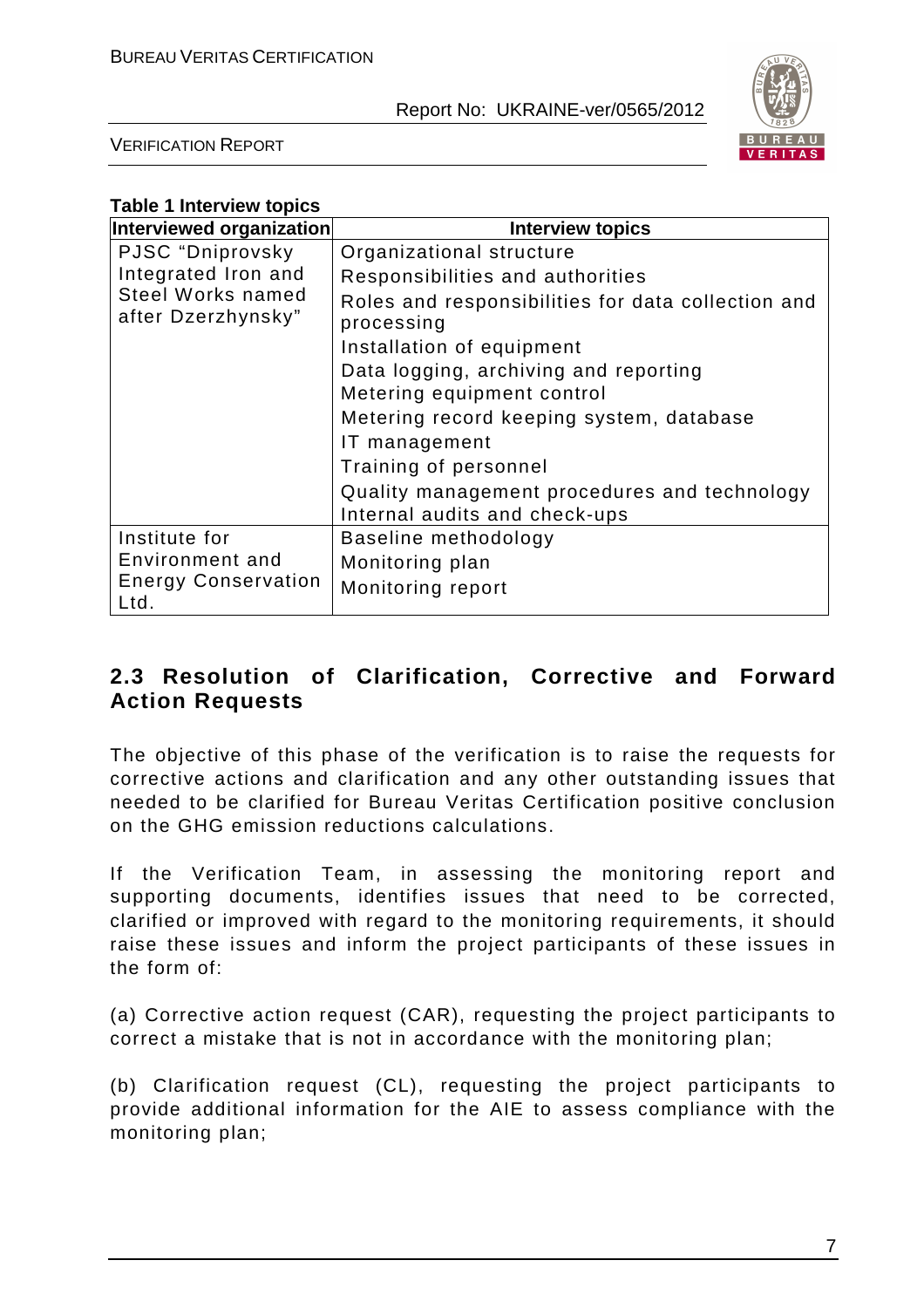

VERIFICATION REPORT

(c) Forward action request (FAR), informing the project participants of an issue, relating to the monitoring that needs to be reviewed during the next verification period.

To guarantee the transparency of the verification process, the concerns raised are documented in more detail in the verification protocol in Appendix A.

## **3 VERIFICATION CONCLUSIONS**

In the following sections, the conclusions of the verification are stated.

The findings from the desk review of the original monitoring documents and the findings from interviews during the follow up visit are described in the Verification Protocol in Appendix A.

The Clarification, Corrective and Forward Action Requests are stated, where applicable, in the following sections and are further documented in the Verification Protocol in Appendix A. The verification of the Project resulted in 8 Corrective Action Requests, 9 Clarification Requests, and 0 Forward Action Requests.

The number between brackets at the end of each section corresponds to the DVM paragraph.

## **3.1 Remaining issues and FARs from previous verifications**

There are no remaining issues and FARs from the previous verification.

## **3.2 Project approval by Parties involved (90-91)**

Written approval of the project was received from the Netherlands DFP (Declaration of Approval 2011JI15 on the JI project "Revamping of sintering and blast-furnace production at OJSC "Dniprovsky Integrated Iron and Steel Works named after Dzerzhynsky" issued by Ministry of Economic Affairs, Agriculture and Innovation dated 10/05/2011).

Also, Letter of Approval (LoA #1838/23/7 dated 15/07/2011) on the JI project "Revamping of sintering and blast-furnace production at OJSC "Dniprovsky Integrated Iron and Steel Works named after Dzerzhynsky"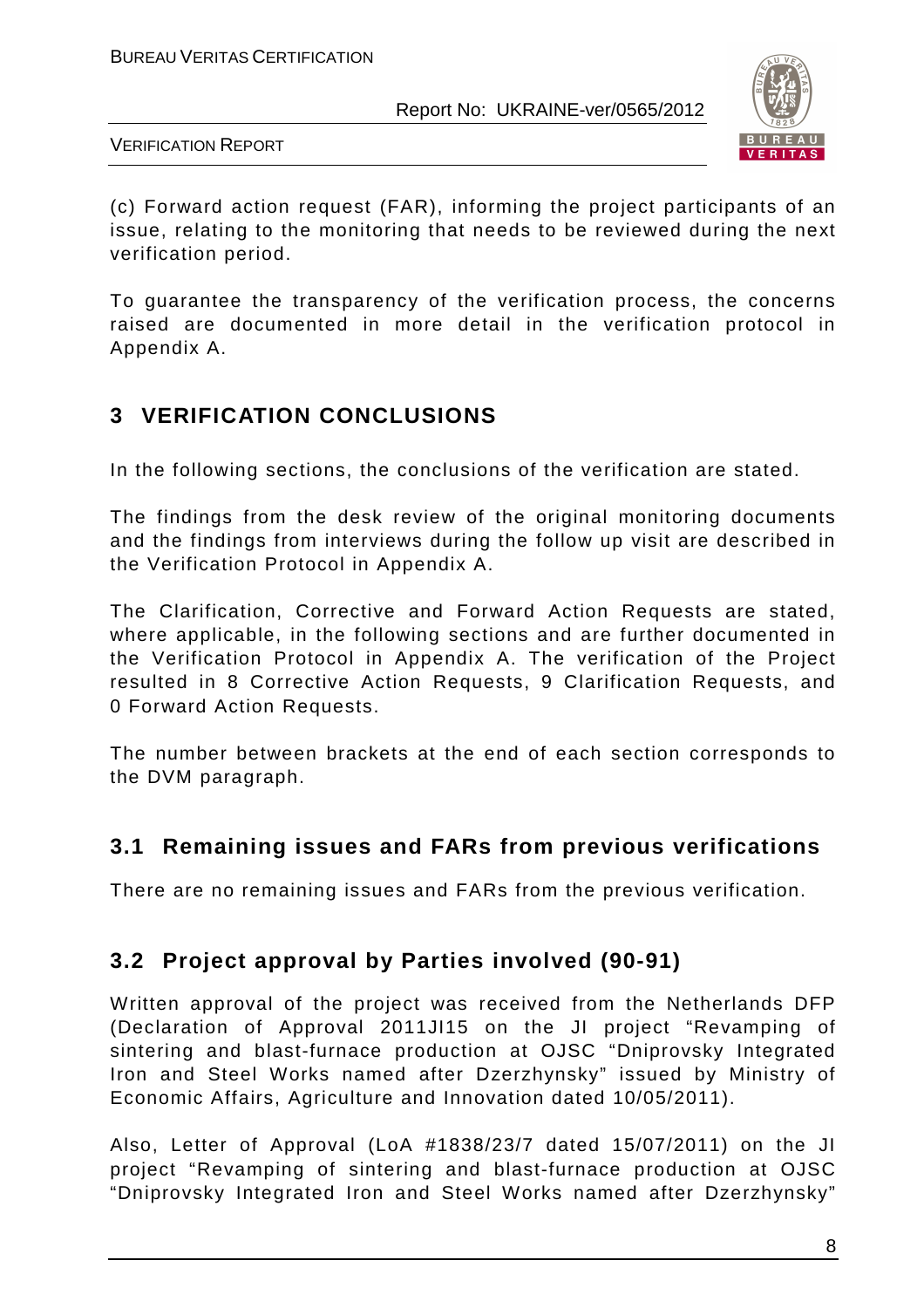

VERIFICATION REPORT

was issued by State Environmental Investment Agency of Ukraine that is National Focal Point of host Party (Ukarine).

The abovementioned written approvals are unconditional.

## **3.3 Project implementation (92-93)**

The implementation status of the project.

| #                       | <b>Measures</b>                                                                 | $\mathbf{2}$                | $\boldsymbol{2}$           | $\mathbf{2}$             | $\mathbf{2}$            | $\mathbf{2}$                | $\overline{2}$              | $\mathbf{2}$               | $\boldsymbol{2}$        | $\overline{2}$ |
|-------------------------|---------------------------------------------------------------------------------|-----------------------------|----------------------------|--------------------------|-------------------------|-----------------------------|-----------------------------|----------------------------|-------------------------|----------------|
|                         |                                                                                 | $\mathbf{0}$<br>$\mathbf 0$ | $\mathbf 0$<br>$\mathbf 0$ | $\bf{0}$<br>$\mathbf{0}$ | $\mathbf 0$<br>$\bf{0}$ | $\mathbf{0}$<br>$\mathbf 0$ | $\mathbf{0}$<br>$\mathbf 0$ | $\mathbf 0$<br>$\mathbf 1$ | $\bf{0}$<br>$\mathbf 1$ | 0<br>1         |
|                         |                                                                                 | 4                           | 5                          | 6                        | $\overline{7}$          | 8                           | 9                           | $\mathbf{0}$               | $\mathbf 1$             | $\mathbf{2}$   |
| 1                       | Technological improvements of the                                               |                             |                            |                          |                         |                             |                             |                            |                         |                |
|                         | <b>BFs operation:</b>                                                           |                             |                            |                          |                         |                             |                             |                            |                         |                |
|                         | - improvement of blast furnace coke<br>quality;                                 |                             |                            |                          |                         |                             |                             |                            |                         |                |
|                         | - decreasing the silicon content in the                                         |                             |                            |                          |                         |                             |                             |                            |                         |                |
|                         | pig iron;                                                                       |                             |                            |                          |                         |                             |                             |                            |                         |                |
|                         | - decreasing the BFs idle times and                                             |                             |                            |                          |                         |                             |                             |                            |                         |                |
|                         | downtime;                                                                       |                             |                            |                          |                         |                             |                             |                            |                         |                |
|                         | - partial substitution of the limestone by<br>lime;                             |                             |                            |                          |                         |                             |                             |                            |                         |                |
|                         | - improvement of the quality of                                                 |                             |                            |                          |                         |                             |                             |                            |                         |                |
|                         | agglomerate.                                                                    |                             |                            |                          |                         |                             |                             |                            |                         |                |
| $\mathbf{2}$            | Renewal and reconstruction of BF#1M                                             |                             |                            |                          |                         |                             |                             |                            |                         |                |
| $\overline{3}$          | Implementation of a new<br>oxygen                                               |                             |                            |                          |                         |                             |                             |                            |                         |                |
|                         | plant AKAp 40/53-4                                                              |                             |                            |                          |                         |                             |                             |                            |                         |                |
| $\overline{\mathbf{A}}$ | <b>Modernization</b><br>of the<br>sintering                                     |                             |                            |                          |                         |                             |                             |                            |                         |                |
|                         | process:                                                                        |                             |                            |                          |                         |                             |                             |                            |                         |                |
|                         | - improvements of solid fuel burning<br>process, which is part of the sintering |                             |                            |                          |                         |                             |                             |                            |                         |                |
|                         | charge;                                                                         |                             |                            |                          |                         |                             |                             |                            |                         |                |
|                         | - increase of the level of steel waste                                          |                             |                            |                          |                         |                             |                             |                            |                         |                |
|                         | utilization;                                                                    |                             |                            |                          |                         |                             |                             |                            |                         |                |
|                         | - implementation of the state-of-the-art                                        |                             |                            |                          |                         |                             |                             |                            |                         |                |
|                         | dust suppression and gas purification<br>facilities;                            |                             |                            |                          |                         |                             |                             |                            |                         |                |
|                         | optimization<br>0f<br>limestone                                                 |                             |                            |                          |                         |                             |                             |                            |                         |                |
|                         | decomposition reaction;                                                         |                             |                            |                          |                         |                             |                             |                            |                         |                |
|                         | - improvement of natural gas burning                                            |                             |                            |                          |                         |                             |                             |                            |                         |                |
|                         | process, which is supplied to burners                                           |                             |                            |                          |                         |                             |                             |                            |                         |                |
|                         | for the ignition of sintering charge;                                           |                             |                            |                          |                         |                             |                             |                            |                         |                |
|                         | - improvements of chemical composition                                          |                             |                            |                          |                         |                             |                             |                            |                         |                |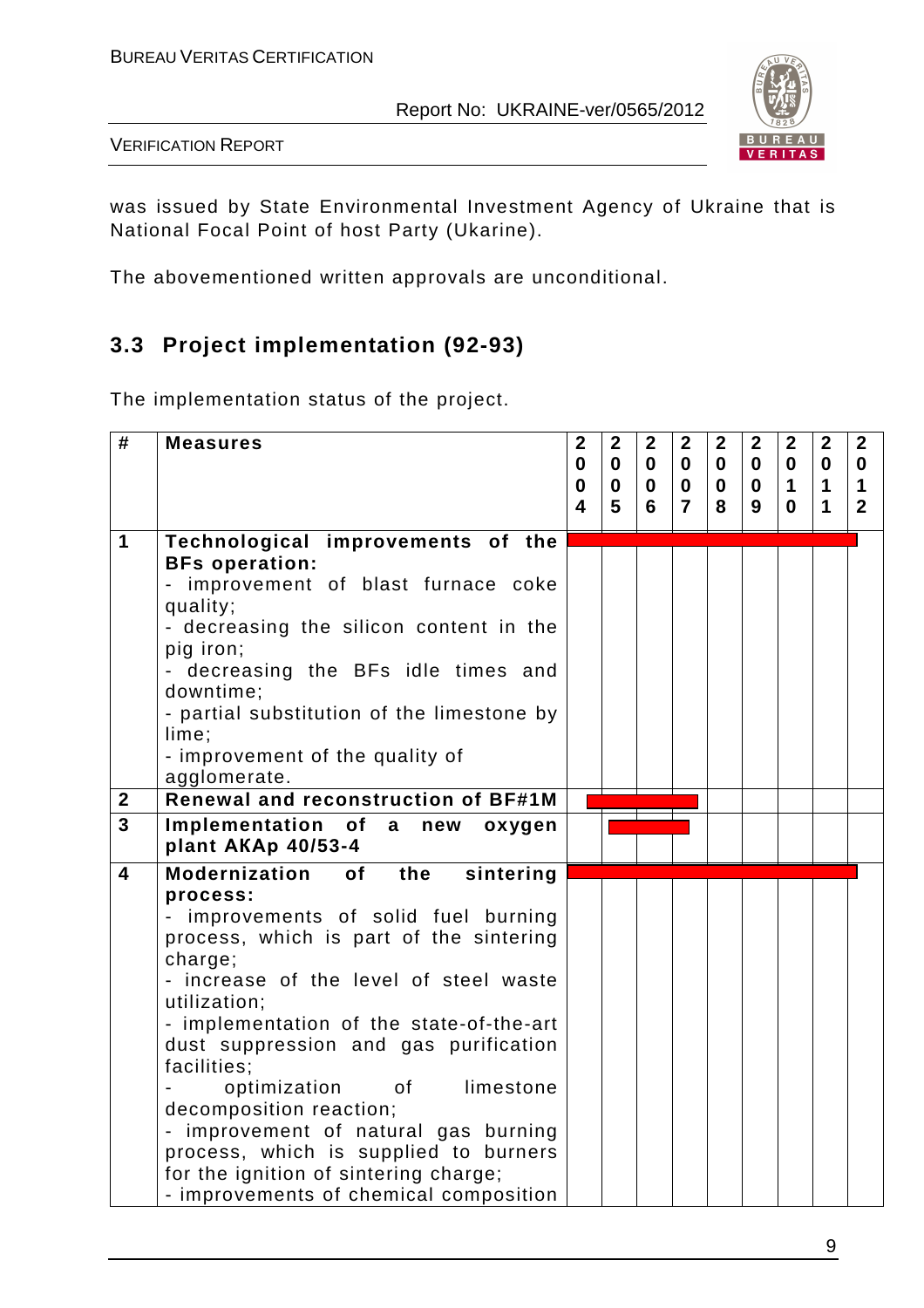

VERIFICATION REPORT

| of sinter charge;<br>- reduction of fine fraction content in |
|--------------------------------------------------------------|
|--------------------------------------------------------------|

The identified areas of concern as to project implementation, project participants response and BV Certification's conclusion are described in Appendix A (refer to CL 03).

## **3.4 Compliance of the monitoring plan with the monitoring methodology (94-98)**

The monitoring occurred in accordance with the monitoring plan included in the PDD regarding which the determination has been deemed final and is so listed on the UNFCCC JI website.

For calculating the emission reductions, key indicators, constants and variables such as total pig iron output, quantity of each fuel used in making pig iron, emission factor for fuel consumption, electricity consumed in producing pig iron, emission factor for electricity consumption, quantity of fuel used in sintering process, electricity consumed in sintering process, quantity of reducing agents, emission factor of each reducing agent, quantity of each other input, emission factor of each other input, quantity of fuel used for balance of process needs, and electricity consumed for balance of process needs, influencing the baseline emissions and the activity level of the project and the emissions as well as risks associated with the project were taken into account, as appropriate.

Data sources used for calculating emission reductions are clearly identified, reliable and transparent.

Emission factors, including default emission factors, are selected by carefully balancing accuracy and reasonableness, and appropriately justified of the choice.

Monitoring report for the project is already using specific values of carbon dioxide emission factors for fuel based on specific carbon content or calorific value of fuel. Emission factors for production of coke, iron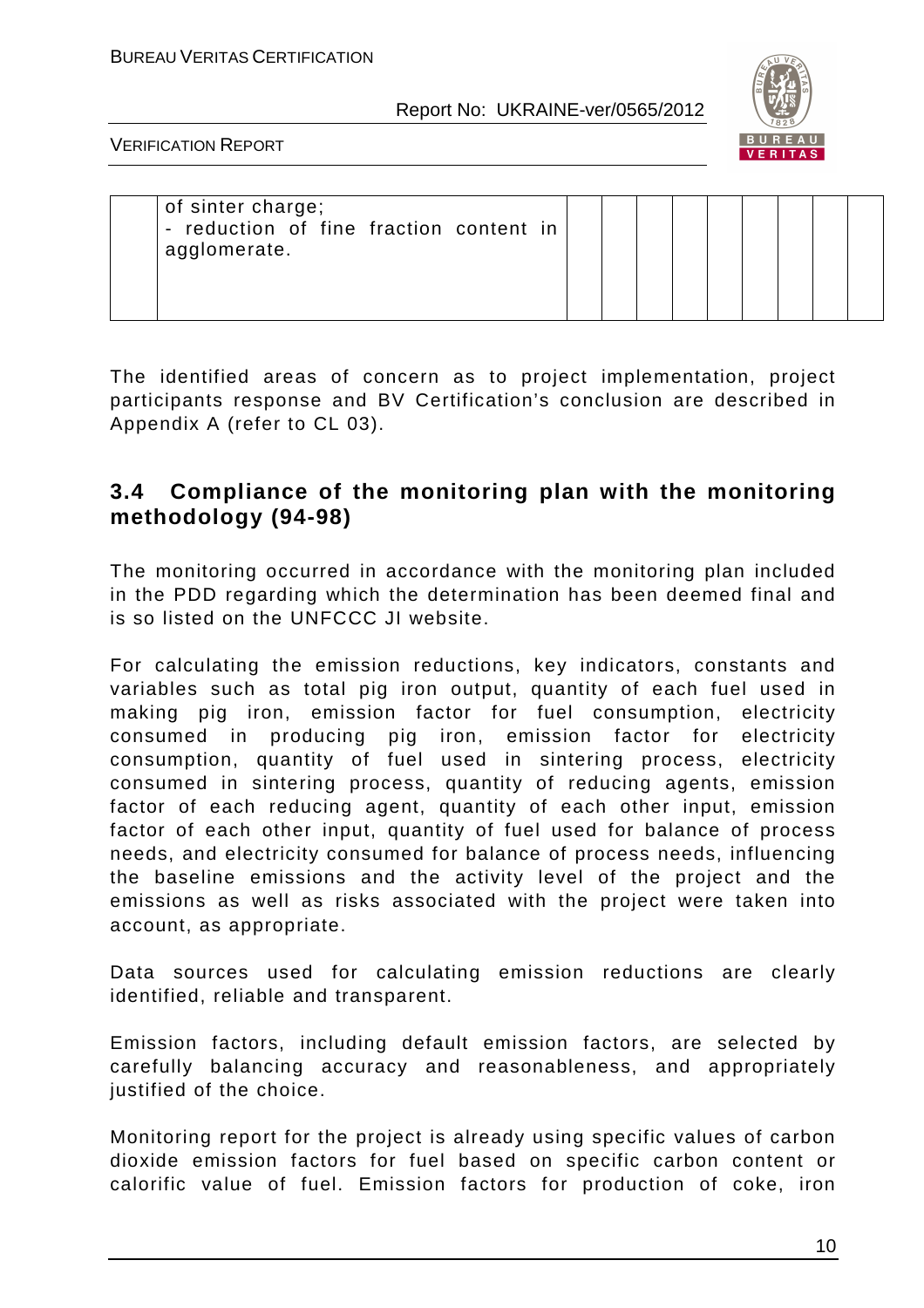

VERIFICATION REPORT

pellets, lime and dolomite are based on IPCC data due to the fact that national data are not officially approved by the national designating entity. As soon as they are approved, the corresponding changes will be incorporated into the monitoring reports.

The calculation of emission reductions is based on conservative assumptions and the most plausible scenarios in a transparent manner.

The fact that calculation of emission reductions is based on conservative assumptions can be proved by the following facts:

- the price of natural gas in the baseline period was lower than in the project line period. That's why there were no substitutions of natural gas by coal as it was in project line period. As a result, such substitution decreased the total amount of emission reductions;

- the quality of iron-bearing materials in project line period sometimes was lower in comparison with the baseline period. That was the reason of the total amount of emission reductions decrease.

The amount of emission reductions that was actually generated during the 2<sup>nd</sup> quarter of 2012 was lower than it was expected in PDD (approximately 564 959 tonnes of  $CO<sub>2</sub>e$ ) because of the following reasons. First of all, taking into account that during this monitoring period the quality of raw materials and other inputs consumed under the project activity was low, the actual level of specific fuel and energy resources consumption per unit of output was a bit higher than it was expected in PDD. Secondly, taking into account that such measures as technological improvements of the BFs operation and modernization of the sintering process were not fully implemented as planned, it has also influenced on decrease of actual volumes of emission reductions in comparison with estimations in PDD.

The identified areas of concern as to Compliance of the monitoring plan with the monitoring methodology, project participants response and BV Certification's conclusion are described in Appendix A (refer to CAR 01, CL 01, CL 02, CAR 02, CAR 03, CAR 04, and CL 09).

## **3.5 Revision of monitoring plan (99-100)**

Not applicable.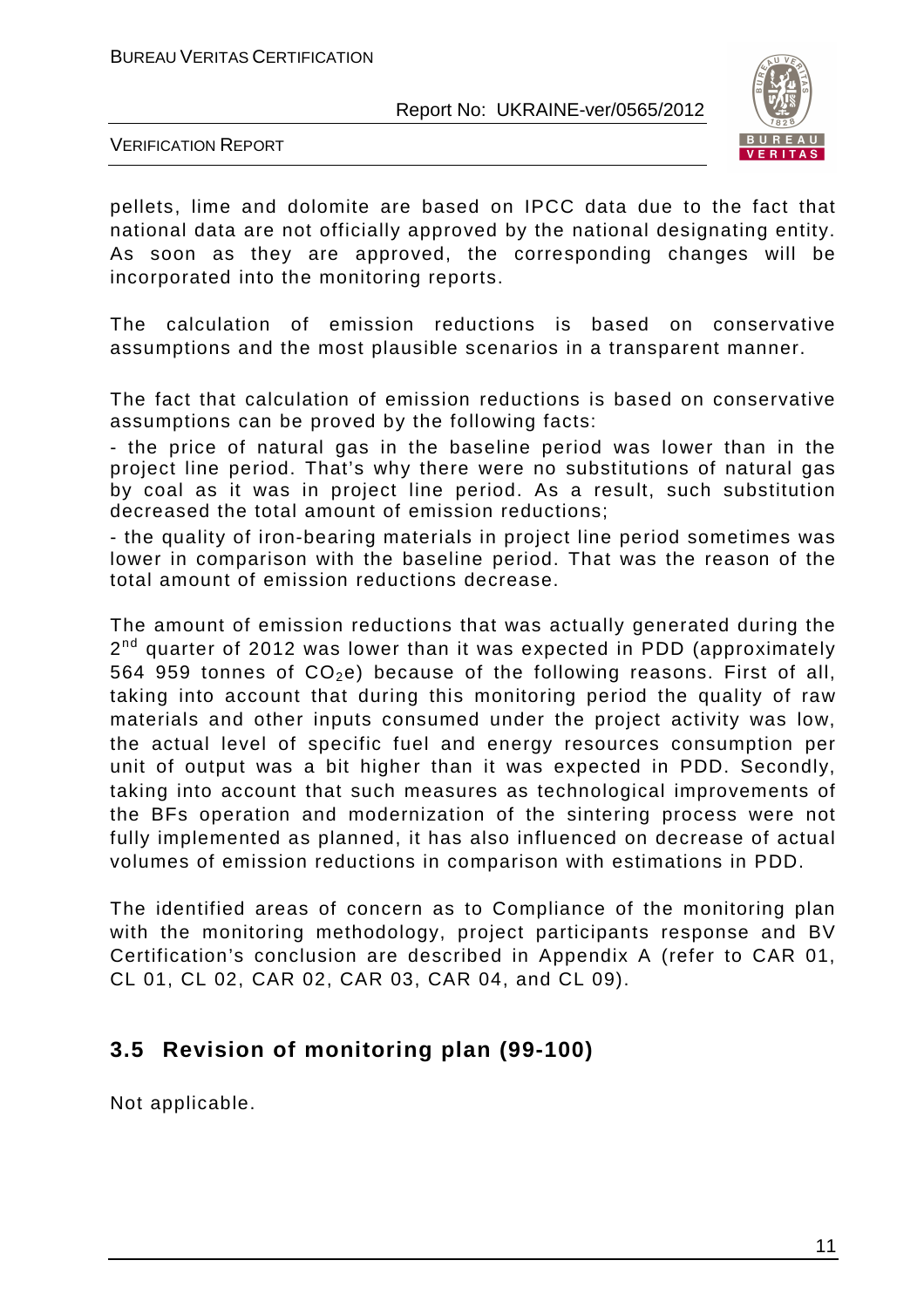

VERIFICATION REPORT

## **3.6 Data management (101)**

The data and their sources, provided in monitoring report, are clearly identified, reliable and transparent.

The implementation of data collection procedures is in accordance with the monitoring plan, including the quality control and quality assurance procedures. These procedures are mentioned in the section "References" of this report.

The function of the monitoring equipment, including its calibration status, is in order. The list of the monitoring equipment is provided in Annex 1 of the Monitoring Report of the final version.

The procedure of electricity meters verification is quite a long process. Therefore, in order to prevent errors in metering electricity, meters that are to be verified removed, and instead are installed other verified meters, but of the same type, or with admissible deviation concerning types and which meet the technical requirements. Removed meters are sent for verification, where they are calibrated and then installed, perhaps, in some other place. Thus, during the monitoring period, there were replaced the following electricity meters: # 11 of electric substation of blast-furnace shop, electricity meters ## 114, 115, 126, 128, 129, and 137 of electric substation of water supply shop, electricity meter # 150 of electric substation of Oxygen shop and electricity meter # 159 of electric substation of CHP.

In case of having problems with certain monitoring equipment, the accounting system is organized in such way that allows double checking of all the data. Ultimately all information can be proven by independent invoices from the third parties.

The evidence and records used for the monitoring are maintained in a traceable manner.

The quality assurance procedures are based on the Plant's ISO 9001:2001 quality management system (QMS), which was further upgraded to the more recent ISО 9001:2008 version. The QMS covers the whole of the Plant's production process. Furthermore, an OHSAS 18001:2007 industrial safety management system and an ISO 14001:2004 environmental management system were implemented in 2009. Compliance audits for the mentioned above standards are performed in accordance with "Guidance on quality management systems"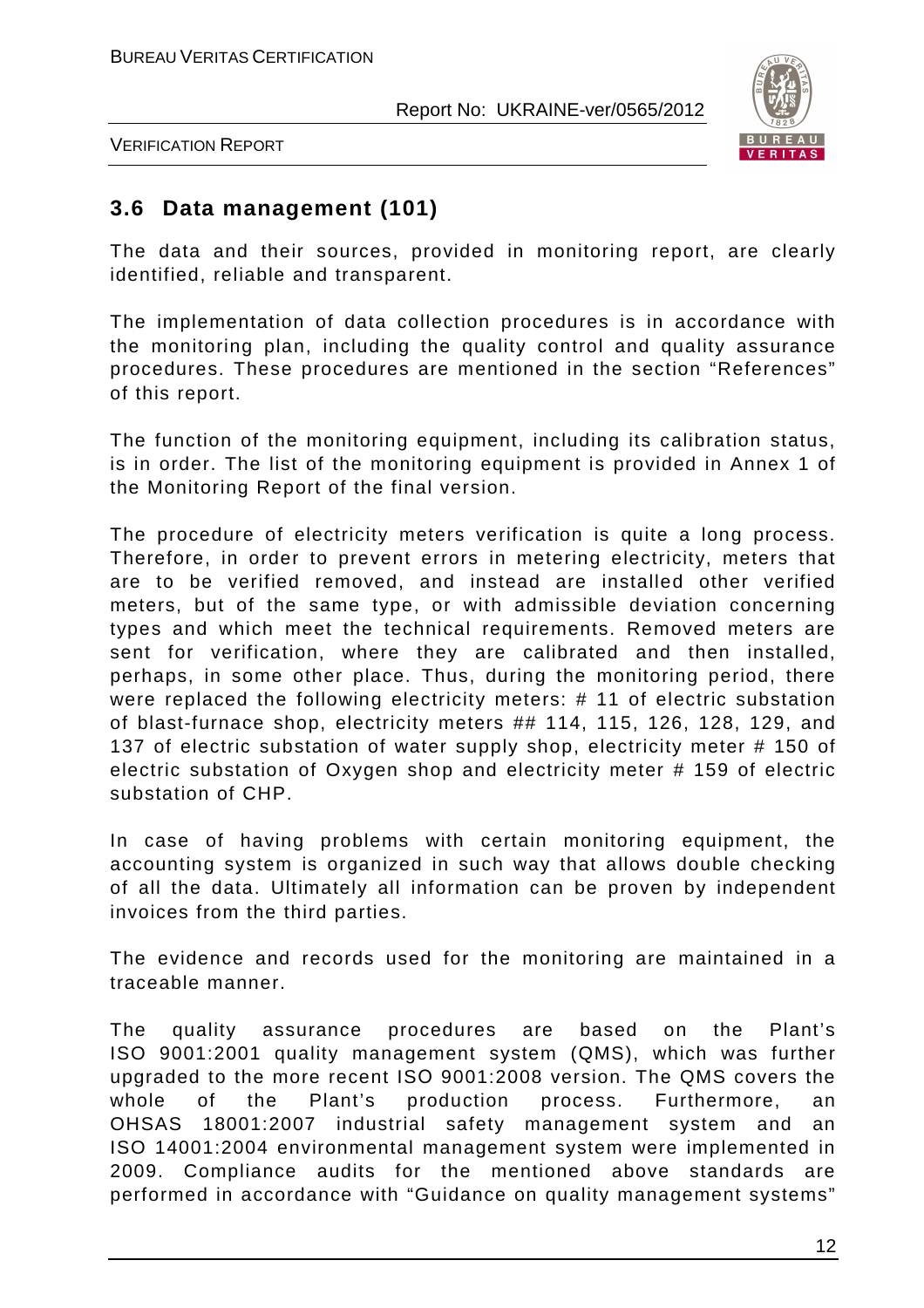

VERIFICATION REPORT

and other regulatory documents of DIISW. The bureau of standardized certification is responsible for management, realization and storage of audits data. The audits are conducted on monthly basis in accordance with schedule developed at the beginning of each year by the group of accredited auditors of the bureau of standardized certification. In addition, the Plant has a number of other certificates, which proof the project monitoring quality assurance.

During this monitoring period, planned audits on compliance to the standards of ISO 9001:2008, ISO 14001 and OHSAS 18001 were conducted. Verifiers have been provided with the report on audit on compliance to the standard of ISO 14001 dated 10/07/2012, report on audit on compliance to the standard of OHSAS 18001 dated 14/05/2012 and two reports on audit on compliance to the standard of ISO 9001:2008 dated 25/06/2012 and 19/06/2012.

All the equipment used for monitoring purposes is in line with national legislative requirements and standards. The documented instructions to operate the facilities are stored at working places. Verification and calibration of equipment are conducted at the plant in accordance with in STP 230-35-07 Metrological Support of Measuring Equipment. List of monitoring equipment is provided in Annex 1. The data cross check as well as internal audits and corrective actions are taken as defined in STP 230-18-03 Quality Management System Internal Audits and according to the standards ISO 9001:2008, ISO 14001 and OHSAS 18001.

The data collection and management system for the project is in accordance with the monitoring plan.

The identified areas of concern as to Data management, project participants response and BV Certification's conclusion are described in Appendix A (refer to CL 04, CL 05, CAR 05, CL 06, CL 07, CAR 06, CAR 07, and CAR 08).

## **3.7 Verification regarding programmes of activities (102-110)**

Not applicable.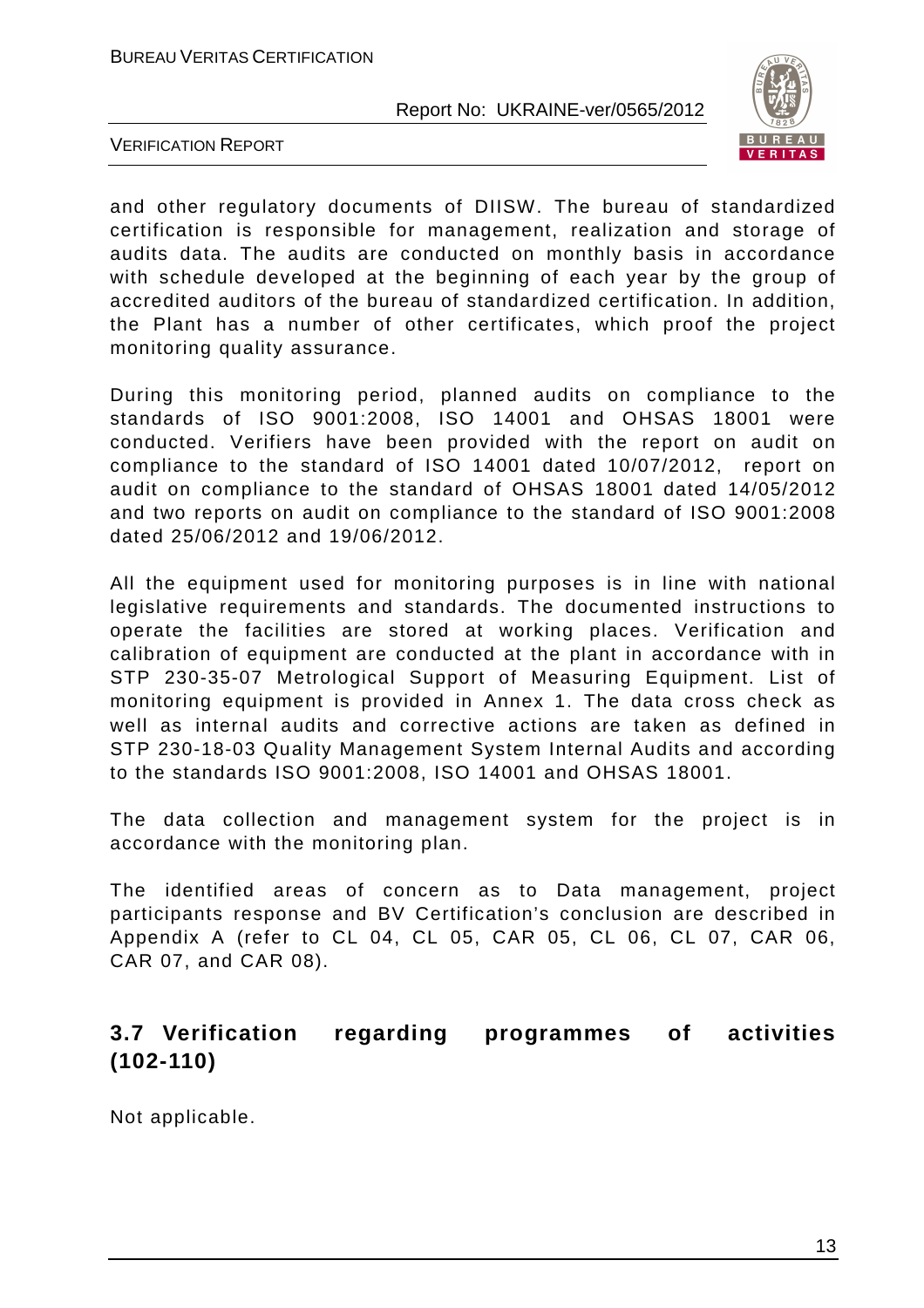

VERIFICATION REPORT

## **4 VERIFICATION OPINION**

Bureau Veritas Certification has performed the fifth periodic verification of the "Revamping of sintering and blast-furnace production at OJSC "Dniprovsky Integrated Iron and Steel Works named after Dzerzhynsky" Project in Ukraine, which applies JI specific approach. The verification was performed on the basis of UNFCCC criteria and host country criteria and also on the criteria given to provide for consistent project operations, monitoring and reporting.

The verification consisted of the following three phases: i) desk review of the monitoring report against project design and the baseline and monitoring plan; ii) follow-up interviews with project stakeholders; iii) resolution of outstanding issues and the issuance of the final verification report and opinion.

The management of PJSC "Dniprovsky Integrated Iron and Steel Works named after Dzerzhynsky" is responsible for the preparation of the GHG emissions data and the reported GHG emission reductions of the project on the basis set out within the project Monitoring Plan indicated in the final PDD version 6. The development and maintenance of records and reporting procedures in accordance with that plan, including the calculation and determination of GHG emission reductions from the project, is the responsibility of the management of the project.

Bureau Veritas Certification verified the Project Monitoring Report version 3 for the reporting period as indicated below. Bureau Veritas Certification confirms that the project is implemented as planned and described in approved PDD. Installed equipment being essential for generating emission reductions runs reliably and is calibrated appropriately. The monitoring system is in place and the project is generating GHG emission reductions.

Bureau Veritas Certification can confirm that the GHG emission reductions are accurately calculated and are free of material errors, omissions, or misstatements. Our opinion relates to the project's GHG emissions and resulting GHG emission reductions reported and related to the approved project baseline and monitoring plan, and its associated documents. Based on the information we have seen and evaluated, we confirm, with a reasonable level of assurance, the following statement: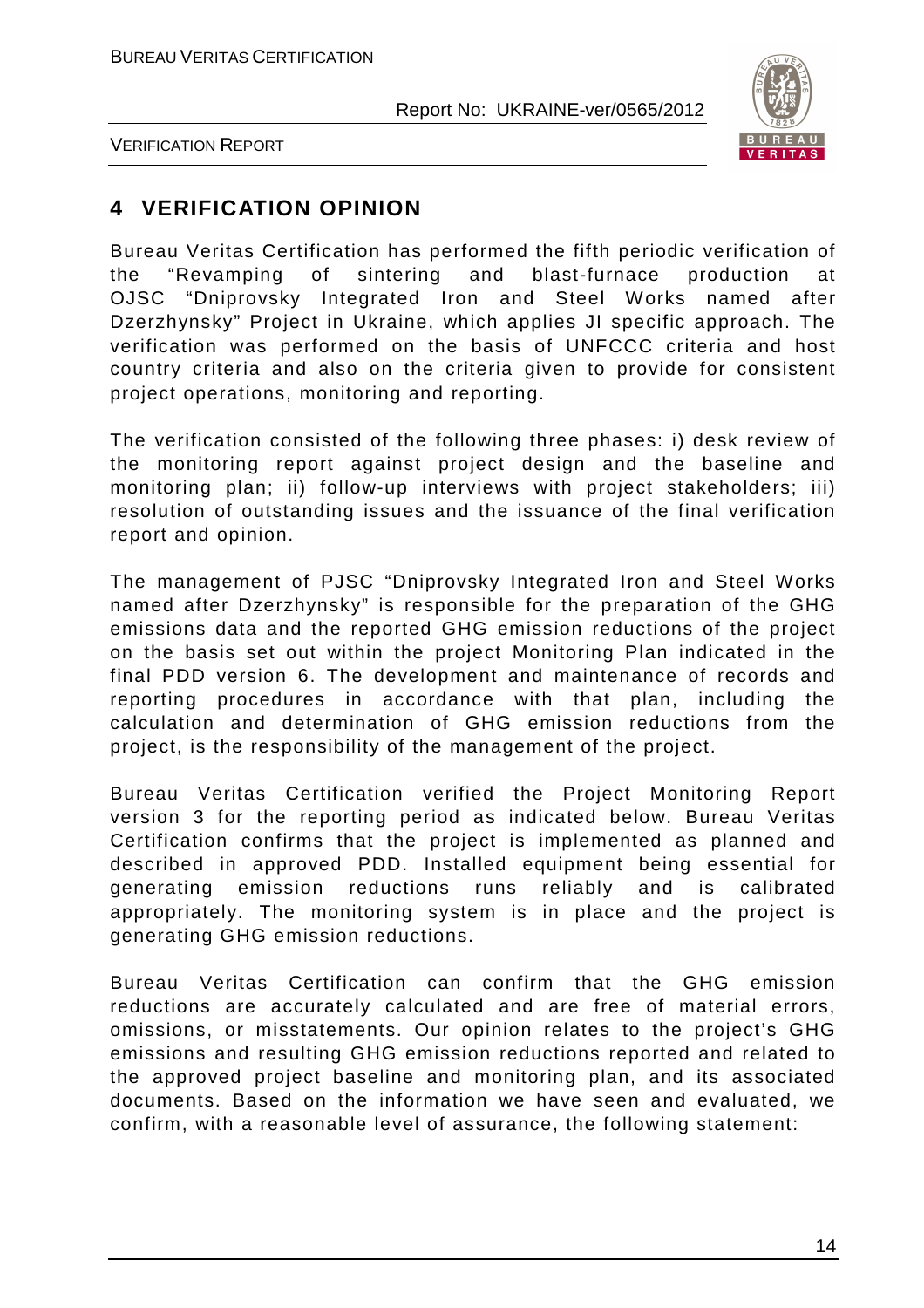

VERIFICATION REPORT

Reporting period: From 01/04/2012 to 30/06/2012 Baseline emissions : 2 555 059 tonnes of CO<sub>2</sub> equivalents. Project emissions : 2 201 373 tonnes of CO<sub>2</sub> equivalents. Emission Reductions : 353 686 tonnes of CO<sub>2</sub> equivalents.

For the monitoring period  $(01/04/2012 - 30/06/2012)$ , total amount of emission reductions is 353 686 tonnes of CO2 equivalents.

Project and baseline emissions which are stated above are rounded by monitoring report developers to the whole figure and are based on calculations which are demonstrated in excel file attached to the monitoring report.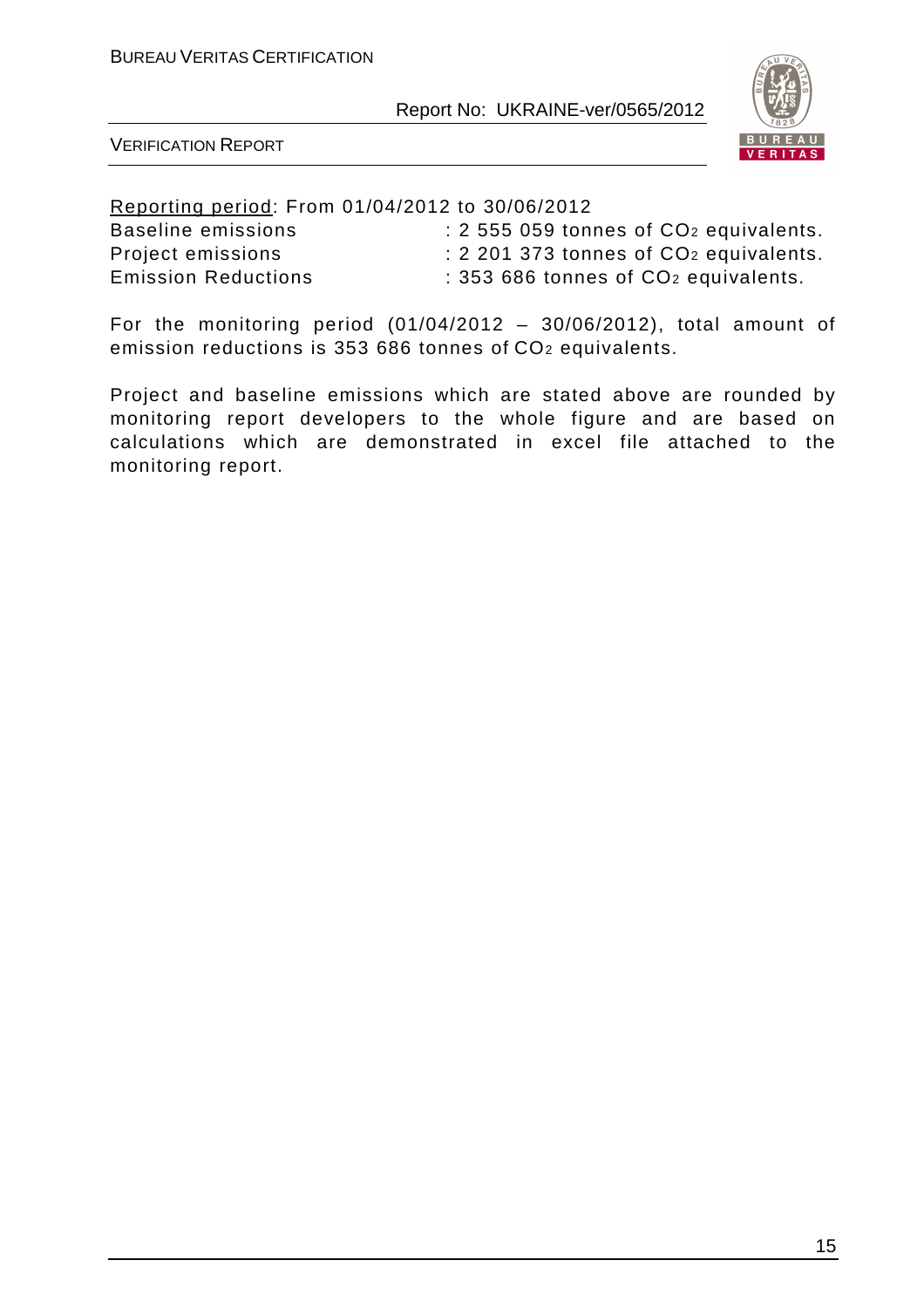

VERIFICATION REPORT

## **5 REFERENCES**

#### **Category 1 Documents:**

Documents provided by the Institute for Environment and Energy Conservation Ltd. that relate directly to the GHG components of the project.

- /1/ PDD "Revamping of sintering and blast-furnace production at OJSC "Dniprovsky Integrated Iron and Steel Works named after Dzerzhynsky", version 6 dated 10/05/2011;
- /2/ Decree of Cabinet of Ministers of Ukraine #206, dated 22/02/2006;
- /3/ Monitoring Report "Revamping of sintering and blast-furnace production at OJSC "Dniprovsky Integrated Iron and Steel Works named after Dzerzhynsky" (2 quarter of 2012), version 1 dated 23/07/2012;
- /4/ Monitoring Report "Revamping of sintering and blast-furnace production at OJSC "Dniprovsky Integrated Iron and Steel Works named after Dzerzhynsky" (2 quarter of 2012), version 2 dated 08/08/2012;
- /5/ Monitoring Report "Revamping of sintering and blast-furnace production at OJSC "Dniprovsky Integrated Iron and Steel Works named after Dzerzhynsky" (2 quarter of 2012), version 3 dated 23/08/2012;
- /6/ Letter of Endorsement № 1807/23/7 on the JI project "Revamping of sintering and blast-furnace production at OJSC "Dniprovsky Integrated Iron and Steel Works named after Dzerzhynsky" dated November, 09, 2010 issued by National Environmental Investment Agency of Ukraine;
- /7/ Declaration of Approval 2011JI15 on the JI project "Revamping of sintering and blast-furnace production at OJSC "Dniprovsky Integrated Iron and Steel Works named after Dzerzhynsky" issued by Ministry of Economic Affairs, Agriculture and Innovation dated 10/05/2011;
- /8/ Letter of Approval #1838/23/7 dated 15/07/2011 on the JI project "Revamping of sintering and blast-furnace production at OJSC "Dniprovsky Integrated Iron and Steel Works named after Dzerzhynsky" issued by State Environmental Investment Agency of Ukraine;
- /9/ Excel-file "Calculation of emission reductions for the project "Revamping of sintering and blast-furnace production at OJSC "Dniprovsky Integrated Iron and Steel Works named after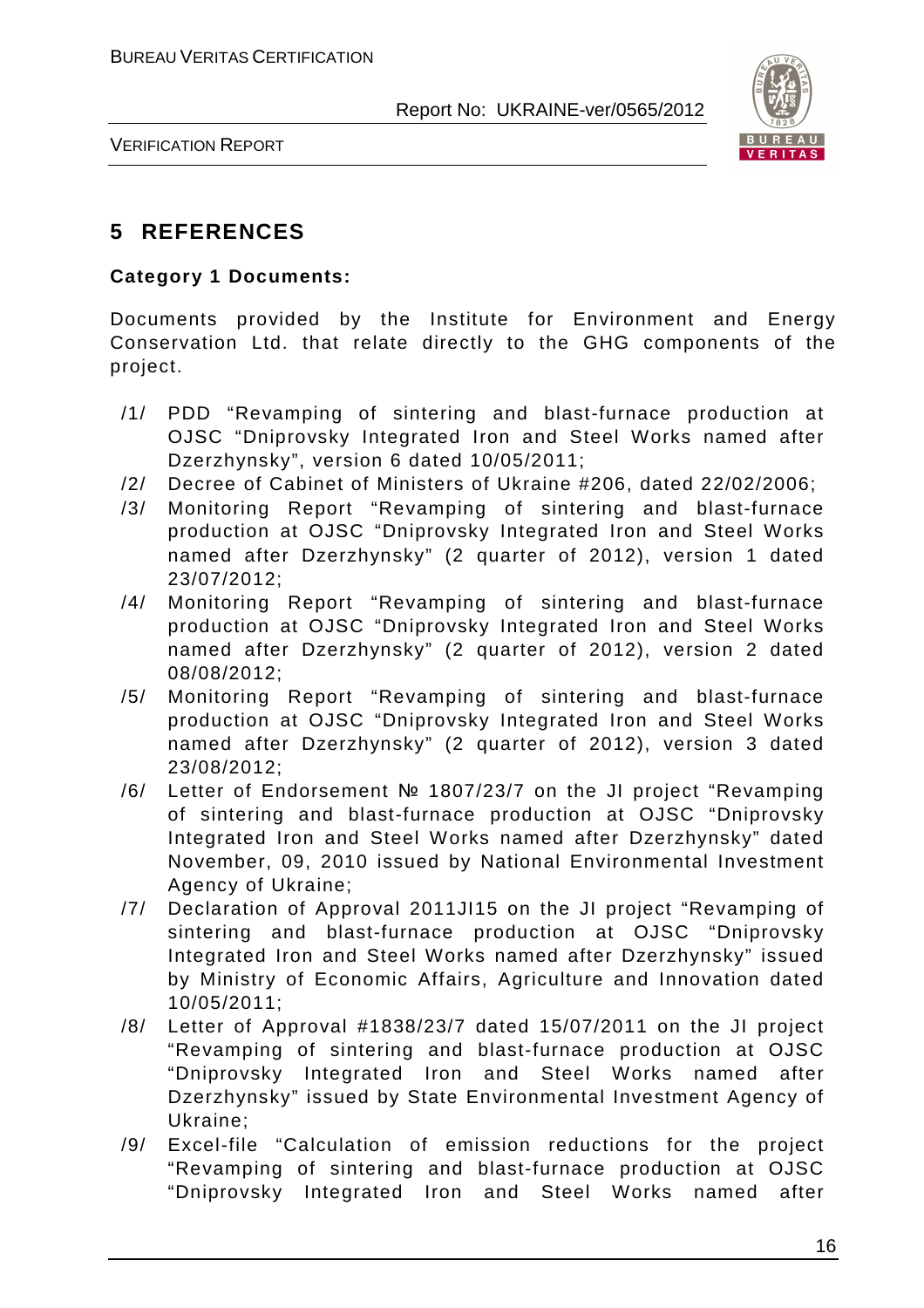

#### VERIFICATION REPORT

Dzerzhynsky"\_2 quarter of 2012";

/10/ Excel-file "Calculation of natural gas calorific value" (2 quarter of 2012).

#### **Category 2 Documents:**

Background documents related to the design and methodologies employed in the design or other reference documents.

- /1/ Glossary of JI terms, version 03, JISC;
- /2/ Guidance on Criteria for Baseline Setting and Monitoring, version 03, JISC;
- /3/ JISC "Clarification regarding the public availability of documents under the verification procedure under the Joint Implementation Supervisory Committee." Version 03;
- /4/ QMS internal audits schedule on 2012
- /5/ Errand # 17 dated 05/06/2012 on QMS internal audit
- /6/ Report dated 25/06/2012 on QMS internal audit (as per Errand # 17 dated 05/06/2012)
- /7/ Errand # 15 dated 05/06/2012 on QMS internal audit
- /8/ Report dated 19/06/2012 on QMS internal audit (as per Errand # 15 dated 05/06/2012)
- /9/ Non-conformity statement # 1 dated 12-15/06/2012 on QMS internal audit (as per Errand # 15 dated 05/06/2012)
- /10/ Non-conformity statement # 2 dated 12-15/06/2012 on QMS internal audit (as per Errand # 15 dated 05/06/2012)
- /11/ Non-conformity statement # 3 dated 12-15/06/2012 on QMS internal audit (as per Errand # 15 dated 05/06/2012)
- /12/ Non-conformity statement # 4 dated 12-15/06/2012 on QMS internal audit (as per Errand # 15 dated 05/06/2012)
- /13/ Non-conformity statement # 5 dated 12-15/06/2012 on QMS internal audit (as per Errand # 15 dated 05/06/2012)
- /14/ Non-conformity statement # 6 dated 12-15/06/2012 on QMS internal audit (as per Errand # 15 dated 05/06/2012)
- /15/ Card on meter type И670, fabrication # 374202 (last calibration date–06/03/2012)
- /16/ Card on meter type САЗУ И670, fabrication # 740734 (last calibration date–17/05/2012)
- /17/ Statement # 1010Т dated 14/05/2012 on EMS and OHSAS internal audits
- /18/ Passport of natural gas physical and chemical parameters for the period from 01/05/2012 till 31/05/2012
- /19/ Passport of natural gas physical and chemical parameters for the period from 01/04/2012 till 30/04/2012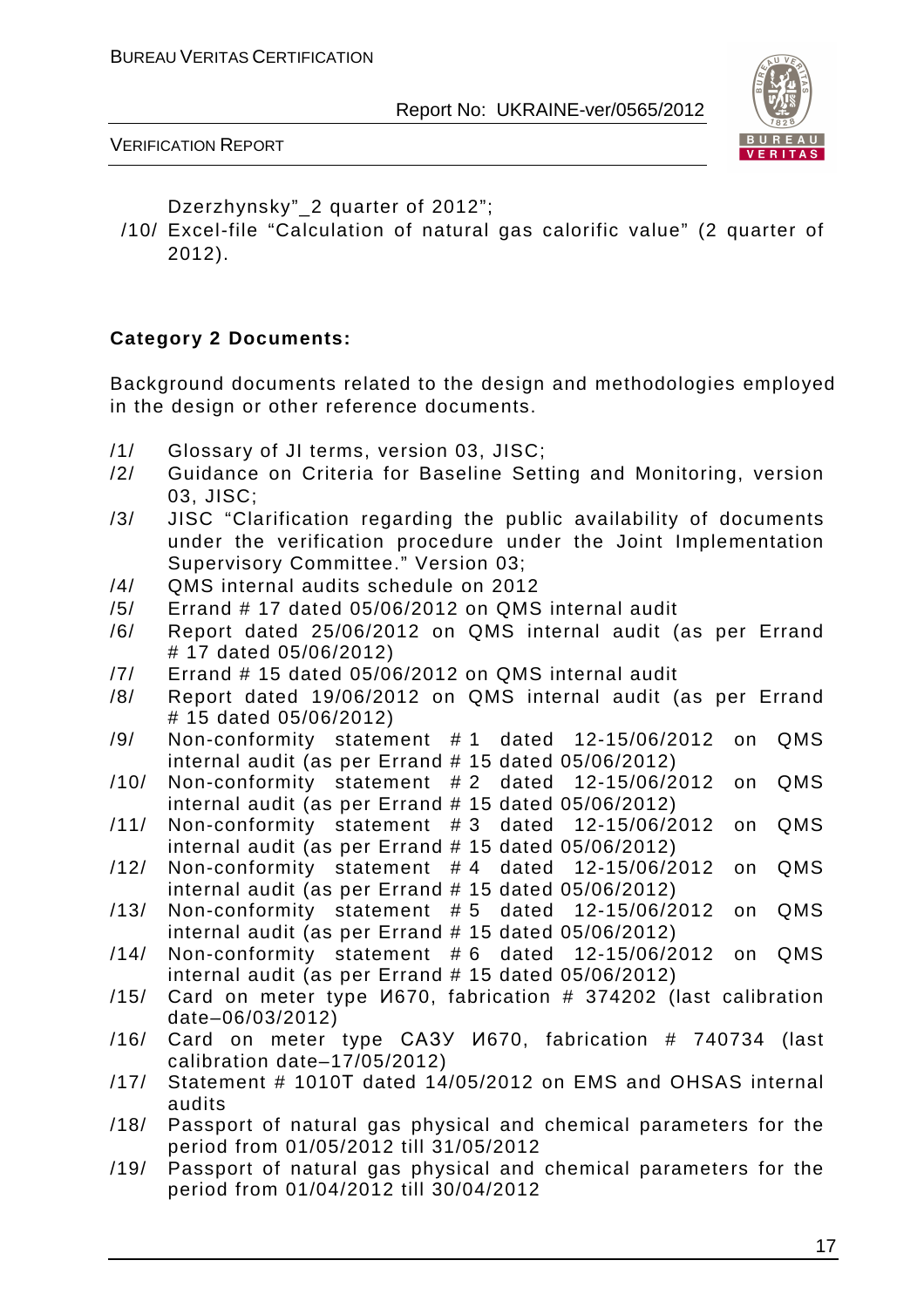

VERIFICATION REPORT

| /20/ | Passport of natural gas physical and chemical parameters for the                                           |
|------|------------------------------------------------------------------------------------------------------------|
|      | period from 01/06/2012 till 30/06/2012                                                                     |
| /21/ | Report on environmental protection for the II quarter 2012. Form<br>$# 2-T\Pi$ (air) (per quarter)         |
| /22/ | Report on generated, processed and consumed by DIISW active                                                |
|      | power for the period from 1 to 30 April 2012                                                               |
| /23/ | Report on generated, processed and consumed by DIISW active                                                |
|      | power for the period from 1 to 31 May 2012                                                                 |
| /24/ | Report on generated, processed and consumed by DIISW active<br>power for the period from 1 to 30 June 2012 |
| /25/ | Protocol #167a dated 03/03/2012 on calibration of natural gas                                              |
|      | pressure sensor type Метран-100, fabrication # 65430                                                       |
| /26/ | Passport on natural gas pressure sensor type Merpah-100,                                                   |
|      | fabrication # 65430                                                                                        |
| /27/ | Protocol #142a dated 05/03/2012 on calibration of natural gas                                              |
|      | pressure sensor type Метран-100, fabrication # 66737                                                       |
| /28/ | Card on meter type CA3Y MT, fabrication # 112041 (last calibration                                         |
|      | date-17/05/2012)                                                                                           |
| /29/ | Card on meter type CA3Y <i>V</i> 1670, fabrication # 112201<br>(last                                       |
|      | calibration date-17/05/2012)                                                                               |
| /30/ | Card on meter type <i>V</i> 670, fabrication # 193791 (last calibration<br>date-06/03/2012)                |
| /31/ | Card on meter type <i>V</i> 670M, fabrication # 329704 (last calibration                                   |
|      | date-17/05/2012)                                                                                           |
| /32/ | Card on meter type <i>V</i> 670, fabrication # 350258 (last calibration                                    |
|      | date-06/03/2012)                                                                                           |
| /33/ | Card on meter type <i>V</i> 670M, fabrication # 366162 (last calibration                                   |
|      | date-13/04/2012)                                                                                           |
| /34/ | Card on meter type <i>V</i> 670M, fabrication # 366527 (last calibration                                   |
|      | date-17/05/2012)                                                                                           |
| /35/ | Card on meter type <i>V</i> 670, fabrication # 374202 (last calibration<br>date-06/03/2012)                |
| /36/ | Card on meter type <i>V</i> 670, fabrication # 649492 (last calibration                                    |
|      | date-16/02/2012)                                                                                           |
| /37/ | Card on meter type CA3Y <i>V</i> 1670, fabrication # 642969 (last                                          |
|      | calibration date-13/04/2012)                                                                               |
| /38/ | Card on meter type <i>V</i> 670, fabrication # 691911 (last calibration                                    |
|      | date-17/05/2012)                                                                                           |
| /39/ | Card on meter type CA3Y V670, fabrication # 672417 (last                                                   |
|      | calibration date-16/02/2012)                                                                               |
| /40/ | Card on meter type <i>V</i> 670, fabrication # 719571 (last calibration                                    |
|      | date-17/05/2012)                                                                                           |
|      | /41/ Card on meter type <i>V</i> 1670, fabrication # 919610 (last calibration<br>date-06/03/2012)          |
| /42/ | Aggregate journal of non-attended substations, unit #1, networks                                           |
|      | substations department indicating data on equipment<br>and                                                 |
|      | replacement                                                                                                |
|      |                                                                                                            |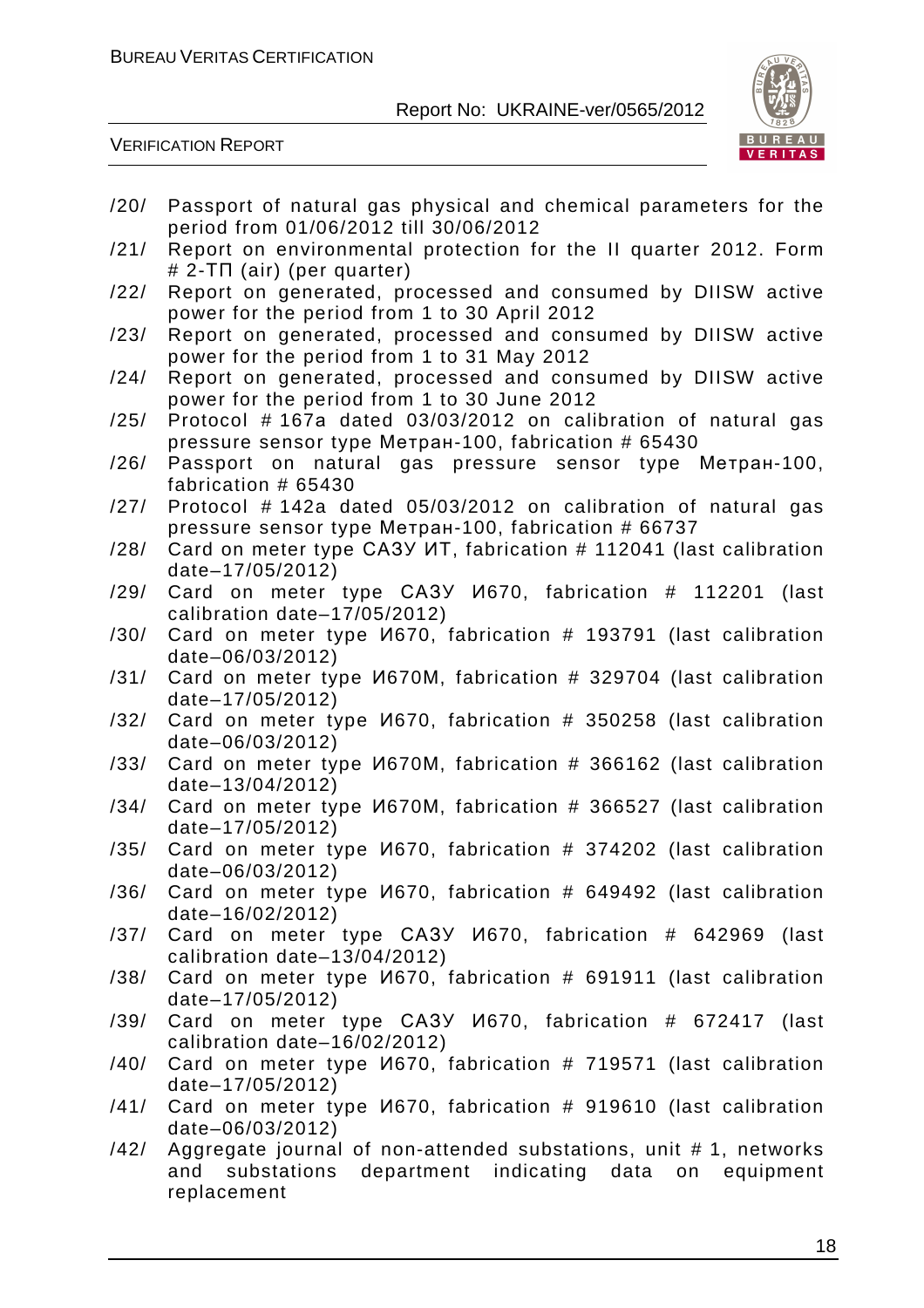

VERIFICATION REPORT

/43/ Balance sheet on blast furnace, natural and coke gases consumption by the plant for April 2012 /44/ Balance sheet on blast furnace, natural and coke gases consumption by the plant for May 2012 /45/ Balance sheet on blast furnace, natural and coke gases consumption by the plant for June 2012 /46/ Electricity distribution at GSU-HPP for April 2012 /47/ Electricity consumption at GSU-HPP for April 2012 /48/ Electricity consumption at HSS for April 2012 /49/ Electricity distribution at GSU-HPP for May 2012 /50/ Electricity consumption at GSU-HPP for May 2012 /51/ Electricity consumption at HSS for May 2012 /52/ Electricity distribution at GSU-HPP for June 2012 /53/ Electricity consumption at GSU-HPP for June 2012 /54/ Electricity consumption at HSS for June 2012 /55/ Actual calculation, data on sinter plant for April, May, June /56/ Actual calculation, data on blast furnace shop for April, May, June /57/ Actual calculation, data on HPP for April, May, June /58/ Balance sheet on electricity consumption for April 2012 /59/ Balance sheet on active power consumption for April 2012 /60/ Balance sheet on electricity consumption for May 2012 /61/ Balance sheet on active power consumption for May 2012 /62/ Balance sheet on electricity consumption for June 2012 /63/ Balance sheet on active power consumption for June 2012 /64/ Logbook on meters replacement /65/ Instruction № 141 dated 22/05/2012 on organization of production and technical training /66/ Protocol # 1316 dated 19/06/2012 on production and technical training /67/ Protocol # 1023 dated 15/05/2012 on retraining /68/ Protocol # 1017 dated 26/04/2012 on retraining /69/ Protocol # 1311 dated 04/05/2012 on second profession training /70/ Protocol # 1312 dated 04/05/2012 on second profession training /71/ Protocol # 1313 dated 14/06/2012 on second profession training /72/ Protocol # 1210 dated 25/06/2012 on retraining /73/ Protocol # 1209 dated 27/04/2012 on retraining /74/ Protocol # 1204 dated 26/04/2012 on retraining /75/ Protocol # 1200 dated 12/06/2012 on production and technical training /76/ Protocol # 1012 dated 08/05/2012 on production and technical training /77/ Information on plant personnel training in the second quarter of 2012 /78/ Report on internal audits for the second quarter of 2012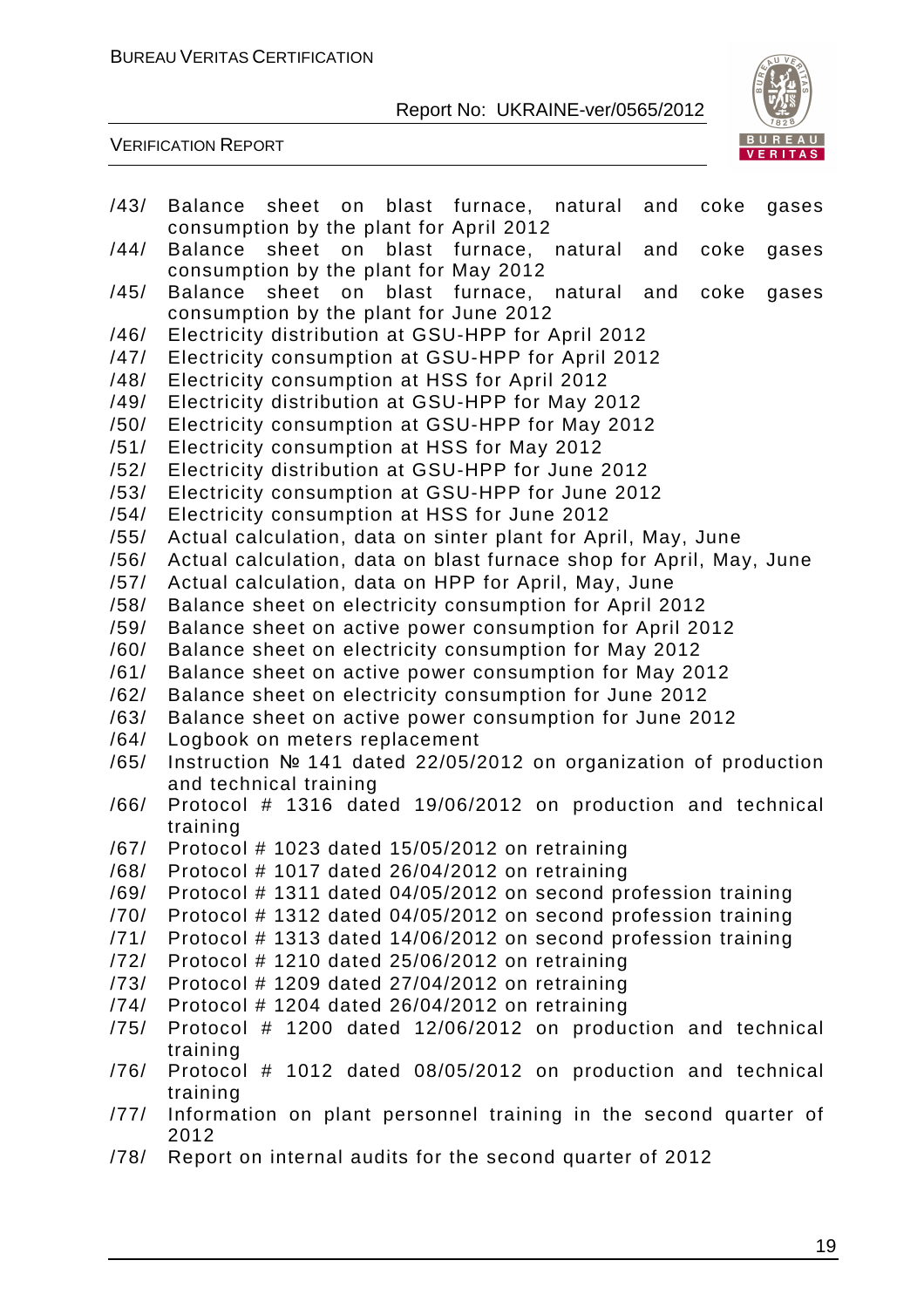

VERIFICATION REPORT

#### **Persons interviewed:**

List persons interviewed during the verification or persons that contributed with other information that are not included in the documents listed above.

- /1/ Zolotarevskaya I. G. acting head of the environment protection service of DIISW
- /2/ Motsnyi V. V. acting head of the technical department DIISW
- /3/ Turkyn M. B. deputy chief power engineer DIISW
- /4/ Filipov A. V. acting deputy chief power engineer DIISW
- /5/ Sinelnikov N. A. representative of electronical laboratory of DIISW
- /6/ Bogdanovic I.N. representative of the laboratory of metrology of DIISW
- /7/ Chayun O.N. acting head of the personnel technical education and training department of DIISW
- /8/ Ivanov G.B. head of the Office of Standardization and Certification
- /9/ Honcharenko S. H. head of the technical department of DIISW
- /10/ Seredyuk V.V. ecology department manager of the Institute for Environment and Energy Conservation Ltd.
- /11/ Linnik Y. leading specialist of ecology department acting head of of the Institute for Environment and Energy Conservation Ltd.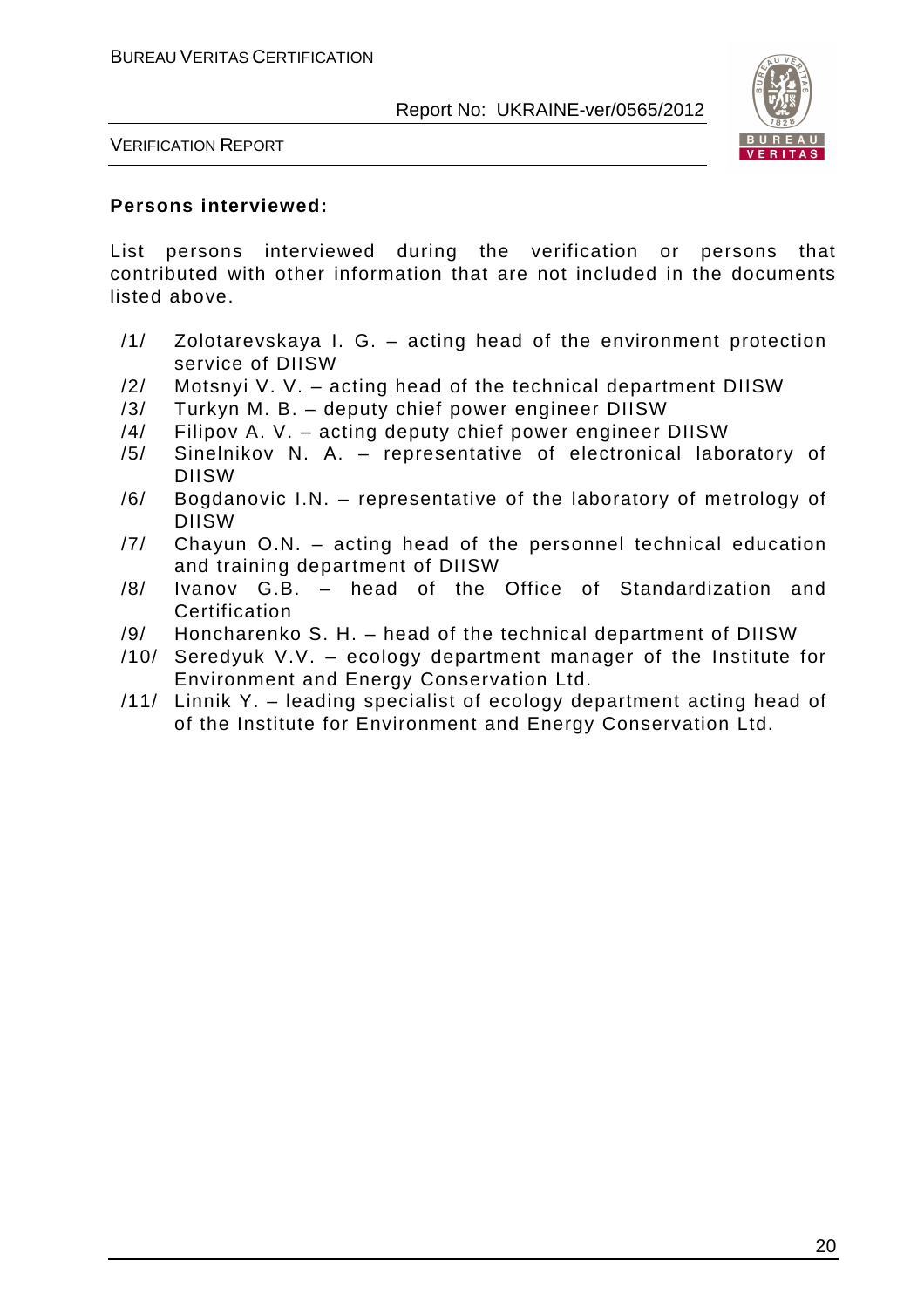

VERIFICATION REPORT

## **APPENDIX A: VERIFICATION PROTOCOL**

### **BUREAU VERITAS CERTIFICATION HOLDING SAS**

**Check list for verification, according to the JOINT IMPLEMENTATION DETERMINATION AND VERIFICATION MANUAL (Version 01)** 

| , <i>.</i><br><b>DVM</b><br><b>Paragrap</b><br><b>h</b> | <b>Check Item</b>                                                                                                                                                                                                                                                                    | <b>Initial finding</b>                                                   | <b>Draft</b><br><b>Conclusion Conclusion</b> | <b>Final</b> |
|---------------------------------------------------------|--------------------------------------------------------------------------------------------------------------------------------------------------------------------------------------------------------------------------------------------------------------------------------------|--------------------------------------------------------------------------|----------------------------------------------|--------------|
|                                                         | <b>Project approvals by Parties involved</b>                                                                                                                                                                                                                                         |                                                                          |                                              |              |
| 90                                                      | Has the DFPs of at least one<br>Party involved, other than the<br>host Party, issued a written<br>project approval when submitting<br>the first verification report to the<br>secretariat for publication in<br>accordance with paragraph 38 of<br>the JI guidelines, at the latest? | 10/05/2011 the DFP of the Netherlands<br>has issued LoA for the project. | OK.                                          | OK.          |
| 91                                                      | all<br>the<br>written<br>Are<br>approvals by Parties involved involved are unconditional.<br>unconditional?                                                                                                                                                                          | project The written project approvals by Parties                         | OK.                                          | OK.          |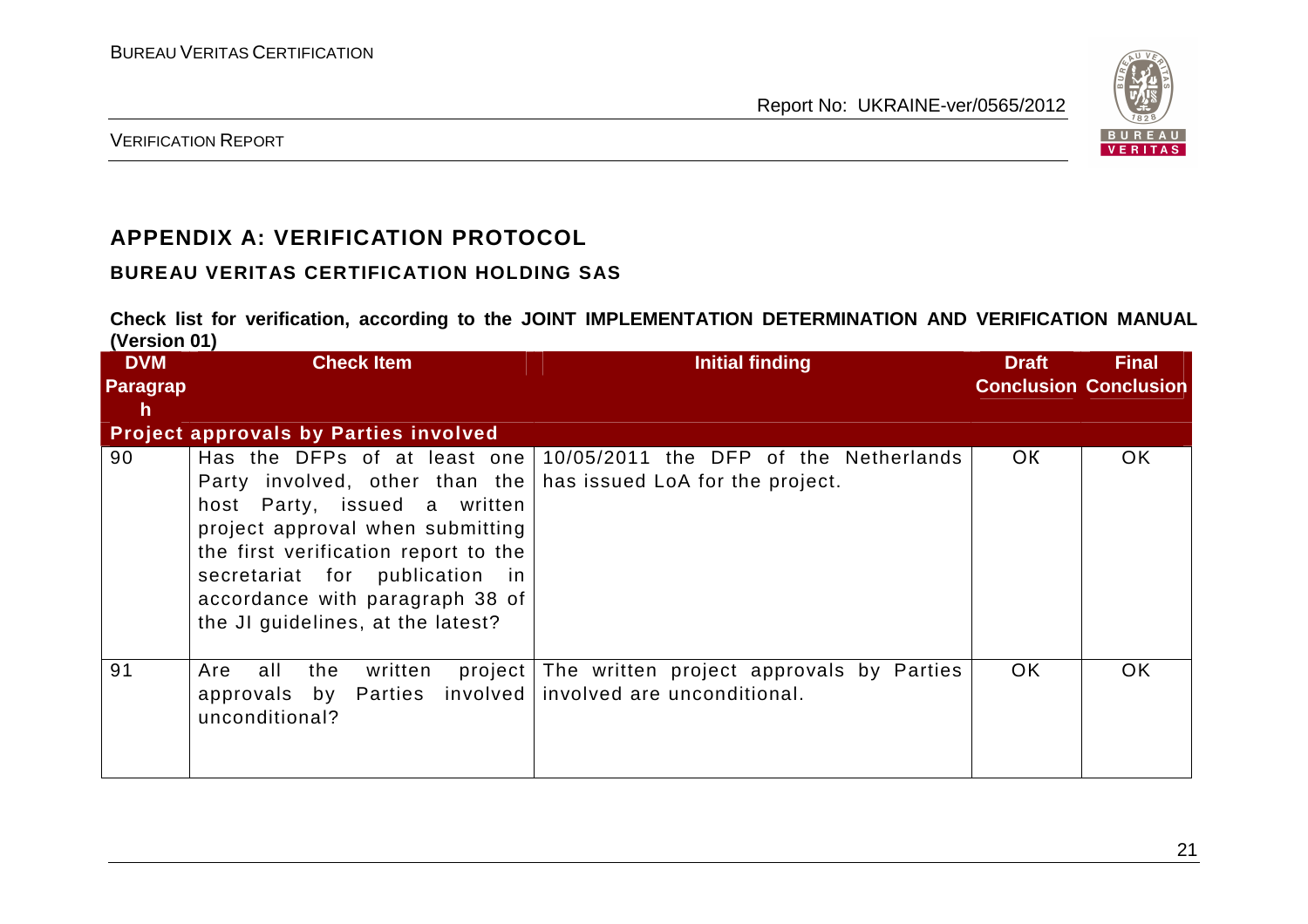

|    | <b>VERIFICATION REPORT</b>                                                                                                                                                     |                                                                                                                                                                                                                                                                                                                                                                                                                                                                                                                                                     |     | BUREAU<br>VERITAS |
|----|--------------------------------------------------------------------------------------------------------------------------------------------------------------------------------|-----------------------------------------------------------------------------------------------------------------------------------------------------------------------------------------------------------------------------------------------------------------------------------------------------------------------------------------------------------------------------------------------------------------------------------------------------------------------------------------------------------------------------------------------------|-----|-------------------|
|    | <b>Project implementation</b>                                                                                                                                                  |                                                                                                                                                                                                                                                                                                                                                                                                                                                                                                                                                     |     |                   |
| 92 | Has<br>the<br>project<br>the PDD regarding which the $ $ schedule included in the PDD.<br>determination has been deemed<br>final and is so listed on the<br>UNFCCC JI website? | been Implementation of the project activity is<br>implemented in accordance with $\vert$ based on the project implementation                                                                                                                                                                                                                                                                                                                                                                                                                        | OK. | OK.               |
| 93 | What is the status of operation of<br>the project during the monitoring<br>period?                                                                                             | Monitoring report indicates the current<br>status<br>of<br>the<br>project<br>activity<br>implementation.<br>1. Technological improvements in the BFs<br>operation:<br>improvement of blast furnace coke<br>quality;<br>- decreasing the silicon content in the pig<br>iron;<br>- decreasing the BFs idle times and<br>downtime;<br>- partial substitution of the limestone by<br>lime;<br>improvement of the quality<br>0f<br>agglomerate.<br>2. Renewal and reconstruction of BF # 1M.<br>3. Implementation of a new oxygen plant<br>AKAp 40/53-4. | OK. | OK.               |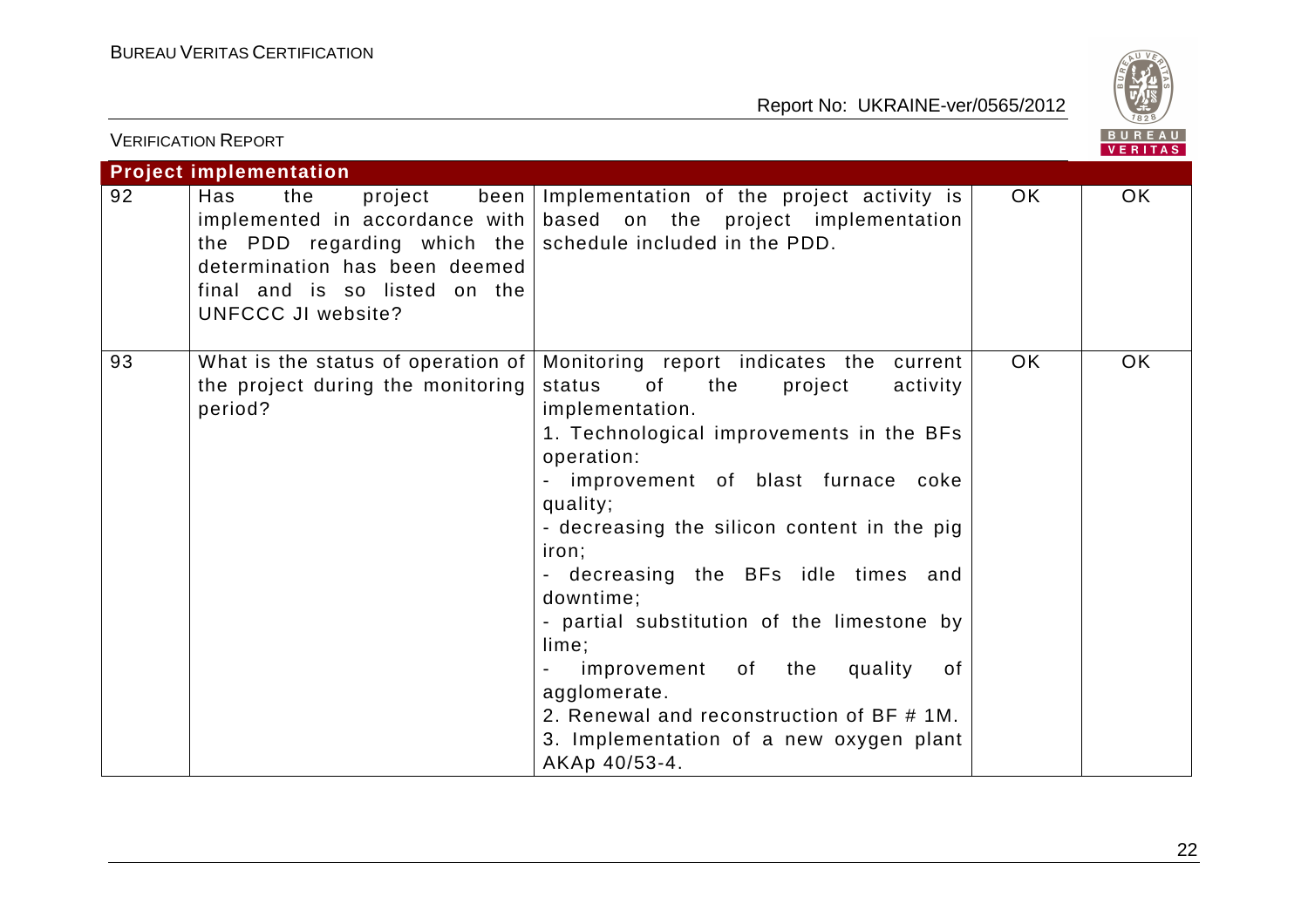

| <b>VERIFICATION REPORT</b> |                                                                                                                                                                                                                                                                                                                                                                                                                                                                                                                                                                                                                    |       |    |
|----------------------------|--------------------------------------------------------------------------------------------------------------------------------------------------------------------------------------------------------------------------------------------------------------------------------------------------------------------------------------------------------------------------------------------------------------------------------------------------------------------------------------------------------------------------------------------------------------------------------------------------------------------|-------|----|
|                            | 4. Modernization of the sintering process:<br>improvements of solid fuel burning<br>process, which is part of the sintering<br>charge;<br>- increase of the level of steel waste<br>utilization;<br>- implementation of the state-of-the-art<br>dust suppression and gas purification<br>facilities;<br>- optimization of limestone decomposition<br>reaction;<br>- improvement of natural gas burning<br>process, which is supplied to burners for<br>the ignition of sintering charge;<br>- improvements of chemical composition of<br>sinter charge;<br>- reduction of fine fraction content in<br>agglomerate. |       |    |
|                            | CL 03. Please, correct the interpretation of<br>the abbreviation "AIE" (pg.2 of the MR) as<br>all the words should be written with a<br>capital letter.                                                                                                                                                                                                                                                                                                                                                                                                                                                            | CL 03 | OK |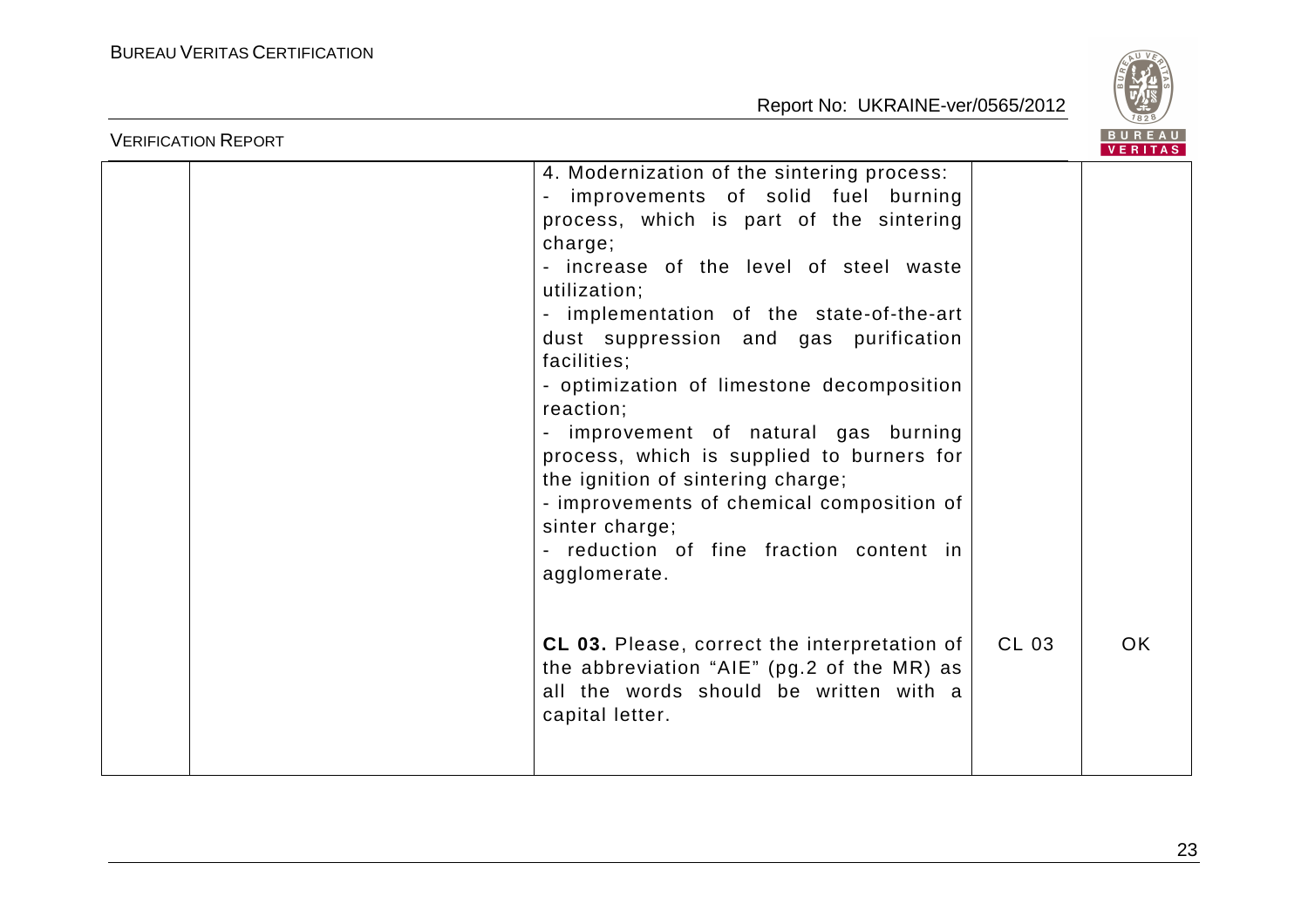

|       | <b>VERIFICATION REPORT</b>                                                                                                                                                                                                                                                                                                                          |                                                                                                                                                                                                                                                                                                                                                                                                                                                                                                                        |               | <b>BUREAU</b><br><b>VERITAS</b> |
|-------|-----------------------------------------------------------------------------------------------------------------------------------------------------------------------------------------------------------------------------------------------------------------------------------------------------------------------------------------------------|------------------------------------------------------------------------------------------------------------------------------------------------------------------------------------------------------------------------------------------------------------------------------------------------------------------------------------------------------------------------------------------------------------------------------------------------------------------------------------------------------------------------|---------------|---------------------------------|
|       | <b>Compliance with monitoring plan</b>                                                                                                                                                                                                                                                                                                              |                                                                                                                                                                                                                                                                                                                                                                                                                                                                                                                        |               |                                 |
| 94    | Did the monitoring occur in $ $<br>accordance with the monitoring<br>PDD<br>included<br>in the<br>plan<br>which<br>regarding<br>the  <br>determination has been deemed<br>final and is so listed on the required by the JI PDD.<br>UNFCCC JI website?                                                                                               | The monitoring is based on actual data<br>(mentioned in the reporting documents) of<br>output production, and FER (fuel and<br>energy resources) consumption under the<br>projectline and baseline scenarios as it is                                                                                                                                                                                                                                                                                                  | OK.           | OK.                             |
| 95(a) | reductions or enhancements of<br>net removals, were key factors,  <br>e.g. those listed in 23 (b) (i)-(vii) $ $<br>above, influencing the baseline<br>emissions or net removals and<br>the activity level of the project<br>and the emissions or removals as<br>well as risks associated with the<br>project taken into account, as<br>appropriate? | For calculating the emission According to the monitoring report, key<br>factors and other risks associated with the<br>project (that can influence baseline and<br>project emissions) are taken into account.<br><b>CL 07.</b> Please, provide information<br>concerning reporting risks and include this<br>information in the Monitoring Report. Also,<br>please, clarify whether<br>there<br>are<br>possibilities of redundant data monitoring<br>in case of having problems with the used<br>monitoring equipment. | CL 07         | OK.                             |
|       |                                                                                                                                                                                                                                                                                                                                                     | <b>CAR</b><br>03.<br>Please,<br>correct<br>(where<br>necessary) filling of the tables in the ERUs<br>calculation file (spreadsheet "99-03r.r."),<br>because there are some Excel mistakes                                                                                                                                                                                                                                                                                                                              | <b>CAR 03</b> | OK.                             |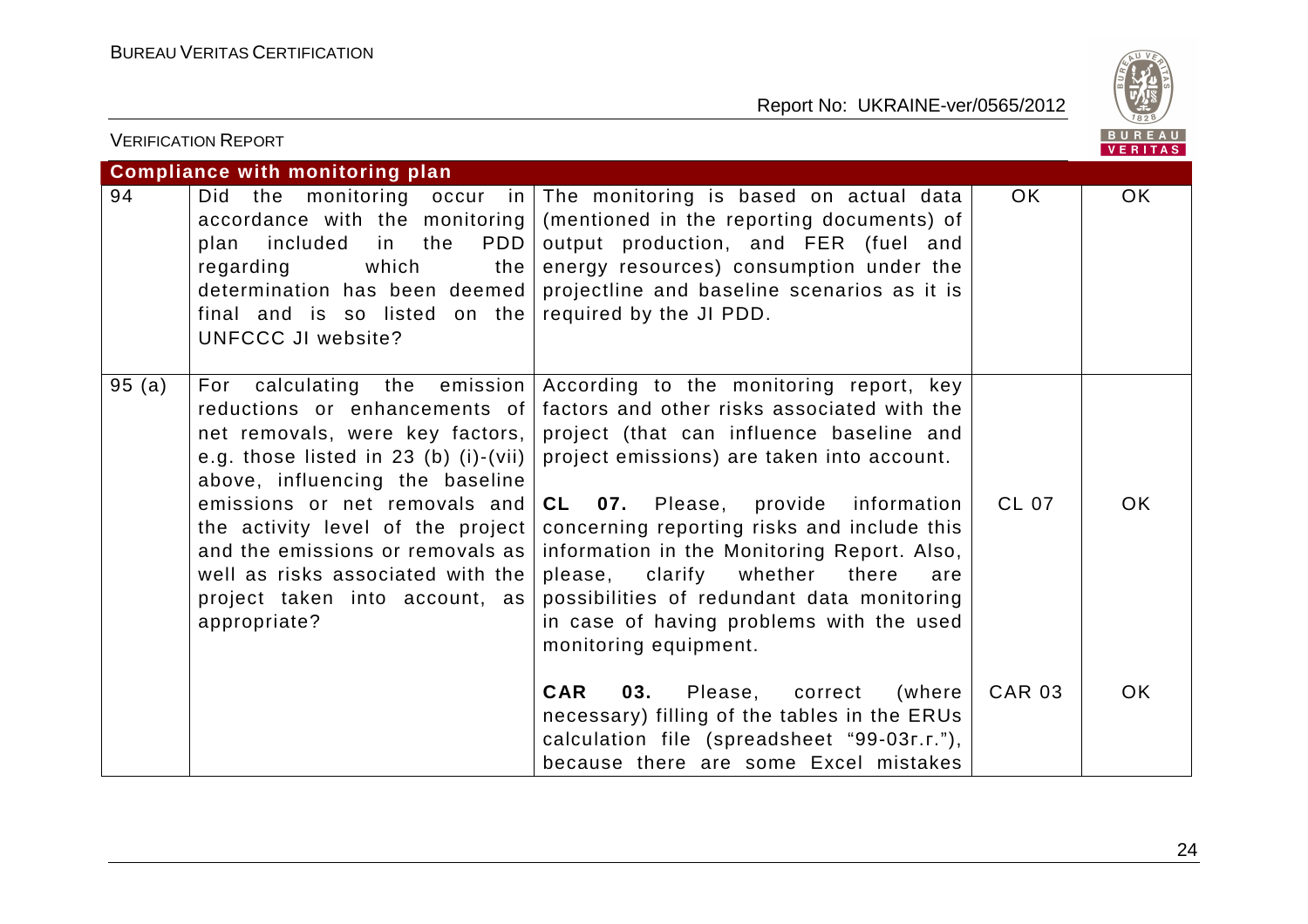

|          | <b>VERIFICATION REPORT</b>                                                                                                                                      |                                                                                                                                                                                                                                                                                                                                                                                                                                                                                                                                               |              | <b>BUREAU</b><br><b>VERITAS</b> |
|----------|-----------------------------------------------------------------------------------------------------------------------------------------------------------------|-----------------------------------------------------------------------------------------------------------------------------------------------------------------------------------------------------------------------------------------------------------------------------------------------------------------------------------------------------------------------------------------------------------------------------------------------------------------------------------------------------------------------------------------------|--------------|---------------------------------|
|          |                                                                                                                                                                 | (please, increase the columns size or<br>change the number format of cells).<br>CL 09. Please, entitle the tables with<br>projectline and baseline parameters in the<br>2 <sup>nd</sup> spreadsheet of the Excel-file.                                                                                                                                                                                                                                                                                                                        | <b>CL 09</b> | OK.                             |
| 95(b)    | data<br>used<br>for<br>Are<br>sources<br>calculating emission reductions<br>or enhancements of net removals<br>clearly identified, reliable and<br>transparent? | Data sources used for calculating emission<br>reductions<br>identified<br>the<br>are<br>in<br>Monitoring report.<br>Data were collected in the electronic<br>database of DIISW and in printed<br>documents. Also data were systematized<br>in the documents of the daily, monthly and<br>annually registration. All those documents<br>were saved in the planning-economic<br>department.                                                                                                                                                     | <b>OK</b>    | <b>OK</b>                       |
| 95 $(c)$ | selected<br>removals,<br>net<br>reasonableness,                                                                                                                 | Are emission factors, including $ CL 02$ . Please, clarify the use of emission<br>default emission factors, if used factors from IPCC (especially from IPCC<br>for calculating the emission $2006$ , which is not approved in Ukraine)<br>reductions or enhancements of while the latest values of<br>national<br>by emission factors (in accordance with<br>carefully balancing accuracy and   National Inventory of Greenhouse Gases)<br>and $ $ are available.<br>appropriately justified of the Specifically, pay attention to the carbon | <b>CL 02</b> | <b>OK</b>                       |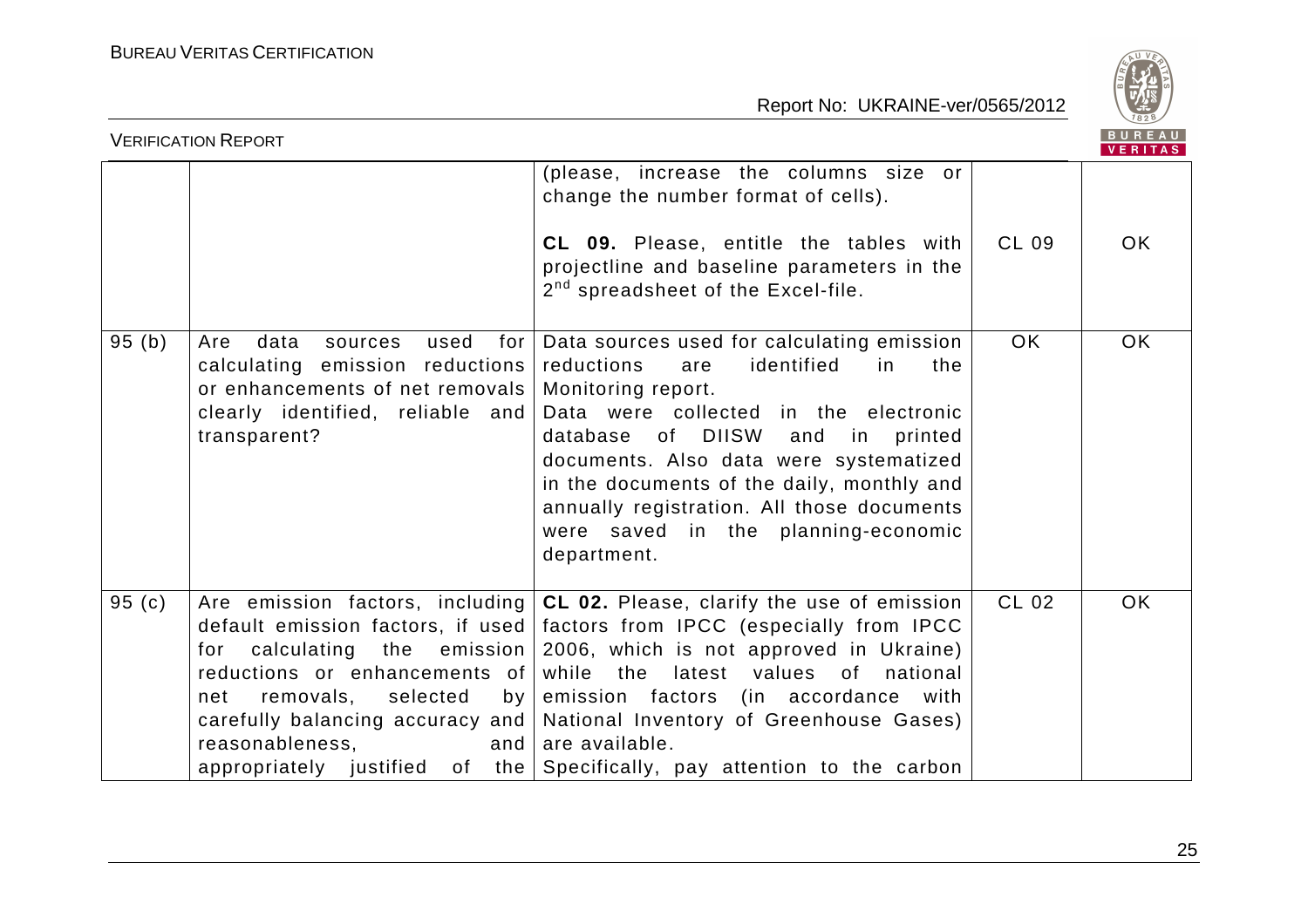

| <b>VERIFICATION REPORT</b> |         |                                                                                                                                                                                                                                                                                                                                                                       |               | <b>BUREAU</b><br><b>VERITAS</b> |
|----------------------------|---------|-----------------------------------------------------------------------------------------------------------------------------------------------------------------------------------------------------------------------------------------------------------------------------------------------------------------------------------------------------------------------|---------------|---------------------------------|
|                            | choice? | emission factor for coal as just the value<br>of this factor is stated in the National<br>Inventory while the project developer has<br>used emission factor based on calorific<br>value of anthracite taken from IPCC 2006.                                                                                                                                           |               |                                 |
|                            |         | <b>CAR 01.</b> Please, explain why emission<br>factor for natural gas consumption based<br>on fixed calorific value of natural gas<br>consumption, not on actual calorific value.<br>Please, correct/clarify.<br>Also, please, confirm natural gas calorific<br>value of $8100$ kcal/m <sup>3</sup> ; indicate the source<br>of this value (please, see pg. 5 of MR). | <b>CAR 01</b> | <b>OK</b>                       |
|                            |         | CL 01. Please, provide the source of the<br>of emission<br>value<br>factor<br>for<br>coke<br>production (0,56).                                                                                                                                                                                                                                                       | <b>CL 01</b>  | <b>OK</b>                       |
|                            |         | <b>CAR 02.</b> In accordance with the Order of<br>the National Environmental Investment<br>Agency of Ukraine #75 dated 12/05/2011<br>the carbon emission factor (for the $1^{st}$ –<br>class electricity consumers, i.e. for DIISW)<br>$1,090$ kgCO <sub>2</sub> /kWh. Please,<br>state<br>is.<br>correctly<br>the value of<br>this<br>factor                         | <b>CAR 02</b> | <b>OK</b>                       |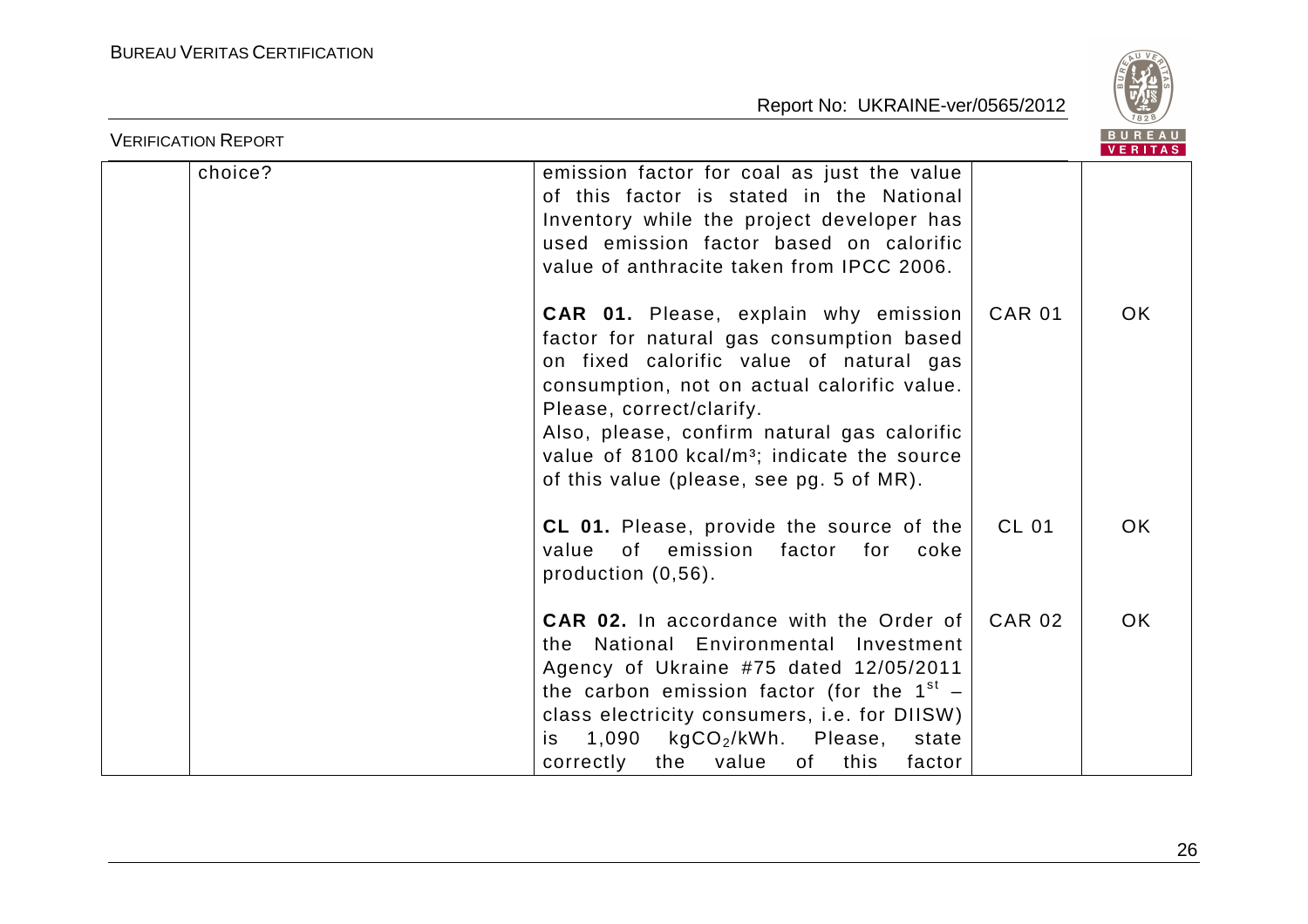

| <b>BUREAU</b><br><b>VERIFICATION REPORT</b> |                                                                 |                                                                                                                                                                                                                                                                                                                                                                                                                                                                                                                                                                                                                                                                                                          |               |     |
|---------------------------------------------|-----------------------------------------------------------------|----------------------------------------------------------------------------------------------------------------------------------------------------------------------------------------------------------------------------------------------------------------------------------------------------------------------------------------------------------------------------------------------------------------------------------------------------------------------------------------------------------------------------------------------------------------------------------------------------------------------------------------------------------------------------------------------------------|---------------|-----|
|                                             |                                                                 | throughout the whole MR and ERUs<br>calculations in Excel-file (please, use the<br>value 1,090 kgCO <sub>2</sub> /kWh instead<br>of<br>$1,09$ kgCO <sub>2</sub> /kWh everywhere<br>in<br>the<br>documents in order to be consistent).                                                                                                                                                                                                                                                                                                                                                                                                                                                                    |               |     |
| 95(d)                                       | reductions or enhancements of<br>removals<br>based<br>net<br>on | Is the calculation of emission The calculation of emission reductions is<br>based on conservative assumptions.                                                                                                                                                                                                                                                                                                                                                                                                                                                                                                                                                                                           |               |     |
|                                             | conservative assumptions<br>transparent manner?                 | and $ $ CAR 04. Please, correct the values in the<br>the most plausible scenarios in a   table of the MR section 4 as taking into<br>the<br>value<br>0f<br>baseline<br>account<br>emissions (2 553 049 t $CO2$ ) and the value<br>of the project emissions (2 199 982 t $CO2$ ),<br>it is impossible to get the value of<br>353 066 $t$ CO <sub>2</sub> for emission reductions.<br>Considering more detailed values stated in<br>the Excel file, it is very advisable to round<br>off the value of baseline emissions<br>in.<br>accordance with conservative principle,<br>and than calculate ERUs keeping this<br>in mind.<br>Please, make MR calculations consistent<br>with Excel-file calculations. | <b>CAR 04</b> | OK. |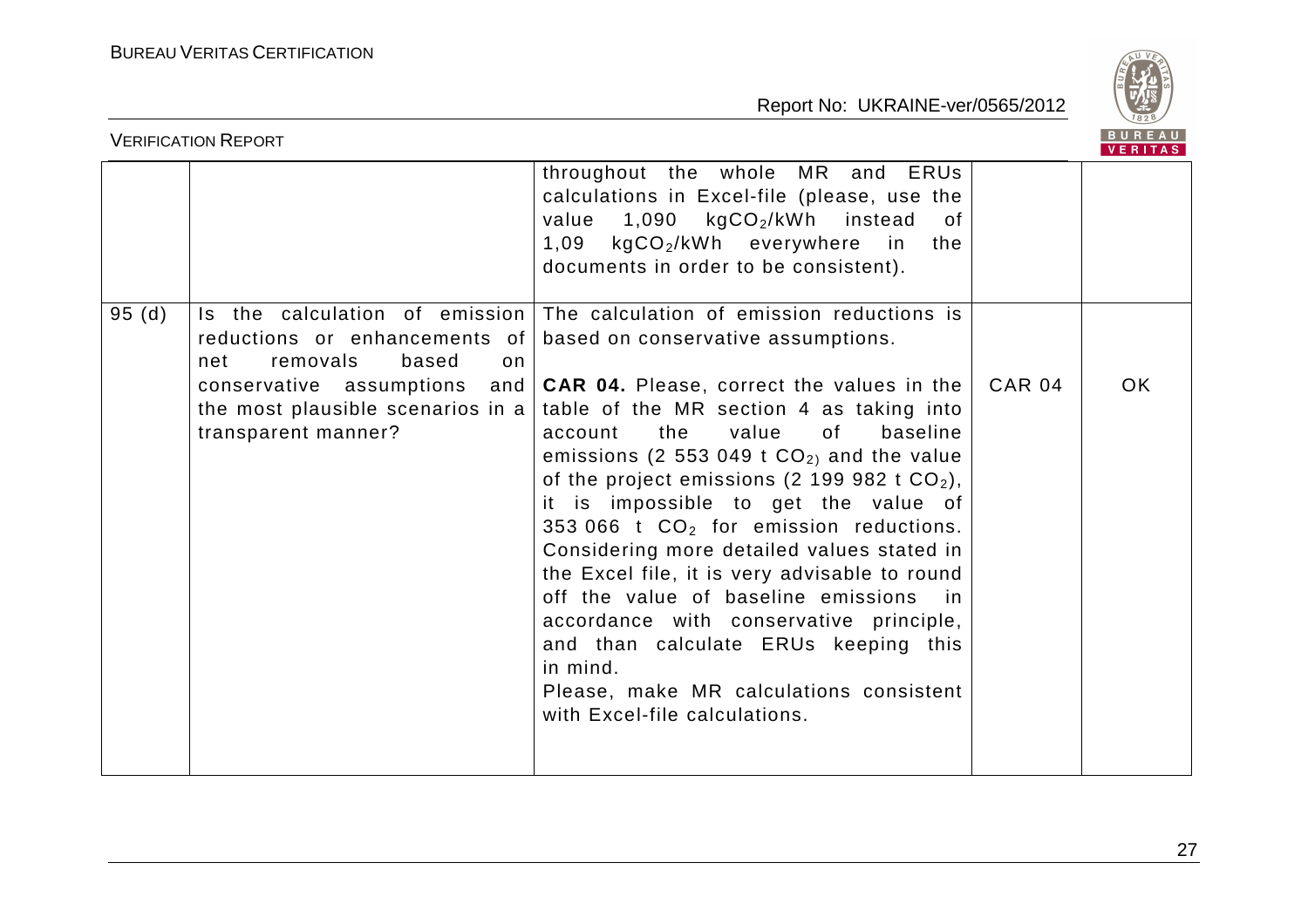

|        | <b>VERIFICATION REPORT</b>                                                                                                                                                                                                                                                                                                                      |     |     | BUREAU<br><b>VERITAS</b> |
|--------|-------------------------------------------------------------------------------------------------------------------------------------------------------------------------------------------------------------------------------------------------------------------------------------------------------------------------------------------------|-----|-----|--------------------------|
|        | Applicable to JI SSC projects only                                                                                                                                                                                                                                                                                                              |     |     |                          |
| 96     | Is the relevant threshold to be<br>classified as JI SSC project not<br>exceeded during the monitoring<br>period on an annual average<br>basis?<br>If the threshold is exceeded, is<br>the maximum emission reduction<br>level estimated in the PDD for<br>the JI SSC project or the bundle<br>the<br>period<br>for<br>monitoring<br>determined? | N/A | N/A | N/A                      |
|        | Applicable to bundled JI SSC projects only                                                                                                                                                                                                                                                                                                      |     |     |                          |
| 97(a)  | Has the composition of the<br>bundle not changed from that is<br>stated in F-JI-SSCBUNDLE?                                                                                                                                                                                                                                                      | N/A | N/A | N/A                      |
| 97 (b) | determination<br>If.<br>the<br>was<br>conducted on the basis of an<br>overall monitoring plan, have the<br>project participants submitted a<br>common monitoring report?                                                                                                                                                                        | N/A | N/A | N/A                      |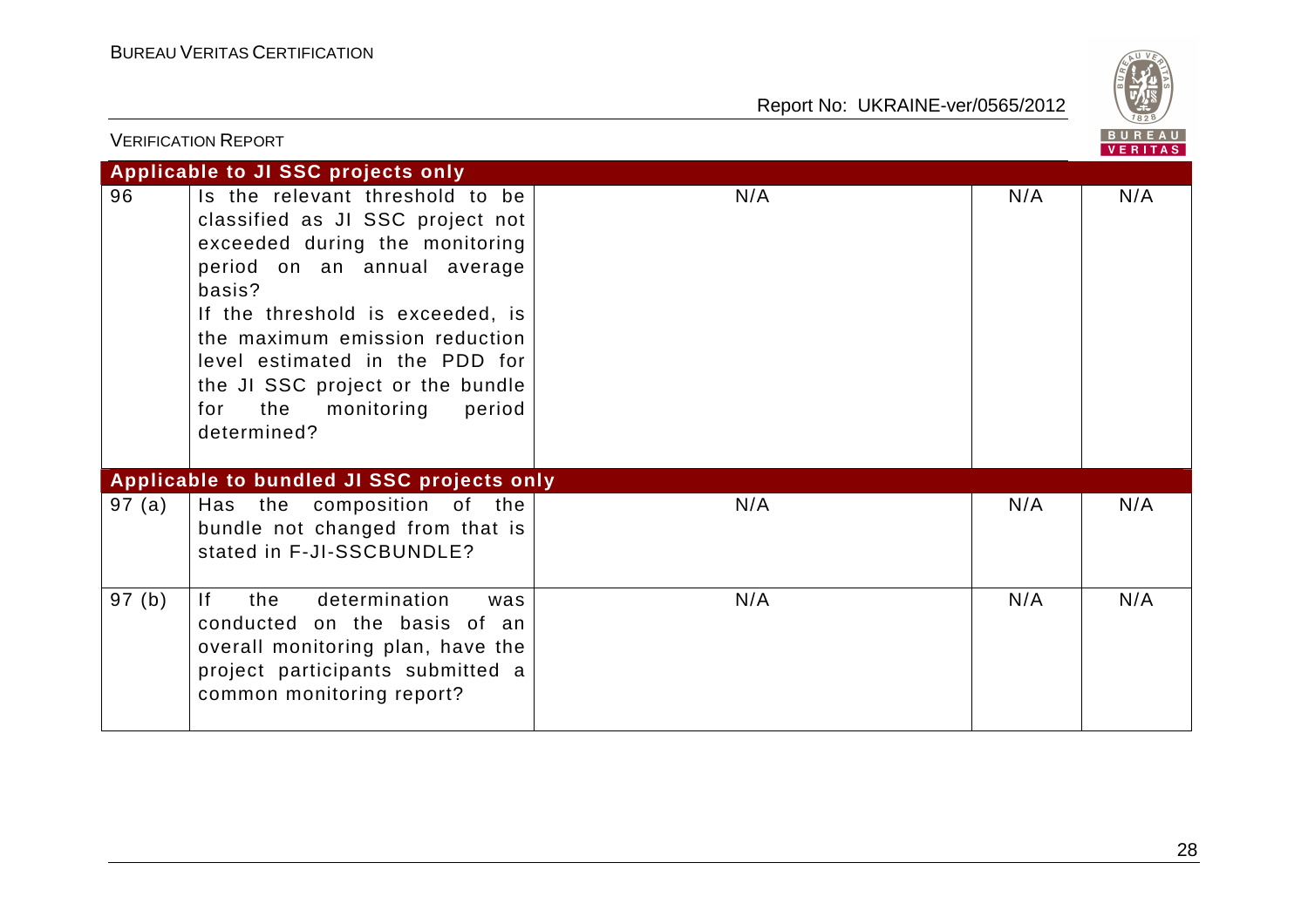

|       | <b>VERIFICATION REPORT</b>                                                                                                                                                                                                                                                                                                                                   |     |     | BUREAU<br>VERITAS |
|-------|--------------------------------------------------------------------------------------------------------------------------------------------------------------------------------------------------------------------------------------------------------------------------------------------------------------------------------------------------------------|-----|-----|-------------------|
| 98    | If the monitoring is based on a<br>monitoring plan that provides for<br>overlapping monitoring periods,<br>are the monitoring periods per<br>component of the project clearly<br>specified<br>in the monitoring<br>report?<br>Do the monitoring periods not<br>overlap with those for which<br>verifications<br>already<br>were<br>deemed final in the past? | N/A | N/A | N/A               |
|       | <b>Revision of monitoring plan</b><br>Applicable only if monitoring plan is revised by project participant                                                                                                                                                                                                                                                   |     |     |                   |
| 99(a) | project<br>Did<br>the<br>participants<br>provide<br>appropriate<br>an<br>justification for the proposed<br>revision?                                                                                                                                                                                                                                         | N/A | N/A | N/A               |
| 99(b) | revision<br>the<br><b>Does</b><br>proposed<br>the<br>and/or<br>improve<br>accuracy<br>applicability<br>of<br>information<br>collected compared to the original<br>monitoring plan without changing<br>conformity with the relevant rules<br>regulations<br>for<br>the<br>and                                                                                 | N/A | N/A | N/A               |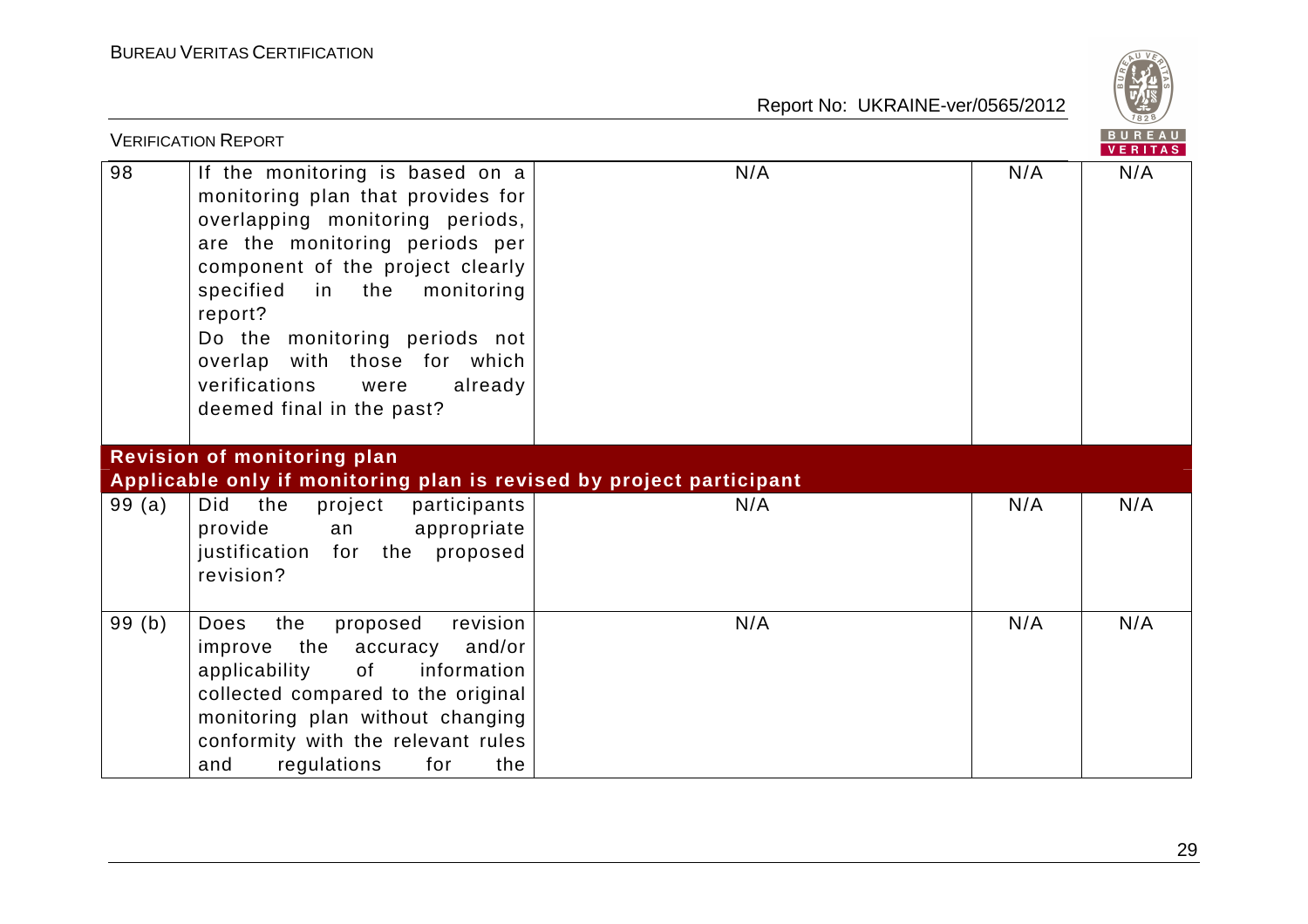

| <b>VERIFICATION REPORT</b> |                                                                                                                                          |                                                                                                                                                                                                                                                                                                                                                                                                                                                 |              | <b>BUREAU</b><br><b>VERITAS</b> |
|----------------------------|------------------------------------------------------------------------------------------------------------------------------------------|-------------------------------------------------------------------------------------------------------------------------------------------------------------------------------------------------------------------------------------------------------------------------------------------------------------------------------------------------------------------------------------------------------------------------------------------------|--------------|---------------------------------|
|                            | establishment<br>of<br>monitoring<br>plans?                                                                                              |                                                                                                                                                                                                                                                                                                                                                                                                                                                 |              |                                 |
|                            | Data management                                                                                                                          |                                                                                                                                                                                                                                                                                                                                                                                                                                                 |              |                                 |
| 101 $(a)$                  | Is the implementation of data<br>collection<br>procedures<br>in<br>accordance with the monitoring<br>plan, including the quality control | Procedures<br>of<br>collection<br>data<br>are<br>implemented in<br>compliance with<br>the<br>monitoring plan.                                                                                                                                                                                                                                                                                                                                   |              |                                 |
|                            | quality<br>and<br>assurance<br>procedures?                                                                                               | CL 04. Please, pay attention to the fact<br>document "Report on<br>internal<br>that<br>audit_ISO 14001, OHSAS<br>18001"<br>(provided to the verification team) includes<br>information only on the audit ISO 14001.<br>Besides, it seems like an inconsistency<br>that the above-mentioned report is of<br>July 2012, but the expected (planned) date<br>of corrective actions (stated in the report)<br>is April 2012 etc.<br>Please, clarify. | CL 04        | OK.                             |
|                            |                                                                                                                                          | CL 05. Please, add to the MR<br>section 5<br>information on audits on compliance to the<br>standards ISO 9001 and OHSAS 18001<br>conducted<br>during<br>the<br>monitoring<br>period (2 quarter 2012), if such audits<br>were performed within this period; please,                                                                                                                                                                              | <b>CL 05</b> | OK.                             |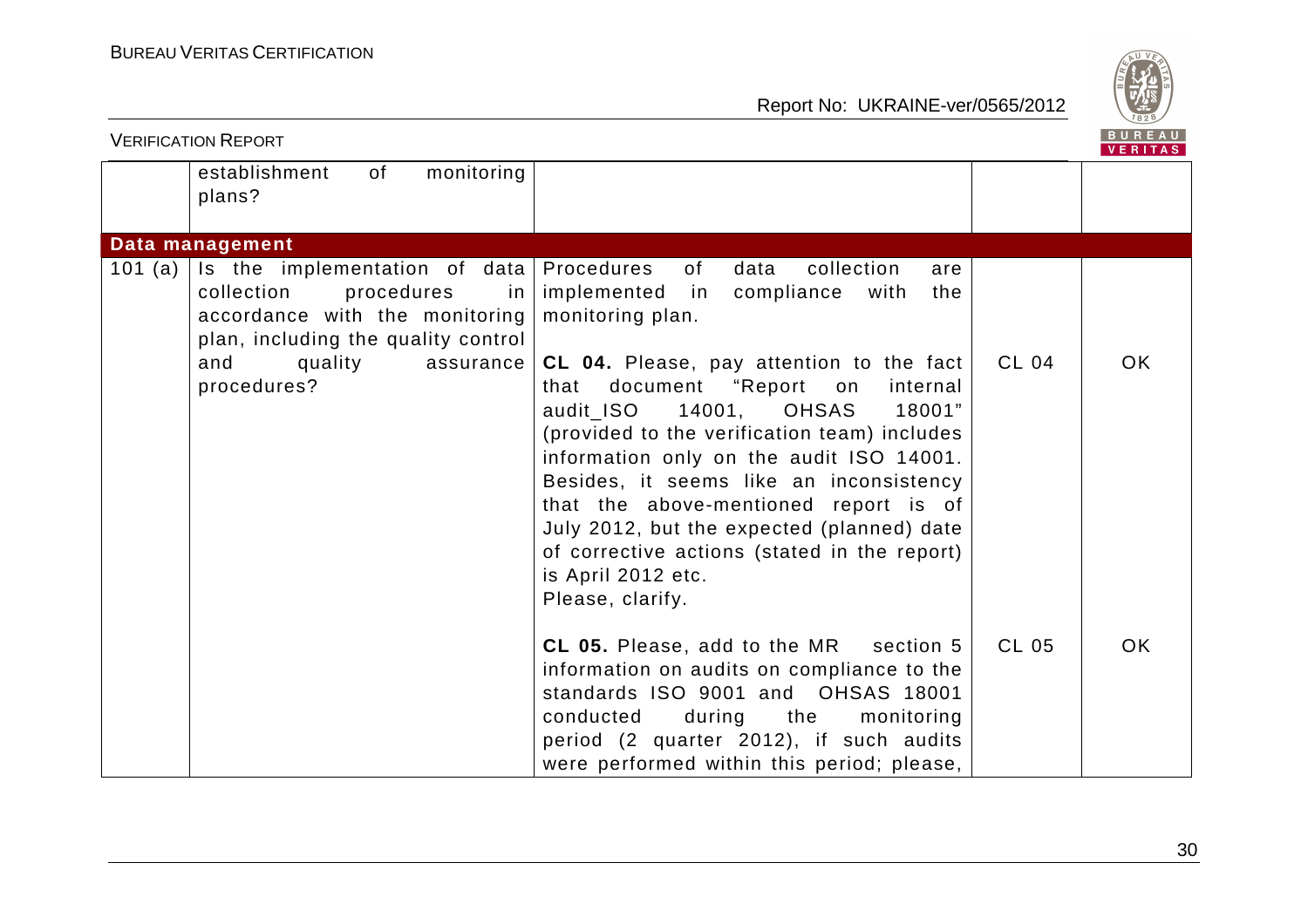

| <b>VERIFICATION REPORT</b>                                                                                         |                                                                                                                                                                                                                                                                                               |               | BUREAU<br><b>VERITAS</b> |
|--------------------------------------------------------------------------------------------------------------------|-----------------------------------------------------------------------------------------------------------------------------------------------------------------------------------------------------------------------------------------------------------------------------------------------|---------------|--------------------------|
|                                                                                                                    | mention dates of reports on compliance<br>audits. Also, please, provide copies of the<br>audit reports to the verification team.                                                                                                                                                              |               |                          |
|                                                                                                                    | CL 06. Please, give (in the section 6 of the<br>MR)<br>detailed<br>information<br>more<br>on<br>training/seminars organized by DIISW just<br>during the monitoring period (2 quarter of<br>2012), and provide documentary evidences<br>of the conducted training to the verification<br>team. | CL 06         | <b>OK</b>                |
|                                                                                                                    | <b>CAR 05.</b> Please, provide interpretation of<br>the abbreviation I&C (pg. 13 of the English<br>version of MR), and check its compliance<br>with the Ukrainian version.                                                                                                                    | <b>CAR 05</b> | <b>OK</b>                |
| Is the function of the monitoring<br>101 (b)<br>equipment,<br>including<br>its<br>calibration status, is in order? | The monitoring equipment is properly<br>calibrated.                                                                                                                                                                                                                                           |               |                          |
|                                                                                                                    | <b>CAR 06.</b> In case if there are facts of<br>meters replacement during the monitoring<br>period, both meters (the meter before<br>replacement<br>and<br>next<br>after<br>one<br>replacement) should be indicated in the<br>list of monitoring equipment of the MR.                         | <b>CAR 06</b> | <b>OK</b>                |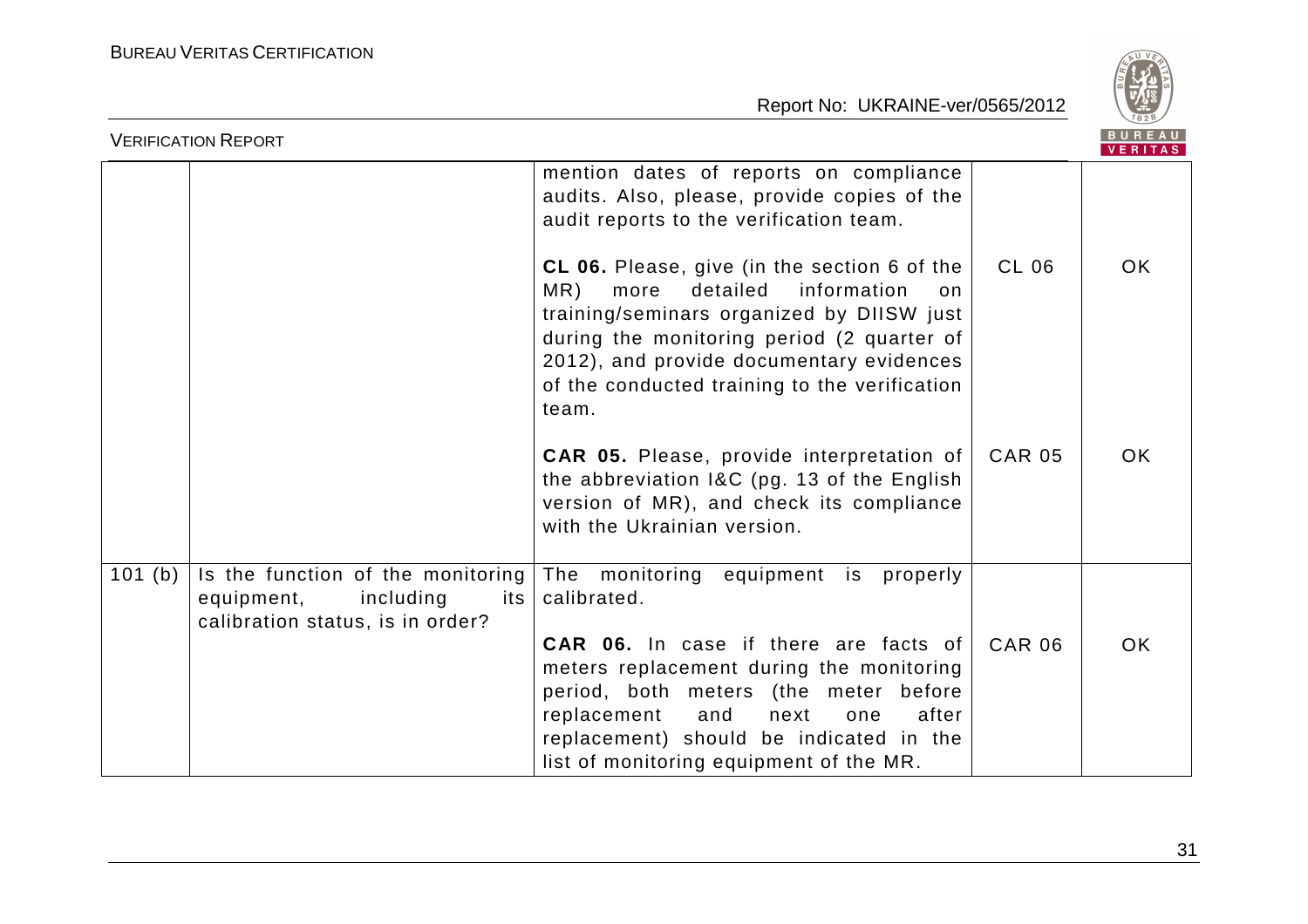

| <b>VERIFICATION REPORT</b>                                                                                                                                                                                                                                                                                                                                                                                                                                                                                                                                                                                                                                                                                                                                                                                                                                                                                        |               | <b>BUREAU</b><br><b>VERITAS</b> |
|-------------------------------------------------------------------------------------------------------------------------------------------------------------------------------------------------------------------------------------------------------------------------------------------------------------------------------------------------------------------------------------------------------------------------------------------------------------------------------------------------------------------------------------------------------------------------------------------------------------------------------------------------------------------------------------------------------------------------------------------------------------------------------------------------------------------------------------------------------------------------------------------------------------------|---------------|---------------------------------|
| <b>CAR 07.</b> Please, explain (in the MR<br>section 5) why types and serial numbers of<br>some units of the measuring equipment<br>indicated in the MR for this monitoring<br>period differs from the types and numbers<br>the same<br>measuring equipment<br>of l<br>indicated in the MR for the previous<br>monitoring period. If necessary, please,<br>describe and justify (in the MR) the fact of<br>the meters replacement; or describe why<br>the previous types and numbers included<br>mistakes or misprints. (Particularly,<br>please, pay special attention to the<br>electricity meter #11 of electric substation<br>of blast-furnace shop; electricity meters<br>##114, 115, 126, 128, 129, and 137 of<br>electric substation of water supply shop;<br>electricity meter<br>#150<br>of electric<br>substation of oxygen shop; and electricity<br>meter #159 of electric substation of gas<br>shop). | <b>CAR 07</b> | OK.                             |
| <b>CAR 08.</b> Please, confirm the last<br>calibration dates for the following meters:<br>electricity meter #126 of type <i>V</i> 1670, ser.<br>#740734 and electricity meter #155 of                                                                                                                                                                                                                                                                                                                                                                                                                                                                                                                                                                                                                                                                                                                             | <b>CAR 08</b> | <b>OK</b>                       |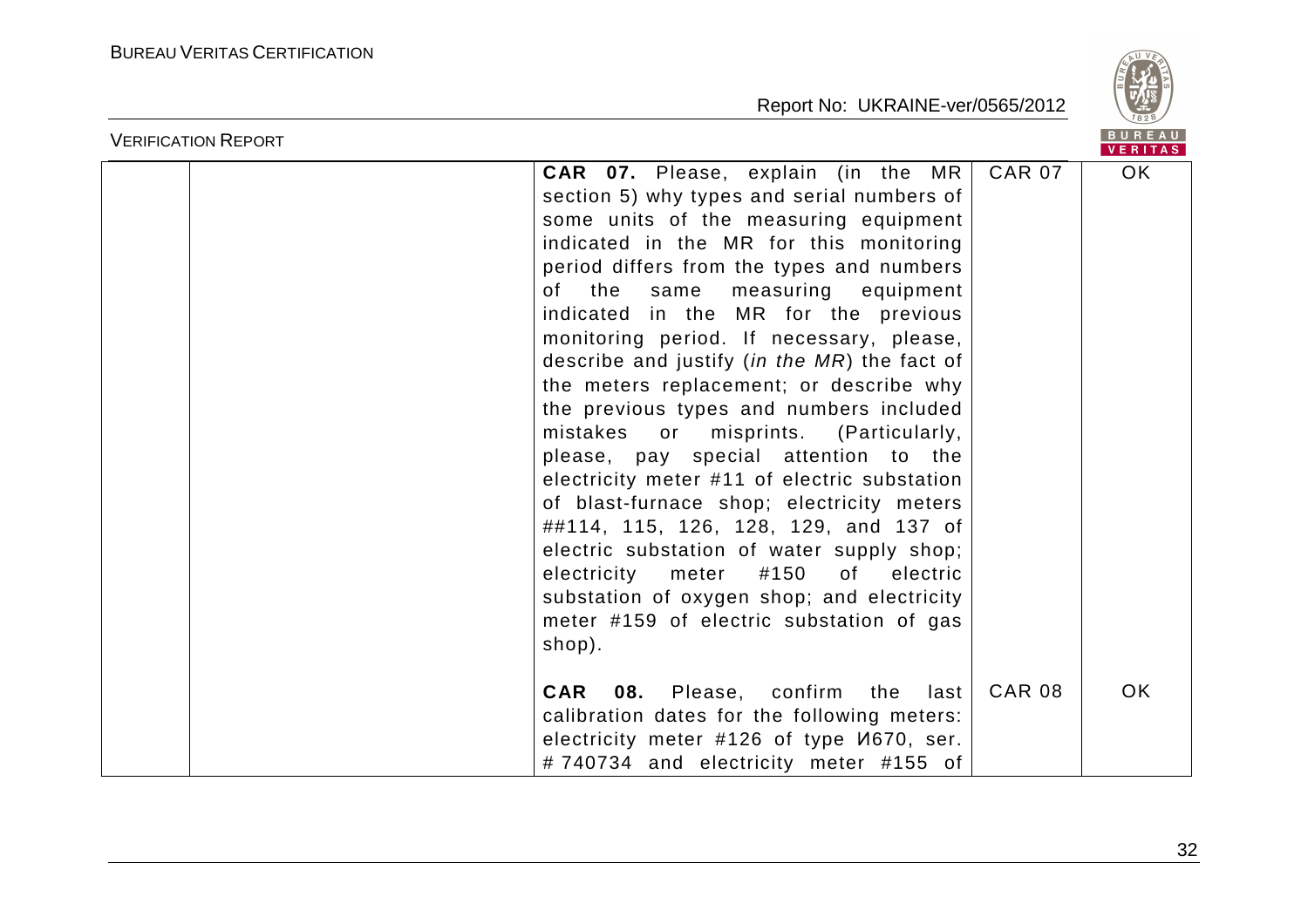

|           | <b>VERIFICATION REPORT</b>                                                                                              |                                                                                                                                                                                                                                                                         |           | BUREAU    |
|-----------|-------------------------------------------------------------------------------------------------------------------------|-------------------------------------------------------------------------------------------------------------------------------------------------------------------------------------------------------------------------------------------------------------------------|-----------|-----------|
|           |                                                                                                                         | type <i>V</i> 670, ser. # 374202. The provided<br>passports on these meters do not contain<br>information on the last calibration dates<br>that are indicated in the Annex 1 of the<br>MR.                                                                              |           |           |
| 101 $(c)$ | Are the evidence and records<br>monitoring<br>for<br>the<br>used<br>traceable<br>maintained<br>in.<br>a<br>manner?      | Monitoring data is collected into electronic<br>database of DIISW as well as in paper<br>format. Data is further compiled in (i) day-<br>to-day records, (ii) quarterly records, and<br>(iii) annual records. All records are finally<br>stored in Planning Department. | OK.       | <b>OK</b> |
| 101(d)    | collection<br>the<br>data<br>Is.<br>and<br>project in accordance with the with the monitoring plan.<br>monitoring plan? | The data collection and<br>management<br>management system for the system for the project is in accordance                                                                                                                                                              | <b>OK</b> | <b>OK</b> |
|           |                                                                                                                         | Verification regarding programs of activities (additional elements for assessment)                                                                                                                                                                                      |           |           |
| 102       | Is any JPA that has not been<br>added to the JI PoA not verified?                                                       | N/A                                                                                                                                                                                                                                                                     | N/A       | N/A       |
| 103       | Is the verification based on the<br>monitoring reports of all JPAs to<br>be verified?                                   | N/A                                                                                                                                                                                                                                                                     | N/A       | N/A       |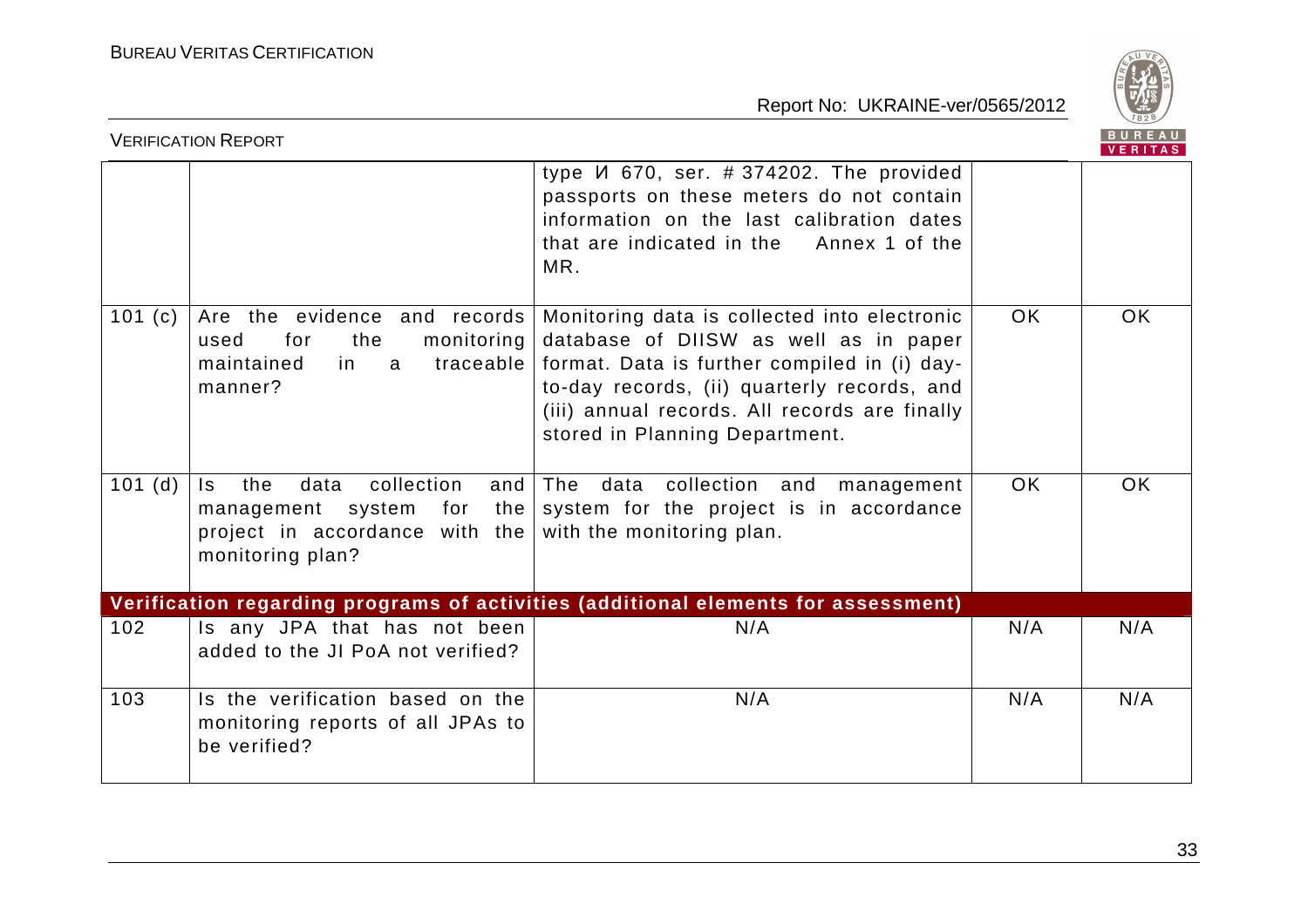

|     | <b>VERIFICATION REPORT</b>                                                                                                                                                                                                                                                                                                                      |     |     | BUREAU<br><b>VERITAS</b> |
|-----|-------------------------------------------------------------------------------------------------------------------------------------------------------------------------------------------------------------------------------------------------------------------------------------------------------------------------------------------------|-----|-----|--------------------------|
| 103 | Does the verification ensure the<br>accuracy and conservativeness<br>of the emission reductions or<br>0f<br>enhancements<br>removals<br>generated by each N/A JPA?                                                                                                                                                                              | N/A | N/A | N/A                      |
| 104 | Does the monitoring period not<br>overlap with previous monitoring<br>periods?                                                                                                                                                                                                                                                                  | N/A | N/A | N/A                      |
| 105 | <b>AIE</b><br> f <br>the<br>learns<br>0f<br>an<br>erroneously included JPA, has<br>the AIE informed the JISC of its<br>findings in writing?                                                                                                                                                                                                     | N/A | N/A | N/A                      |
|     | Applicable to sample-based approach only                                                                                                                                                                                                                                                                                                        |     |     |                          |
| 106 | Does the sampling plan prepared<br>by the AIE:<br>(a) Describe its sample selection,<br>taking into account that:<br>(i) For each verification that uses<br>a sample-based approach, the<br>sample<br>selection<br>shall<br>be<br>sufficiently representative of the<br>JPAs in the JI PoA<br>such<br><b>JPAs</b><br>extrapolation<br>all<br>to | N/A | N/A | N/A                      |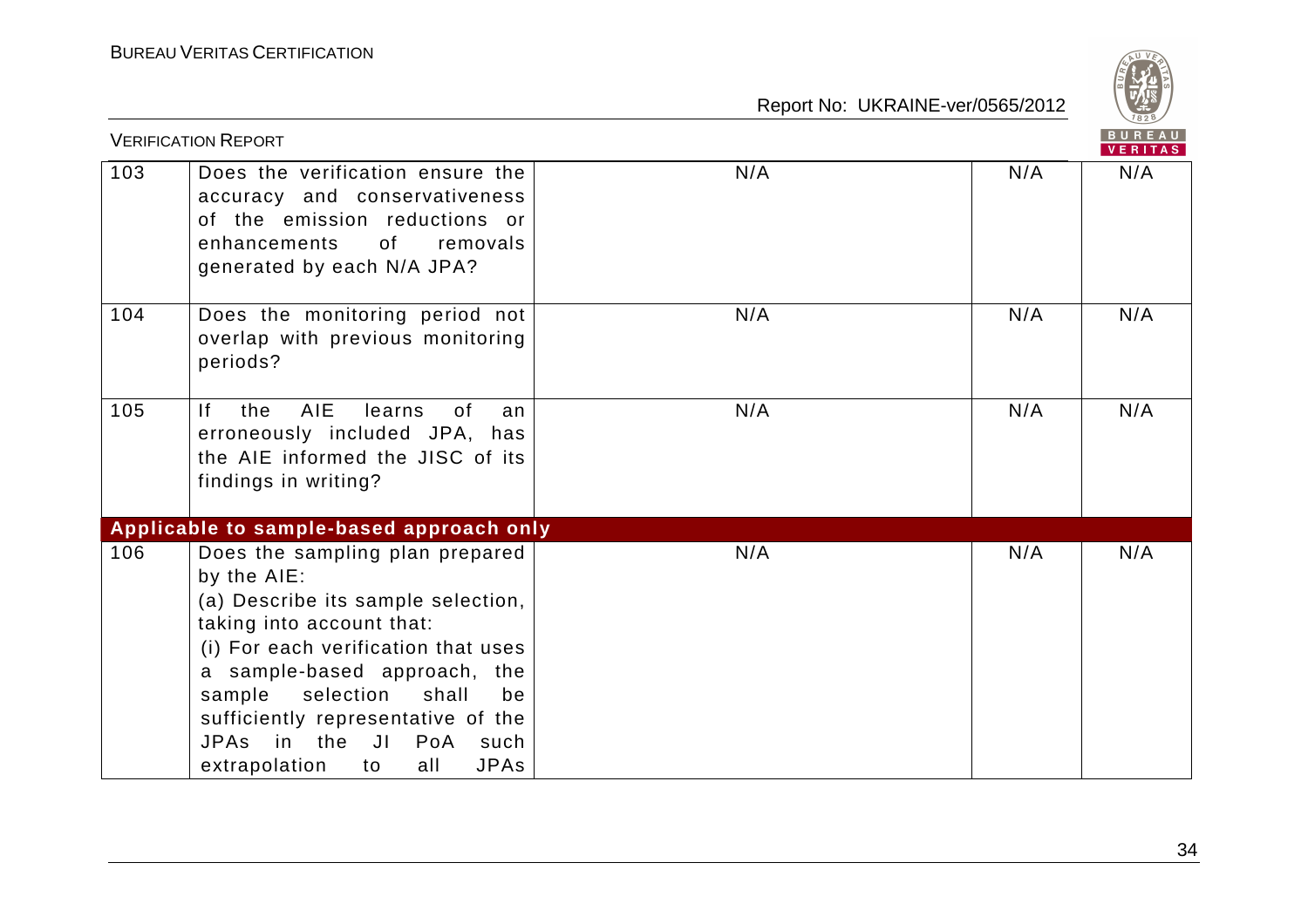

| <b>VERIFICATION REPORT</b>                                                                                                                                                                                                                                                                                                                                                                                                                                                                                                                                                                                                                              |     |     | <b>BUREAU</b><br><b>VERITAS</b> |
|---------------------------------------------------------------------------------------------------------------------------------------------------------------------------------------------------------------------------------------------------------------------------------------------------------------------------------------------------------------------------------------------------------------------------------------------------------------------------------------------------------------------------------------------------------------------------------------------------------------------------------------------------------|-----|-----|---------------------------------|
| identified for that verification is<br>reasonable, taking into account<br>differences among<br>the<br>characteristics of JPAs, such as:<br>- The types of JPAs;<br>- The complexity of<br>the<br>applicable technologies and/or<br>measures used;<br>- The geographical location of<br>each JPA;<br>- The amounts of expected<br>emission reductions of the JPAs<br>being verified;<br>- The number of JPAs for which<br>emission reductions are being<br>verified;<br>length of monitoring<br>- The<br>periods of the JPAs being<br>verified; and<br>The samples selected for prior<br>verifications, if any?<br>107<br>Is the sampling plan ready for | N/A | N/A | N/A                             |
| publication<br>through<br>the<br>secretariat<br>along<br>with<br>the<br>verification report and supporting                                                                                                                                                                                                                                                                                                                                                                                                                                                                                                                                              |     |     |                                 |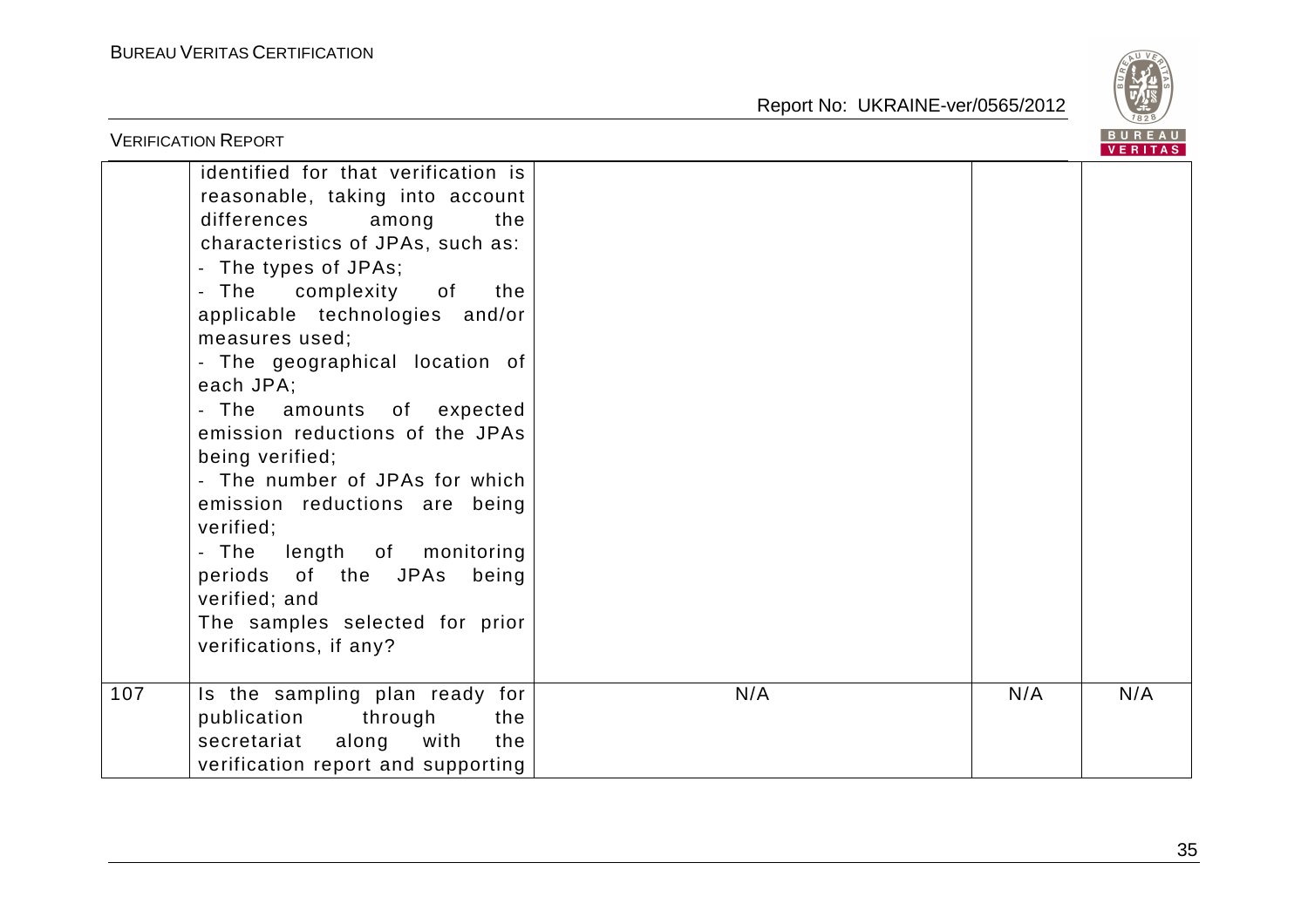

| <b>VERIFICATION REPORT</b> |                                                                                                                                                                                                                                                                                                                                                                                                         |     | <b>BUREAU</b><br><b>VERITAS</b> |     |
|----------------------------|---------------------------------------------------------------------------------------------------------------------------------------------------------------------------------------------------------------------------------------------------------------------------------------------------------------------------------------------------------------------------------------------------------|-----|---------------------------------|-----|
|                            | documentation?                                                                                                                                                                                                                                                                                                                                                                                          |     |                                 |     |
| 108                        | AIE<br>Has<br>the<br>made<br>site<br>inspections of at least the square<br>root of the number of total JPAs,<br>rounded to the upper whole<br>number? If the AIE makes no site<br>inspections or fewer<br>site<br>inspections than the square root<br>of the number of total JPAs,<br>rounded to the upper whole<br>number, then does the AIE<br>provide a reasonable explanation<br>and justification? | N/A | N/A                             | N/A |
| 109                        | Is the sampling plan available for<br>submission to the secretariat for<br>the JISC.s ex ante assessment?<br>(Optional)                                                                                                                                                                                                                                                                                 | N/A | N/A                             | N/A |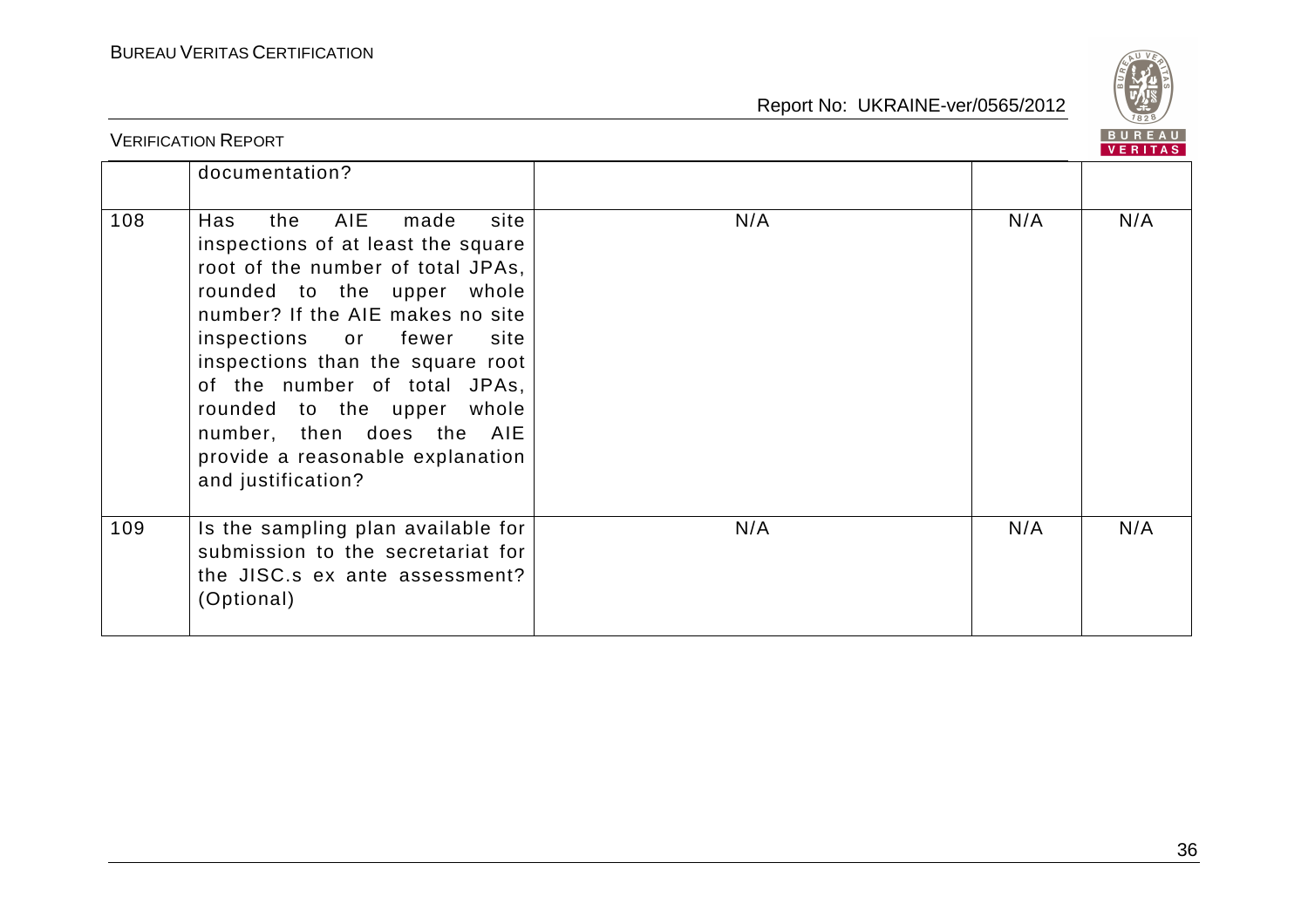

|     | <b>VERIFICATION REPORT</b>                                                                                                                                                                                                |     |     | <b>BUREAU</b><br><b>VERITAS</b> |
|-----|---------------------------------------------------------------------------------------------------------------------------------------------------------------------------------------------------------------------------|-----|-----|---------------------------------|
| 110 | If the AIE learns of a fraudulently<br>included JPA, a fraudulently<br>monitored JPA or an inflated<br>number of emission reductions<br>claimed in a JI PoA, has the AIE<br>informed the JISC of the fraud in<br>writing? | N/A | N/A | N/A                             |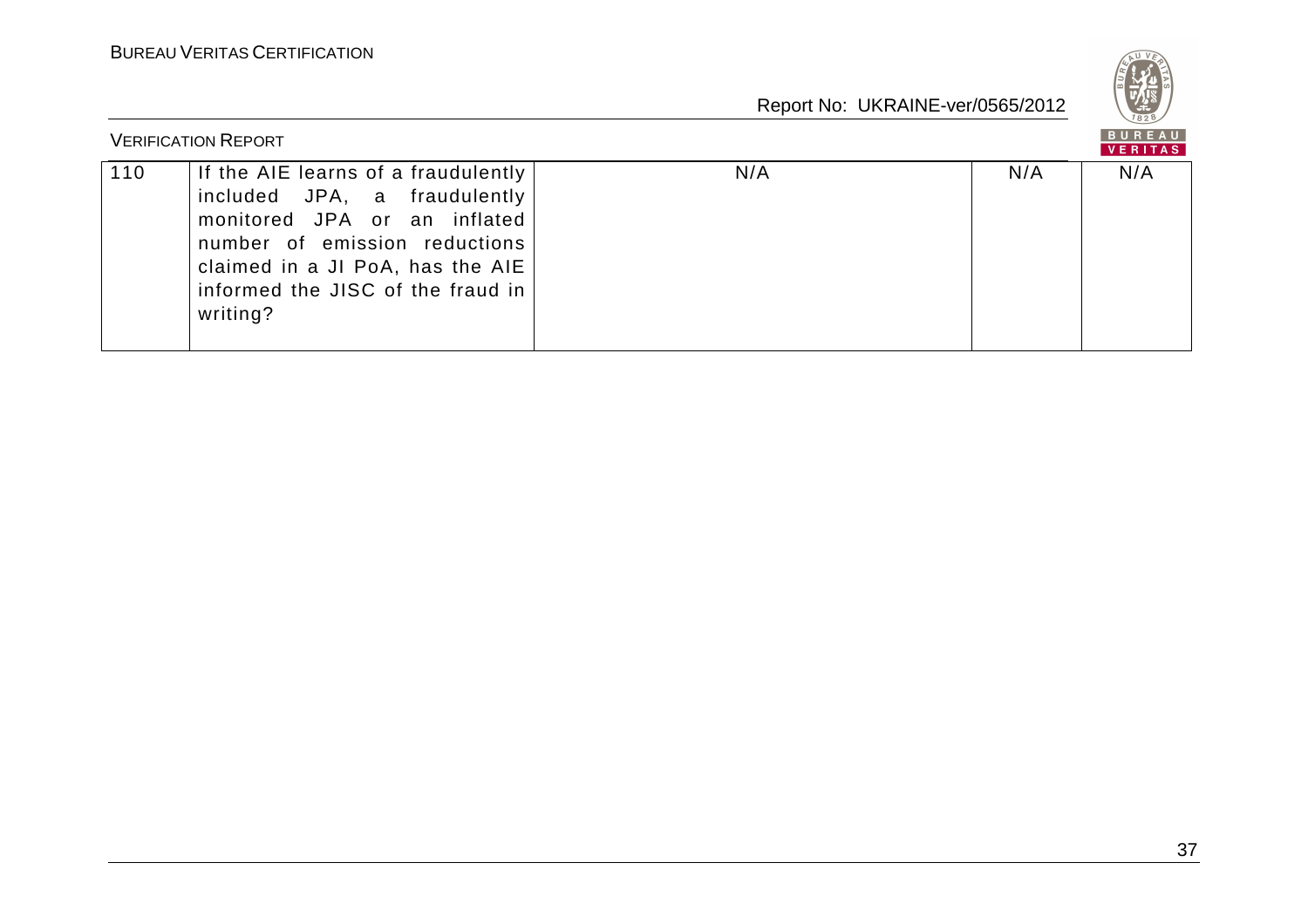

### VERIFICATION REPORT

## **Table 2 Resolution of Corrective Action and Clarification Requests**

| report clarifications<br><b>Draft</b><br>corrective action<br>requests<br>by <sub>1</sub><br>verification team                                                                                                                                                                                                                                                          | and $\Re$ Ref. to<br>checkli<br>st<br>questio<br>in<br>n<br>table 1 | of the contract of the contract of the contract of the contract of the contract of the contract of the contract of the contract of the contract of the contract of the contract of the contract of the contract of the contrac<br>project<br>  Summary<br>participant response                                                                                                                                                                                                                                                                                                                                                                | Verification<br>team<br>conclusion                                                                                                                                                     |
|-------------------------------------------------------------------------------------------------------------------------------------------------------------------------------------------------------------------------------------------------------------------------------------------------------------------------------------------------------------------------|---------------------------------------------------------------------|-----------------------------------------------------------------------------------------------------------------------------------------------------------------------------------------------------------------------------------------------------------------------------------------------------------------------------------------------------------------------------------------------------------------------------------------------------------------------------------------------------------------------------------------------------------------------------------------------------------------------------------------------|----------------------------------------------------------------------------------------------------------------------------------------------------------------------------------------|
| <b>CAR 01.</b> Please, explain why emission<br>factor for natural gas consumption<br>based on fixed calorific value of<br>natural gas consumption, not on actual<br>calorific value. Please, correct/clarify.<br>Also, please, confirm natural gas<br>calorific value of 8100kcal/m <sup>3</sup> ; indicate<br>the source of this value (please, see<br>pg. $5$ of MR). | 95(c)                                                               | Response #1.<br>Data regarding net calorific<br>of<br>value<br>natural<br>gas<br><b>is</b><br>contained in<br>passports<br>on<br>natural<br>physical<br>and<br>gas<br>chemical parameters, which are<br>already provided to the verifier.<br>Taking into account that during<br>this monitoring period data<br>regarding net calorific value of<br>natural gas had been received<br>at DIISW on regular basis,<br>emission factor for natural gas<br>was calculated on the basis of<br>its actual carbon content. ERUs<br>were recalculated taking into<br>account new emission factor.<br>Please see the modified file<br>with calculations. | Conclusion on response<br>#1.<br>Please, provide to the<br>verification team Excel-file<br>with calculation of calorific<br>value of natural gas for<br>the second quarter of<br>2012. |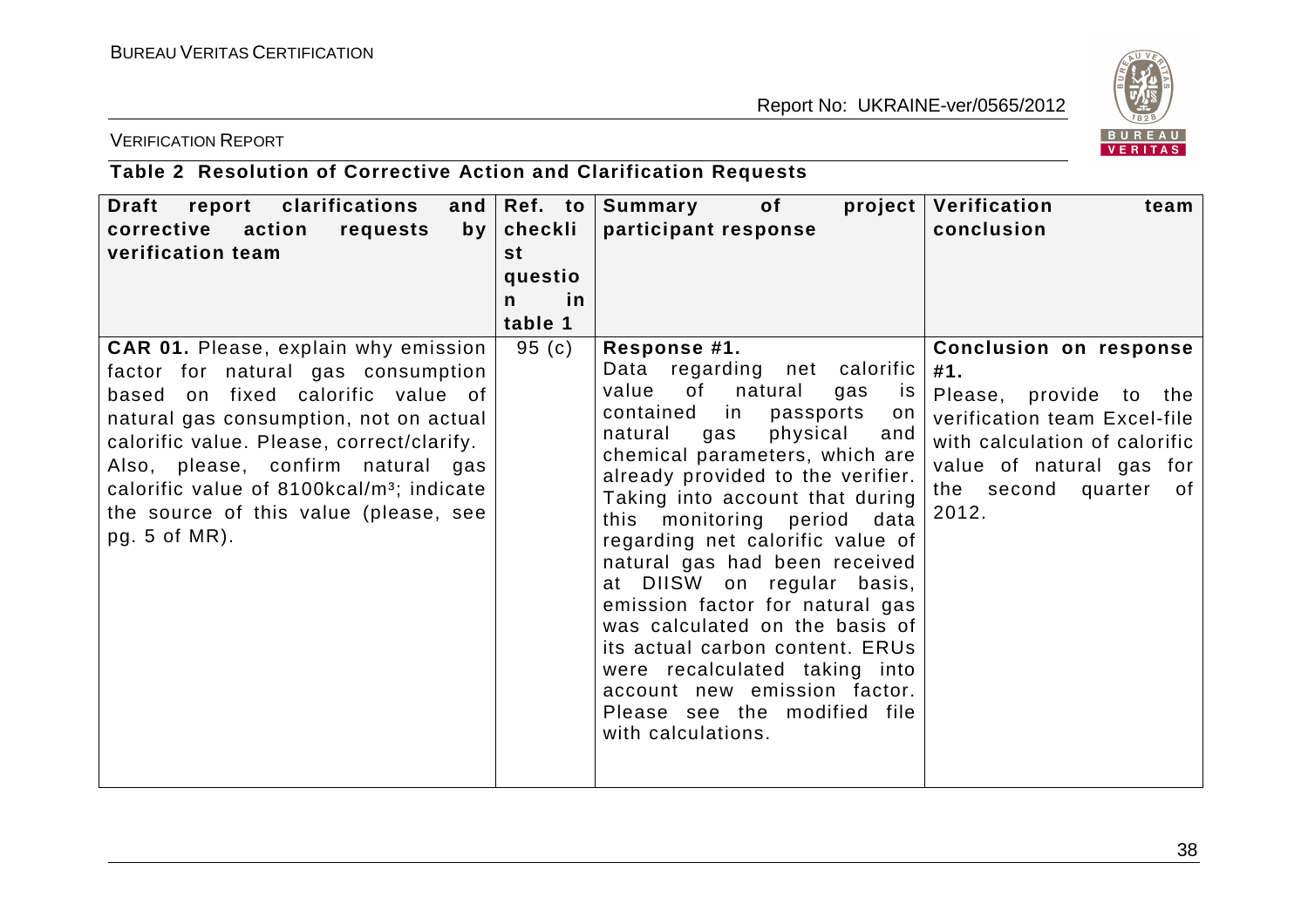

| <b>VERIFICATION REPORT</b>                                                                                                                                    | BUREAU<br>VERITAS |                                                                                                                                                                                                                                                                                                                                                                                                                                                                                                                  |                                                                                                  |
|---------------------------------------------------------------------------------------------------------------------------------------------------------------|-------------------|------------------------------------------------------------------------------------------------------------------------------------------------------------------------------------------------------------------------------------------------------------------------------------------------------------------------------------------------------------------------------------------------------------------------------------------------------------------------------------------------------------------|--------------------------------------------------------------------------------------------------|
|                                                                                                                                                               |                   | Response #2.<br>Excel-file with calculation of<br>calorific value of natural gas for<br>the second quarter of 2012 is<br>provided to the verifier.                                                                                                                                                                                                                                                                                                                                                               | <b>Conclusion on response</b><br>#2.<br>The issue is closed based<br>on the Excel-file provided. |
| CL 01. Please, provide the source of<br>the value of emission factor for coke<br>production $(0,56)$ .                                                        | 95(c)             | Emission<br>factor<br>for<br>coke<br>production is in accordance<br>with 2006 IPCC Guidelines for<br>National<br>Greenhouse<br>Gas<br>Inventories, Volume 3 Industrial<br>Processes and Product Use,<br>Chapter 4 Metal Industries<br>Emissions, Section<br>4.2.2.3<br>Choice of Emission Factors,<br>Table<br>4.1,<br>4.25<br>page<br>(http://www.ipcc-<br>nggip.iges.or.jp/public/2006gl/p<br>df/3_Volume3/V3_4_Ch4_Metal<br>_Industry.pdf).<br>This information is contained in<br>reference $#09$ of the MR. | The issue is closed based<br>the<br>on<br>explanation<br>provided.                               |
| CL 02. Please, clarify the use of<br>emission factors from IPCC (especially<br>from IPCC 2006,<br>which<br>is<br>not<br>approved in Ukraine) while the latest | 95(c)             | Monitoring report is already<br>using specific values of carbon<br>dioxide emission factors for fuel<br>based<br>specific<br>carbon<br>on<br>content or calorific value of                                                                                                                                                                                                                                                                                                                                       | to the<br>clarification<br>Due<br>provided,<br>the<br>issue<br>is i<br>resolved.                 |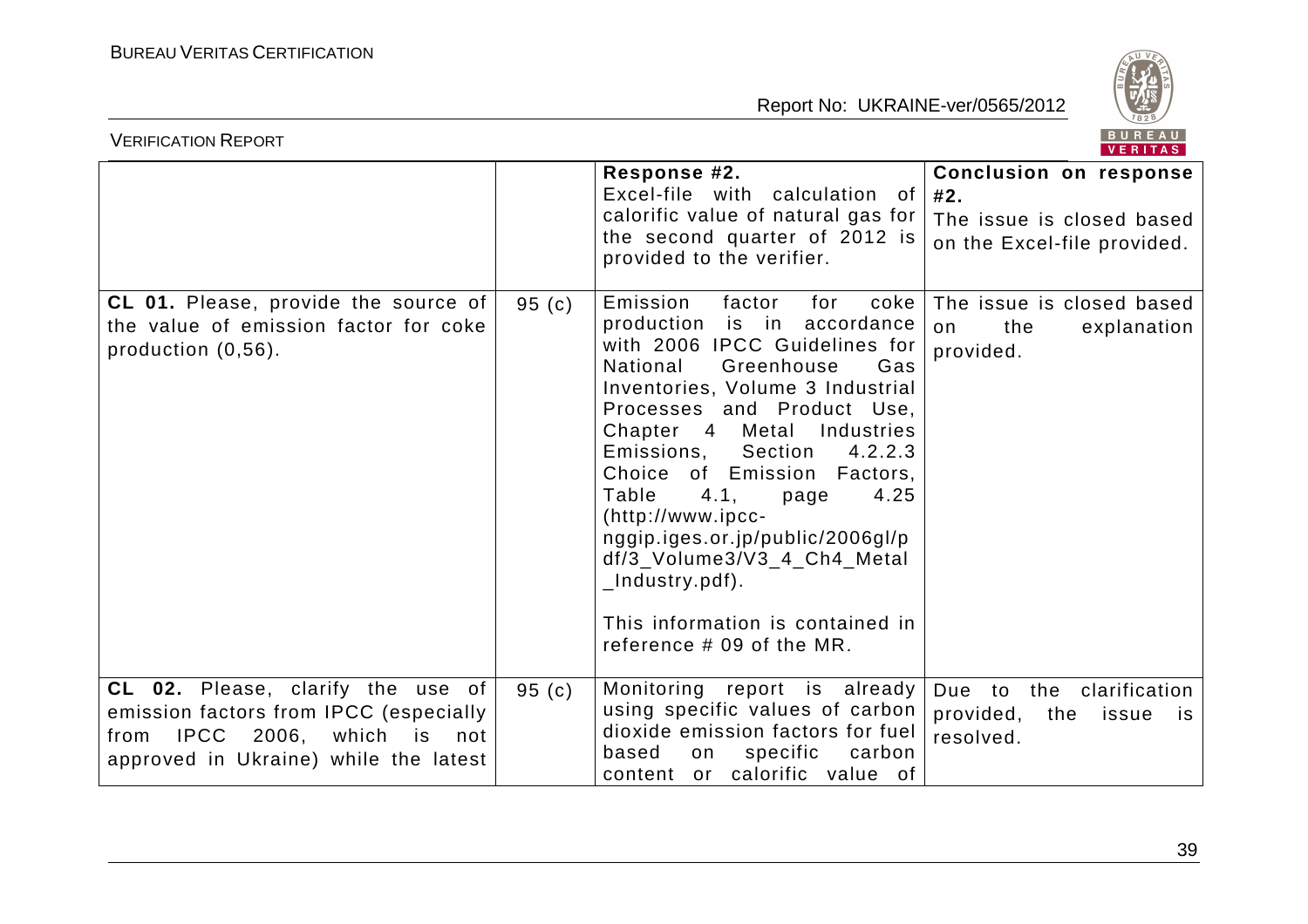

| <b>VERIFICATION REPORT</b>                                                                                                                                                                                                                                                                                                                                                                          |                                                                                                                                                                                                                                                                                                                                                                                                                                                                                                                                                                                                                                                                                                                                                                                                                                                                                                                                                                                      | BUREAU<br>VERITAS |
|-----------------------------------------------------------------------------------------------------------------------------------------------------------------------------------------------------------------------------------------------------------------------------------------------------------------------------------------------------------------------------------------------------|--------------------------------------------------------------------------------------------------------------------------------------------------------------------------------------------------------------------------------------------------------------------------------------------------------------------------------------------------------------------------------------------------------------------------------------------------------------------------------------------------------------------------------------------------------------------------------------------------------------------------------------------------------------------------------------------------------------------------------------------------------------------------------------------------------------------------------------------------------------------------------------------------------------------------------------------------------------------------------------|-------------------|
| values of national emission factors (in<br>accordance with National Inventory of<br>Greenhouse Gases) are available.<br>Specifically, pay attention to the<br>carbon emission factor for coal as just<br>the value of this factor is stated in the<br>National Inventory while the project<br>developer has used emission factor<br>based on calorific value of anthracite<br>taken from IPCC 2006. | Emission<br>factors<br>from<br>fuel.<br>consumption<br>of<br>coal<br>(anthracite),<br>limestone<br>and<br>dolomite and for production of<br>coke and iron pellets are based<br>on IPCC data due to the fact<br>that national data are<br>not<br>officially approved<br>by<br>the<br>national designating entity. As<br>soon as they are approved, the<br>corresponding changes will be<br>incorporated into the monitoring<br>reports.<br>Together with this, taking into<br>account that most of coal, that<br>was consumed, had common<br>quality<br>characteristics<br>and<br>calorific value to anthracite and<br>also because National GHG<br>Inventory doesn't provide<br>information regarding the net<br>calorific value of anthracite, the<br>project developer calculated<br>carbon emission factor for coal<br>based on carbon content of<br>anthracite, which<br>is<br>1n<br>accordance with IPCC 1996<br>data and on the net calorific<br>value of anthracite, which in |                   |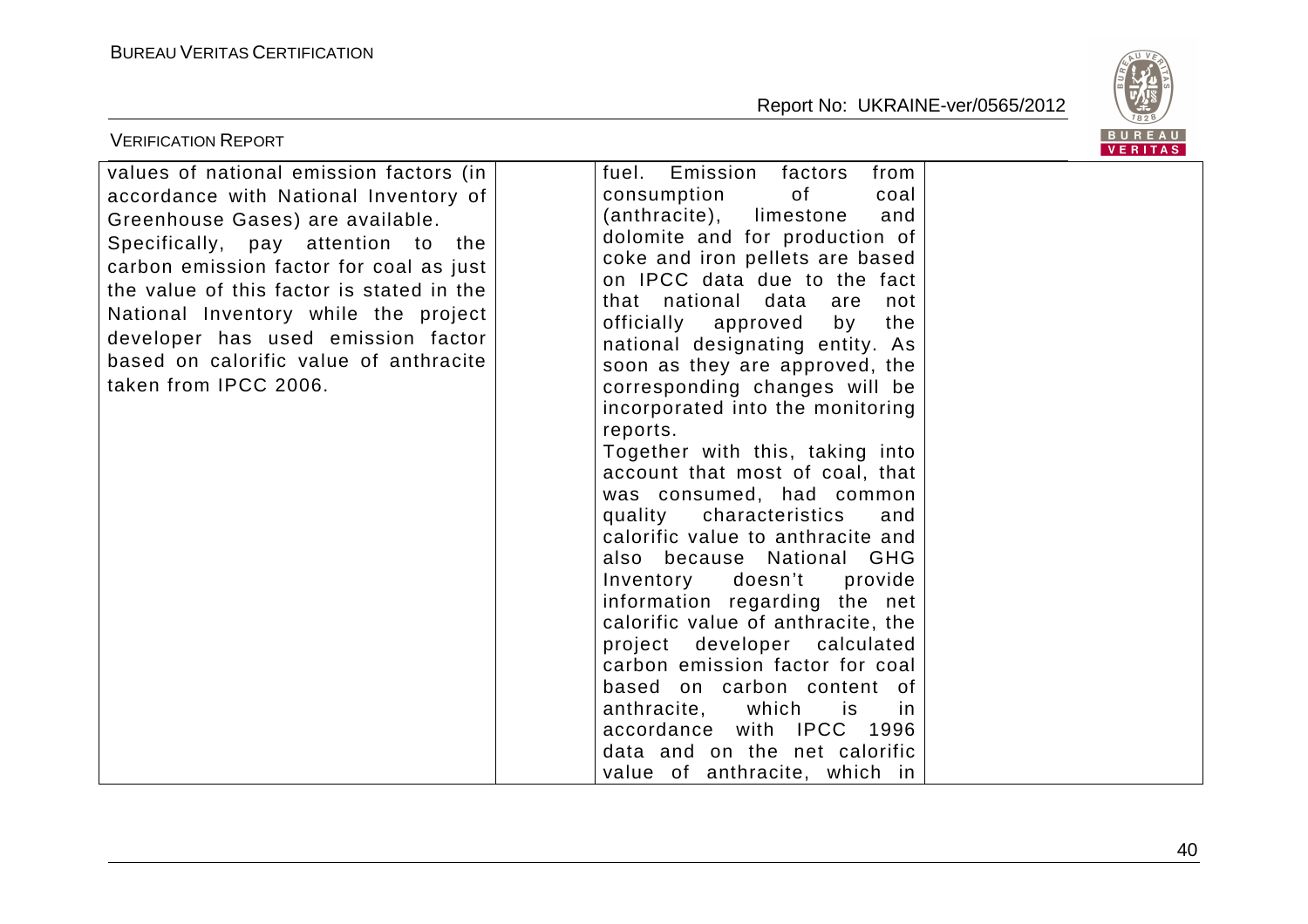

| BUREAU<br><b>VERIFICATION REPORT</b><br>VERITAS                                                                                                                                                                                                                                                                                                                                                                                                                                                                                                                |       |                                                                                                                                                                             |                                                                    |  |
|----------------------------------------------------------------------------------------------------------------------------------------------------------------------------------------------------------------------------------------------------------------------------------------------------------------------------------------------------------------------------------------------------------------------------------------------------------------------------------------------------------------------------------------------------------------|-------|-----------------------------------------------------------------------------------------------------------------------------------------------------------------------------|--------------------------------------------------------------------|--|
|                                                                                                                                                                                                                                                                                                                                                                                                                                                                                                                                                                |       | with IPCC<br>2006<br>accordance<br>data.                                                                                                                                    |                                                                    |  |
| <b>CAR 02.</b> In accordance with the Order<br>the<br>National<br>Environmental<br>0f.<br>Investment Agency of Ukraine #75<br>dated 12/05/2011 the carbon emission<br>factor (for the $1st$ -class electricity<br>DIISW)<br>consumers, i.e. for<br>is<br>$kgCO2/kWh$ . Please,<br>1,090<br>state<br>correctly the value of this<br>factor<br>throughout the whole MR and ERUs<br>calculations in Excel-file (please, use<br>the value $1,090$ kgCO <sub>2</sub> /kWh instead of<br>1,09 $kgCO2/kWh$ everywhere in the<br>documents in order to be consistent). | 95(c) | Appropriate corrections have<br>been done to the MR and<br>emission<br>reductions<br>Excel-file.<br>calculations<br>in<br>Please see modified versions of<br>the documents. | Based on the corrections<br>made, CAR 02 is closed.                |  |
| <b>CL</b><br>03.<br>Please,<br>correct<br>the<br>interpretation of the abbreviation "AIE"<br>(pg.2 of the MR) as all the words<br>should be written with a capital letter.                                                                                                                                                                                                                                                                                                                                                                                     | 93    | Appropriate corrections<br>have<br>made.<br>Please<br>been<br>see<br>modified MR.                                                                                           | The issue is closed due to<br>the amendments made.                 |  |
| <b>CAR</b><br>03.<br>Please, correct<br>(where<br>necessary) filling of the tables in the<br>ERUs calculation file (spreadsheet                                                                                                                                                                                                                                                                                                                                                                                                                                | 95(a) | Response #1.<br>Appropriate corrections<br>have<br>Please<br>been<br>made.<br>see<br>modified Excel-file.                                                                   | <b>Conclusion on response</b><br>#1.<br>There are still some Excel |  |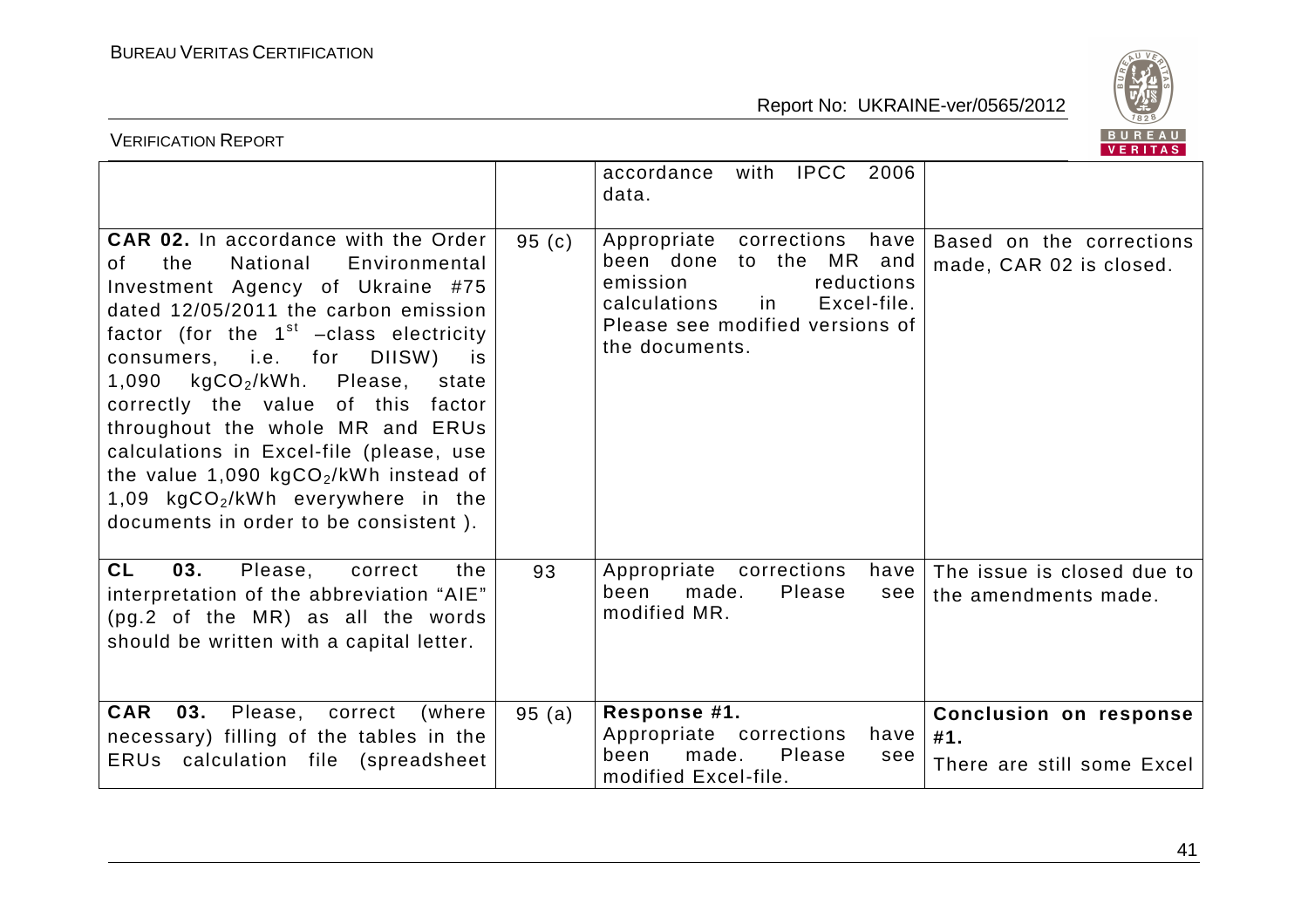

| <b>VERIFICATION REPORT</b>                                                                                                                                                                                                                                                                                                                                                                                                                                                                                                                                                                                                                                              |       |                                                                                                                                                                                                                                                                                                                                                                                                                                                                                                                                             | BUREAU<br>VERITAS                                                                                                                                                                                                                                                                                                                                                                         |
|-------------------------------------------------------------------------------------------------------------------------------------------------------------------------------------------------------------------------------------------------------------------------------------------------------------------------------------------------------------------------------------------------------------------------------------------------------------------------------------------------------------------------------------------------------------------------------------------------------------------------------------------------------------------------|-------|---------------------------------------------------------------------------------------------------------------------------------------------------------------------------------------------------------------------------------------------------------------------------------------------------------------------------------------------------------------------------------------------------------------------------------------------------------------------------------------------------------------------------------------------|-------------------------------------------------------------------------------------------------------------------------------------------------------------------------------------------------------------------------------------------------------------------------------------------------------------------------------------------------------------------------------------------|
| "99-03r.r."), because there are some<br>Excel mistakes (please, increase the<br>columns size or change the number<br>format of cells).                                                                                                                                                                                                                                                                                                                                                                                                                                                                                                                                  |       | Response #2.<br>Appropriate corrections<br>have<br>made.<br>Please<br>been<br>see<br>modified Excel-file.                                                                                                                                                                                                                                                                                                                                                                                                                                   | mistakes<br>the<br>file.<br>in<br>Please, correct.<br><b>Conclusion on response</b><br>#2.<br>CAR 03 is closed based<br>on the amendments made.                                                                                                                                                                                                                                           |
| <b>CAR 04.</b> Please, correct the values in<br>the table of the MR section 4 as taking<br>into account the value of baseline<br>emissions (2 553 049 t $CO2$ ) and the<br>of the project emissions<br>value<br>$(2\ 199\ 982\ t\ CO_2)$ , it is impossible to<br>get the value of 353 066 t $CO2$ for<br>reductions.<br>Considering<br>emission<br>more detailed values stated in the<br>Excel file, it is very advisable to round<br>off the value of baseline emissions in<br>accordance<br>with<br>conservative<br>principle, and than calculate ERUs<br>keeping this in mind.<br>MR<br>Please,<br>calculations<br>make<br>consistent with Excel-file calculations. | 95(d) | Response #1.<br>Appropriate amendments have<br>been done in the Excel-file and<br>baseline emissions<br>now<br>are<br>rounded in accordance<br>with<br>conservative principle,<br>which<br>also considered<br>when<br>was<br>calculating ERUs. Appropriate<br>corrections have been done to<br>the MR and emission reductions<br><b>in</b><br>Excel-file.<br>calculations<br>Please see modified versions of<br>the documents.<br>Response #2.<br>Appropriate corrections<br>have<br>Please<br>made.<br>been<br>see<br>modified Excel-file. | <b>Conclusion on response</b><br>#1.<br>Please, pay attention to<br>the fact that values of the<br>baseline emissions<br>and<br>emission reductions<br>are<br>stated in the Excel-file<br>several times but for all<br>that<br>there<br>is.<br>no<br>consistency<br>between<br>these values.<br><b>Conclusion on response</b><br>#2.<br>Due to the corrections<br>made, CAR 04 is closed. |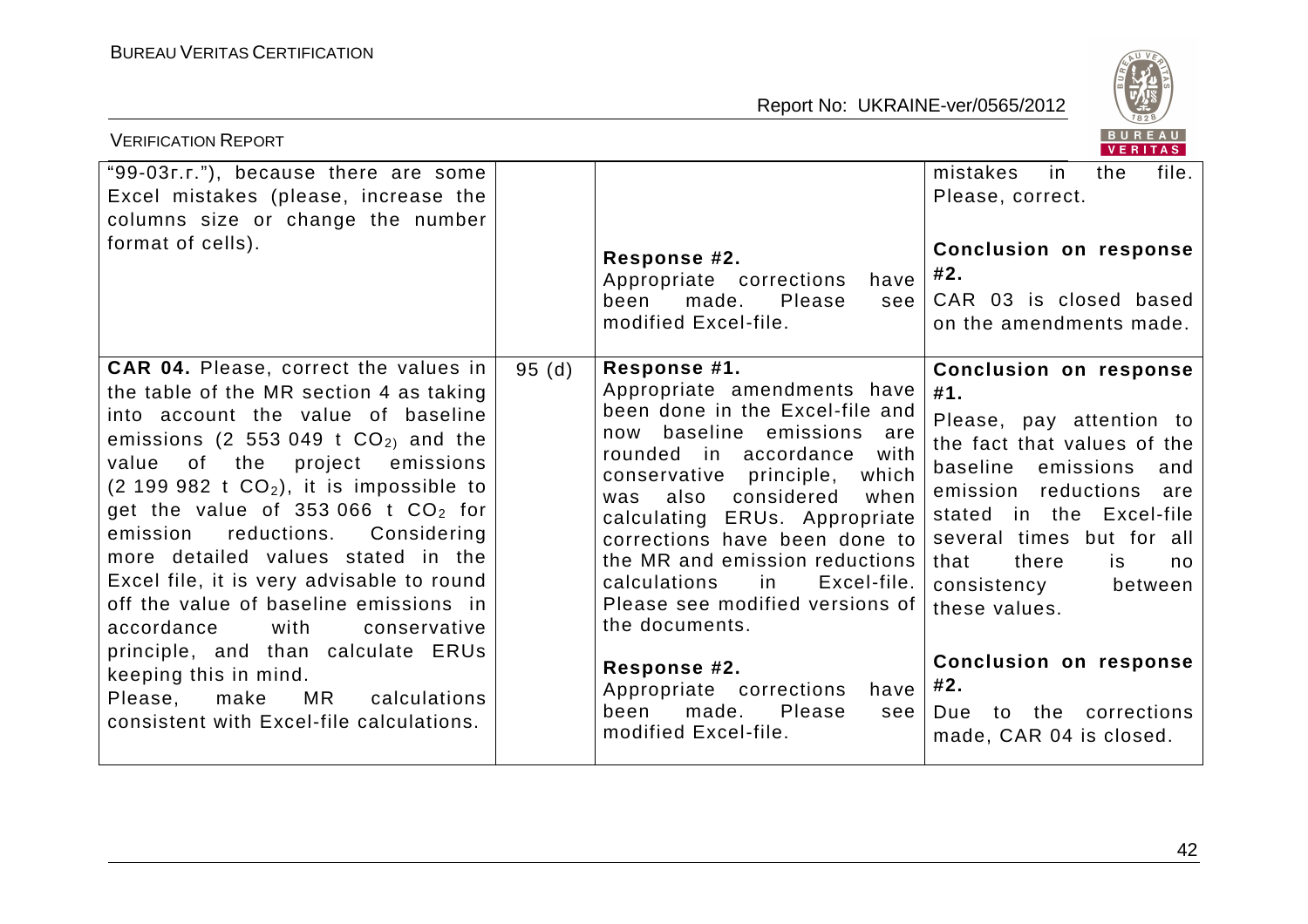

| <b>VERIFICATION REPORT</b>                                                                                                                                                                                                                                                                                                                                                                                                                               |                                                                                                                                                                                                                                                                                                                                                                                                                                                                                                                                                                                                                                                                                                                                                                                    | BUREAU<br><b>VERITAS</b>                |
|----------------------------------------------------------------------------------------------------------------------------------------------------------------------------------------------------------------------------------------------------------------------------------------------------------------------------------------------------------------------------------------------------------------------------------------------------------|------------------------------------------------------------------------------------------------------------------------------------------------------------------------------------------------------------------------------------------------------------------------------------------------------------------------------------------------------------------------------------------------------------------------------------------------------------------------------------------------------------------------------------------------------------------------------------------------------------------------------------------------------------------------------------------------------------------------------------------------------------------------------------|-----------------------------------------|
| CL 04. Please, pay attention to the<br>fact that document "Report on internal<br>audit_ISO  14001,  OHSAS  18001"<br>(provided to the verification team)<br>includes information only on the audit<br>ISO 14001. Besides, it seems like an<br>inconsistency that<br>the<br>above-<br>mentioned report is of July 2012, but<br>the expected (planned) date<br>of .<br>corrective actions (stated in the<br>report) is April 2012 etc.<br>Please, clarify. | The title of the report on The issue is closed based<br>101 (a)<br>ISO 14001<br>audit<br>internal<br>contains also name<br>of the  <br>standard OHSAS 18001, what is<br>caused by the fact that at<br><b>DIISW</b><br>implemented<br>is is<br>integrated<br>environmental<br>management<br>system<br>and<br>industrial safety management<br>system. Report on internal audit<br>OHSAS 18001<br>has<br>been<br>separately provided to the<br>verification team.<br>the indicated<br>Concerning<br>inconsistency with<br>dates, it<br>should be clarified that the<br>report on internal<br>audit<br>ISO 14001 was approved in<br>July, but it concerns the second<br>quarter of 2012 and therefore<br>contains information cumulated<br>for the three month starting with<br>April. | the<br>clarification<br>on<br>provided. |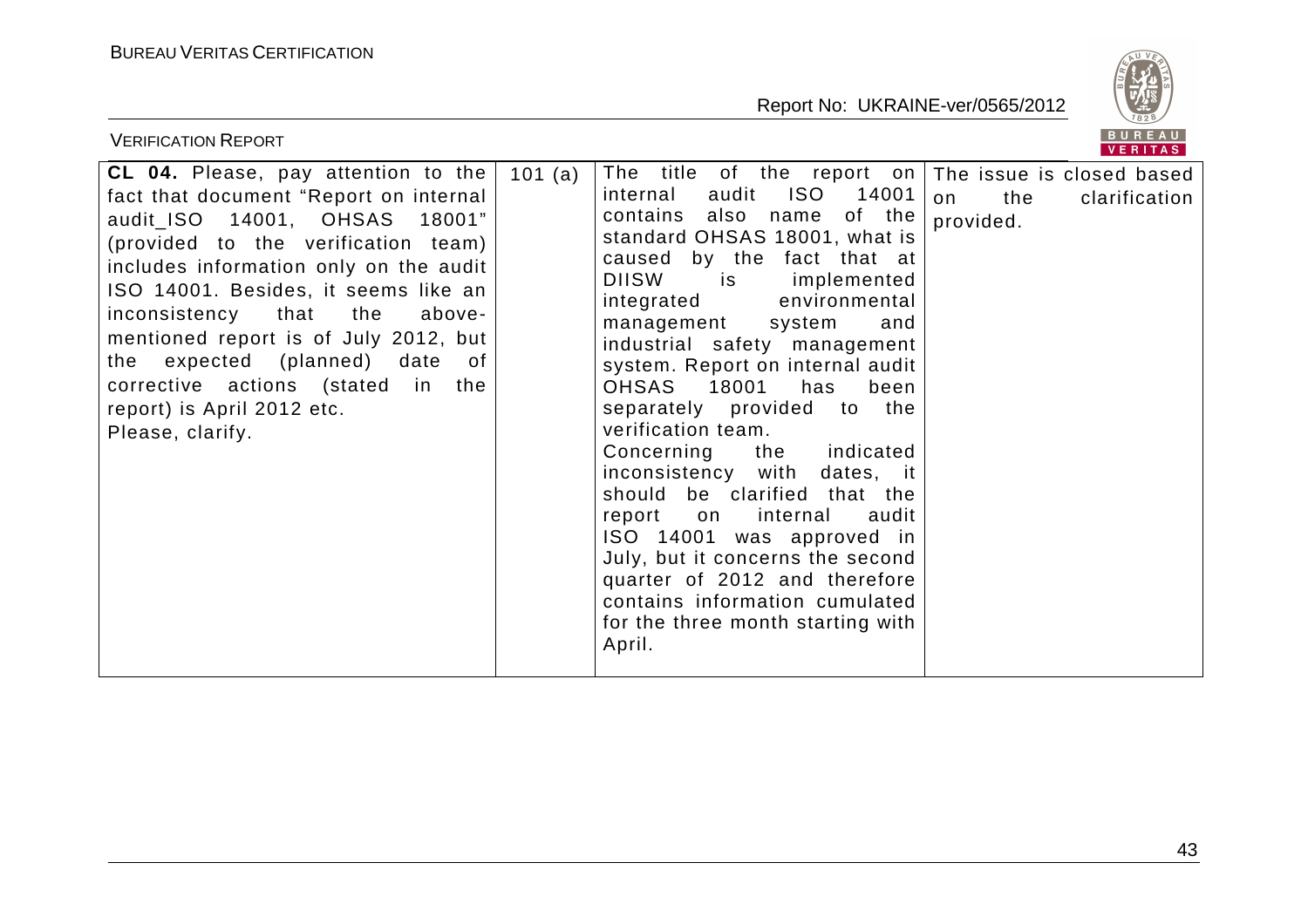

| <b>VERIFICATION REPORT</b>                                                                                                                                                                                                                                                                                                                                                                              |           |                                                                                                                                                         | BUREAU<br><b>VERITAS</b>                                                                                                                                                       |
|---------------------------------------------------------------------------------------------------------------------------------------------------------------------------------------------------------------------------------------------------------------------------------------------------------------------------------------------------------------------------------------------------------|-----------|---------------------------------------------------------------------------------------------------------------------------------------------------------|--------------------------------------------------------------------------------------------------------------------------------------------------------------------------------|
| CL 05. Please, add to the<br>MR.<br>section 5 information on audits on<br>compliance to the standards ISO 9001<br>OHSAS 18001 conducted during<br>and<br>monitoring period (2 quarter<br>the<br>2012), if such audits were performed<br>within this period; please, mention<br>dates of reports on compliance audits.<br>Also, please, provide copies of the<br>audit reports to the verification team. | 101 $(a)$ | Information on audits conducted<br>during the second quarter of<br>2012 is provided in the MR.<br>Copies of these reports are<br>given to the verifier. | CL 05 is closed based on<br>the information provided.                                                                                                                          |
| <b>CAR 05.</b> Please, provide interpretation<br>of the abbreviation I&C (pg. 13 of the<br>English version of MR), and check its<br>compliance with the Ukrainian version.                                                                                                                                                                                                                              | 101 (a)   | Response #1.<br>The abbreviation I&C, which is<br>provided on page 13 of the<br>English version of MR, means<br>"instrumentation and control".          | <b>Conclusion on response</b><br>#1.<br>At the first use of the<br>abbreviation in the text of<br>monitoring<br>the<br>report,<br>please,<br>provide<br>its<br>interpretation. |
|                                                                                                                                                                                                                                                                                                                                                                                                         |           | Response #2.<br>Appropriate corrections<br>have<br>been<br>made.<br>Please<br>see<br>modified MR.                                                       | <b>Conclusion on response</b><br>#2.<br>The issue is closed based<br>on the amendments made.                                                                                   |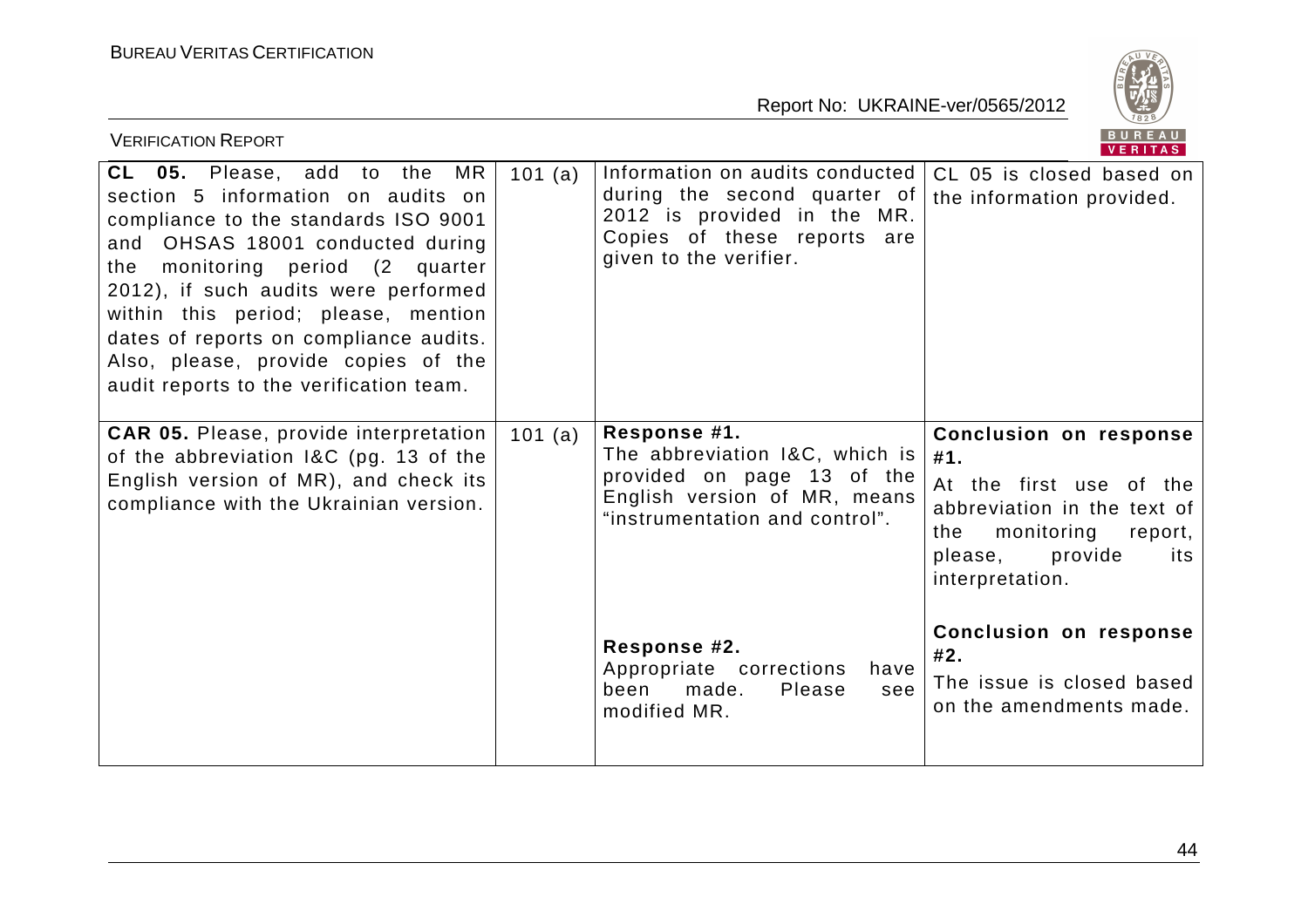

| <b>VERIFICATION REPORT</b>                                                                                                                                                                                                                                                                         |        |                                                                                                                                                                                                                                                                                                                     | <b>BUREAU</b><br><b>VERITAS</b> |
|----------------------------------------------------------------------------------------------------------------------------------------------------------------------------------------------------------------------------------------------------------------------------------------------------|--------|---------------------------------------------------------------------------------------------------------------------------------------------------------------------------------------------------------------------------------------------------------------------------------------------------------------------|---------------------------------|
| CL 06. Please, give (in the section $6$  <br>of the MR) more detailed information<br>on training/seminars organized by<br>DIISW just during the monitoring<br>period (2 quarter of 2012), and<br>provide documentary evidences of the<br>conducted training to the verification<br>team.           | 101(a) | More detailed information on Due to the documentation<br>training/seminars organized by provided, the issue is<br>DIISW during the monitoring   closed.<br>period is now provided in<br>modified version of the MR.<br>Documentary evidences of the<br>conducted training are provided<br>to the verification team. |                                 |
| <b>CL 07.</b> Please, provide information<br>concerning reporting risks and include<br>this information in the Monitoring<br>Report. Also, please, clarify whether<br>there are possibilities of redundant<br>data monitoring in case of having<br>problems with the used monitoring<br>equipment. | 95(a)  | Information<br>concerning  <br>reporting risks is provided in<br>the Monitoring Report. Please<br>see modified version of the MR.                                                                                                                                                                                   | The issue is closed.            |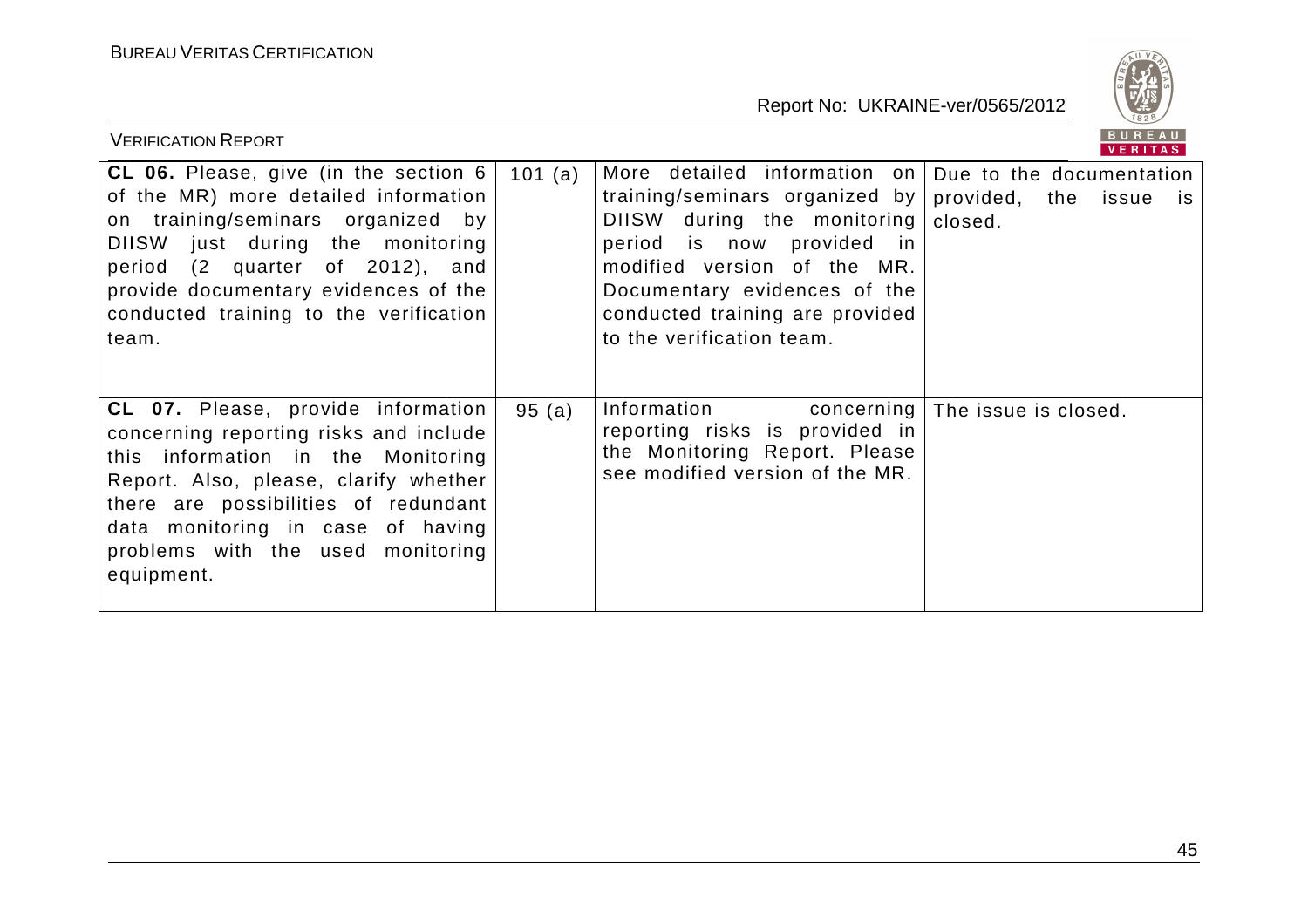

| <b>VERIFICATION REPORT</b>                                                                                                                                                                                                                                                                                                                                                                                                                                                                                                                                                                                                                                                                                                        |        |                                                                                                                                                                                | BUREAU<br><b>VERITAS</b>                                               |
|-----------------------------------------------------------------------------------------------------------------------------------------------------------------------------------------------------------------------------------------------------------------------------------------------------------------------------------------------------------------------------------------------------------------------------------------------------------------------------------------------------------------------------------------------------------------------------------------------------------------------------------------------------------------------------------------------------------------------------------|--------|--------------------------------------------------------------------------------------------------------------------------------------------------------------------------------|------------------------------------------------------------------------|
| <b>CAR 06.</b> In case if there are facts of<br>replacement<br>during<br>the<br>meters<br>monitoring period, both meters<br>(the<br>meter before replacement and next<br>one after replacement) should be<br>indicated in the list of monitoring<br>equipment of the MR.                                                                                                                                                                                                                                                                                                                                                                                                                                                          | 101(b) | the<br>list<br>of<br>monitoring<br>$\ln$<br>equipment is added information<br>on both meters, before and<br>after their replacement. Please<br>see modified version of the MR. | CAR 06 is closed based<br>on the corrections made.                     |
| CAR 07. Please, explain (in the MR)<br>section 5) why types and serial<br>numbers of some units of the<br>measuring equipment indicated in the<br>MR for this monitoring period differs<br>from the types and numbers of the<br>same measuring equipment indicated<br>in the MR for the previous monitoring<br>period. If necessary, please, describe<br>and justify (in the MR) the fact of the<br>meters replacement; or describe why<br>the previous types and<br>numbers<br>mistakes<br>included<br>misprints.<br>or<br>(Particularly, please, pay special<br>attention to the electricity meter #11<br>of electric substation of blast-furnace<br>shop; electricity meters ##114, 115,<br>126, 128, 129, and 137 of electric | 101(b) | Appropriate amendments have<br>been done to MR. Please see<br>modified version of MR.                                                                                          | Due to<br>the<br>information<br>added to the PDD, CAR 07<br>is closed. |